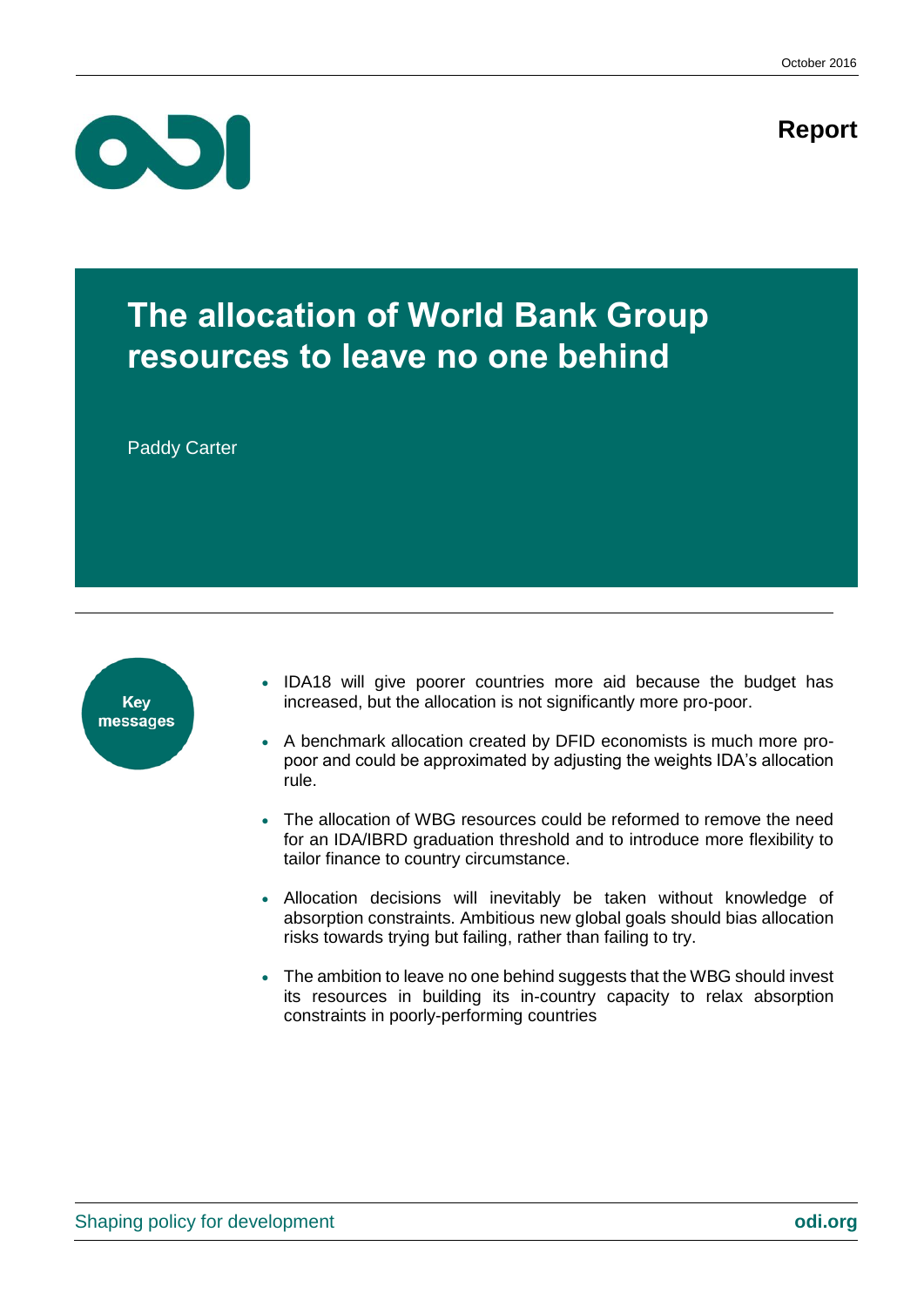# **Acknowledgements**

The author thanks Stefan Emblad, Romilly Greenhill, Paul Isenman, Hubertus De Leede, Sarah Orzell and Andrew Rogerson for helpful discussions and comments. Funding from the Bill and Melinda Gates Foundation is gratefully acknowledged.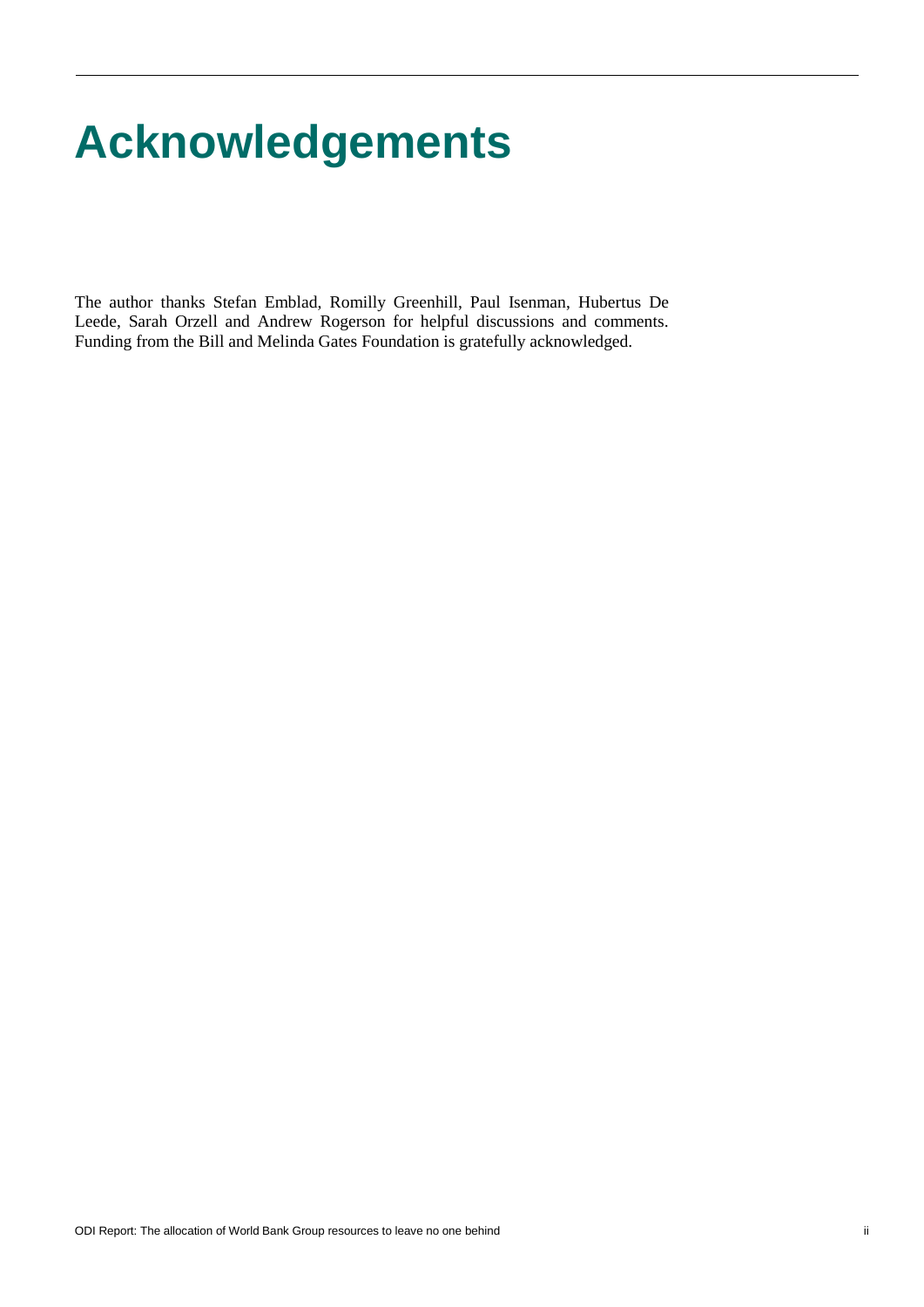# **Table of contents**

| <b>Acknowledgements</b>                                                                                                                                                                                                                                                                                                                                                                           | ii.                                                |
|---------------------------------------------------------------------------------------------------------------------------------------------------------------------------------------------------------------------------------------------------------------------------------------------------------------------------------------------------------------------------------------------------|----------------------------------------------------|
| <b>Abbreviations</b>                                                                                                                                                                                                                                                                                                                                                                              | 3                                                  |
| <b>Executive summary</b>                                                                                                                                                                                                                                                                                                                                                                          | 4                                                  |
| 1 Introduction<br>1.1 New objectives, new allocation?<br>1.2 Performance-based allocation and reaching the poor<br>1.3 Do we know enough about absorption constraints?                                                                                                                                                                                                                            | 8<br>9<br>10<br>11                                 |
| <b>2 IDA18</b>                                                                                                                                                                                                                                                                                                                                                                                    | 16                                                 |
| 3 The DFID aid allocation benchmark<br>3.1 Two innovations<br>3.2 Ability to self-finance<br>3.3 Absorption constraints<br>3.4 Simplifying allocation rules                                                                                                                                                                                                                                       | 21<br>21<br>22<br>23<br>24                         |
| 4 The way ahead: towards an ideal allocation of World Bank Group resources<br>4.1 Start with transfers<br>4.2 Absorption constraints, again<br>4.3 Using CPR to guide investment in capacity-building, not volumes<br>4.4 GNI per capita or poverty?<br>4.5 Computing the grant element and differentiated pricing<br>4.6 Two regimes<br>4.7 Setting the menu<br>4.8 Allocating the grant element | 27<br>27<br>28<br>30<br>31<br>32<br>33<br>34<br>35 |
| <b>5 Conclusion</b>                                                                                                                                                                                                                                                                                                                                                                               | 37                                                 |
| <b>References</b>                                                                                                                                                                                                                                                                                                                                                                                 | 39                                                 |
| Appendix 1: Aid, growth and poverty in allocation models                                                                                                                                                                                                                                                                                                                                          | 42                                                 |
| Appendix 2: The allocation of transfers from the WBG                                                                                                                                                                                                                                                                                                                                              | 44                                                 |
| <b>Figures</b><br>Figure 1: The distribution of GNI across IDA members (including blend countries)<br>Figure 2: The distribution of CPR across IDA members<br>Figure 3: Allocations under IDA17 to IDA18 (annual \$ per capita)<br>Figure 4: Comparisons between PBA and IDA18 allocations and the Lea–Dercon<br>benchmark<br>Figure 5: Financing menus                                           | 15<br>15<br>20<br>26<br>35                         |
| <b>Tables</b>                                                                                                                                                                                                                                                                                                                                                                                     |                                                    |
| Table 1: Mean allocations across income quartiles                                                                                                                                                                                                                                                                                                                                                 | 18                                                 |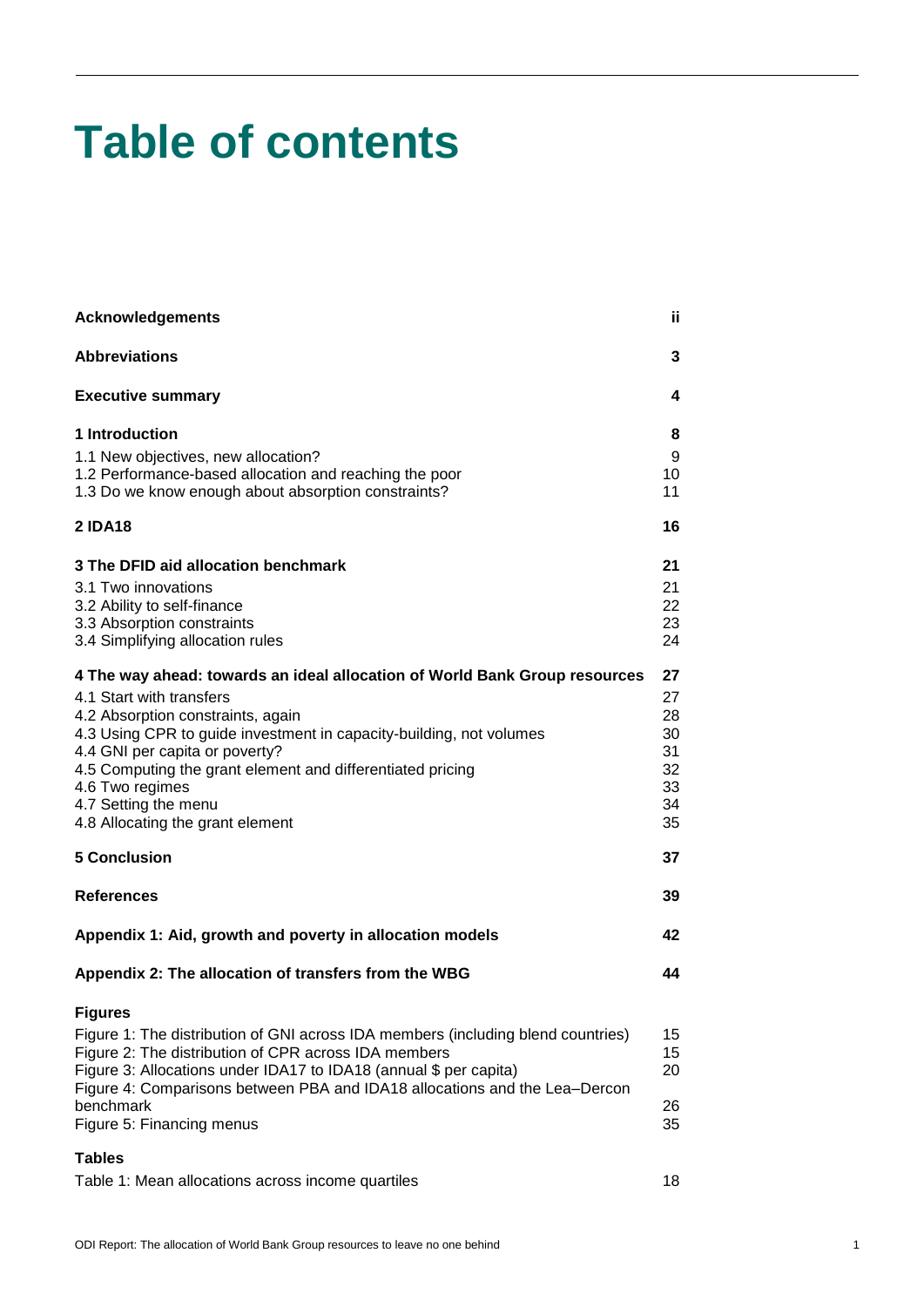| <b>Boxes</b>                                     |    |
|--------------------------------------------------|----|
| Box 1: The IDA Performance Based Allocation rule | 9  |
| Box 2: IDA member categories                     | 11 |
| Box 3: Understanding the weights in the PBA rule | 14 |
| Box 4: Doing Development Differently             | 31 |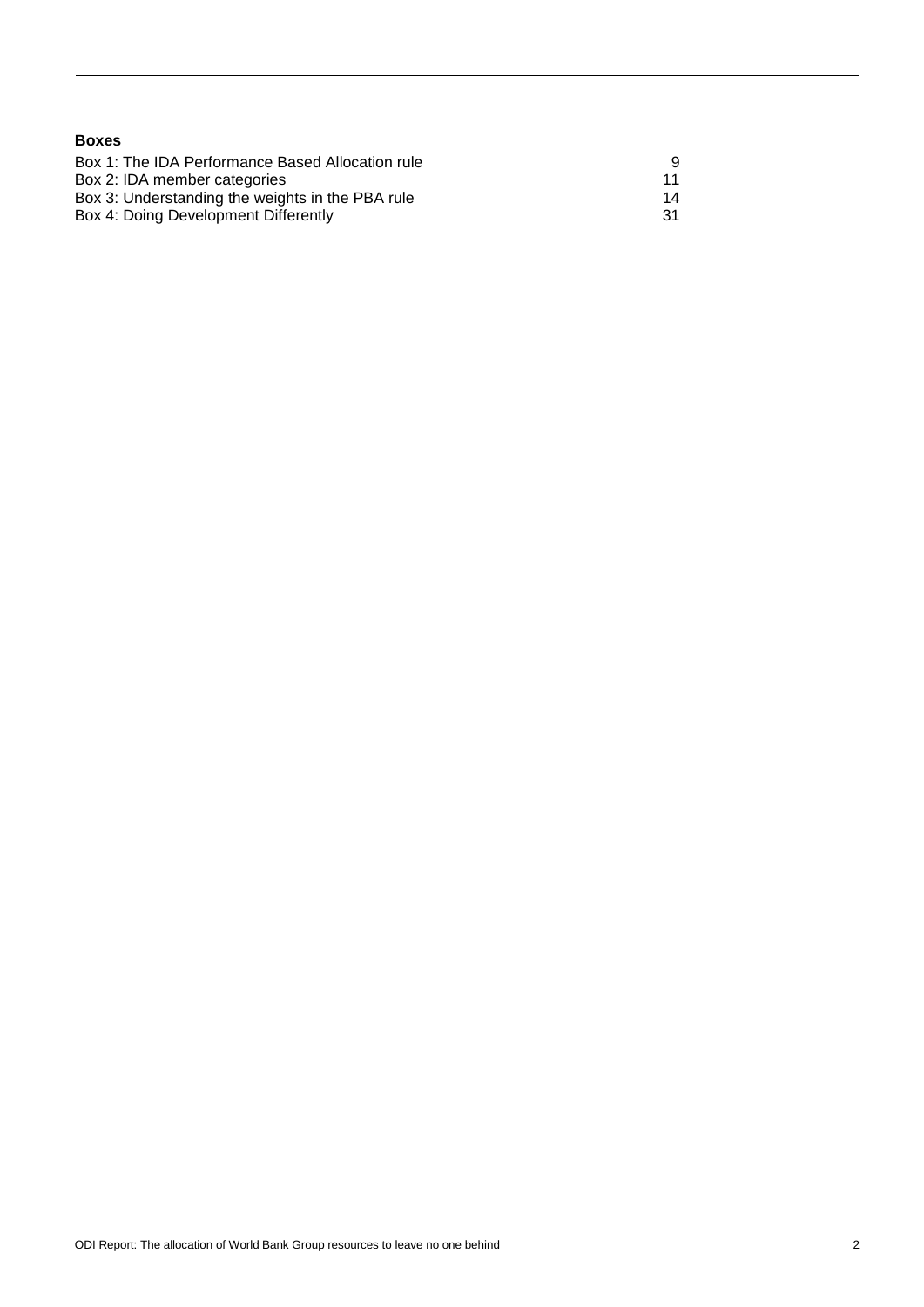# **Abbreviations**

| Abbreviation | Description                                           |
|--------------|-------------------------------------------------------|
| <b>CPIA</b>  | Country Policy and Institutional Assessment           |
| <b>CPR</b>   | <b>Country Performance Rating</b>                     |
| <b>DFID</b>  | Department for International Development (UK)         |
| <b>FCV</b>   | Fragility, conflict and violence                      |
| <b>IBRD</b>  | International Bank for Reconstruction and Development |
| <b>IDA</b>   | International Development Association (IDA)           |
| <b>IFC</b>   | <b>International Finance Corporation</b>              |
| <b>MIGA</b>  | Multilateral Investment Guarantee Agency              |
| <b>PBA</b>   | Performance Based Allocation system                   |
| <b>SDG</b>   | <b>Sustainable Development Goals</b>                  |
| <b>SDR</b>   | <b>Special Drawing Rights</b>                         |
| <b>WBG</b>   | World Bank Group                                      |
| <b>WGI</b>   | <b>World Governance Indicators</b>                    |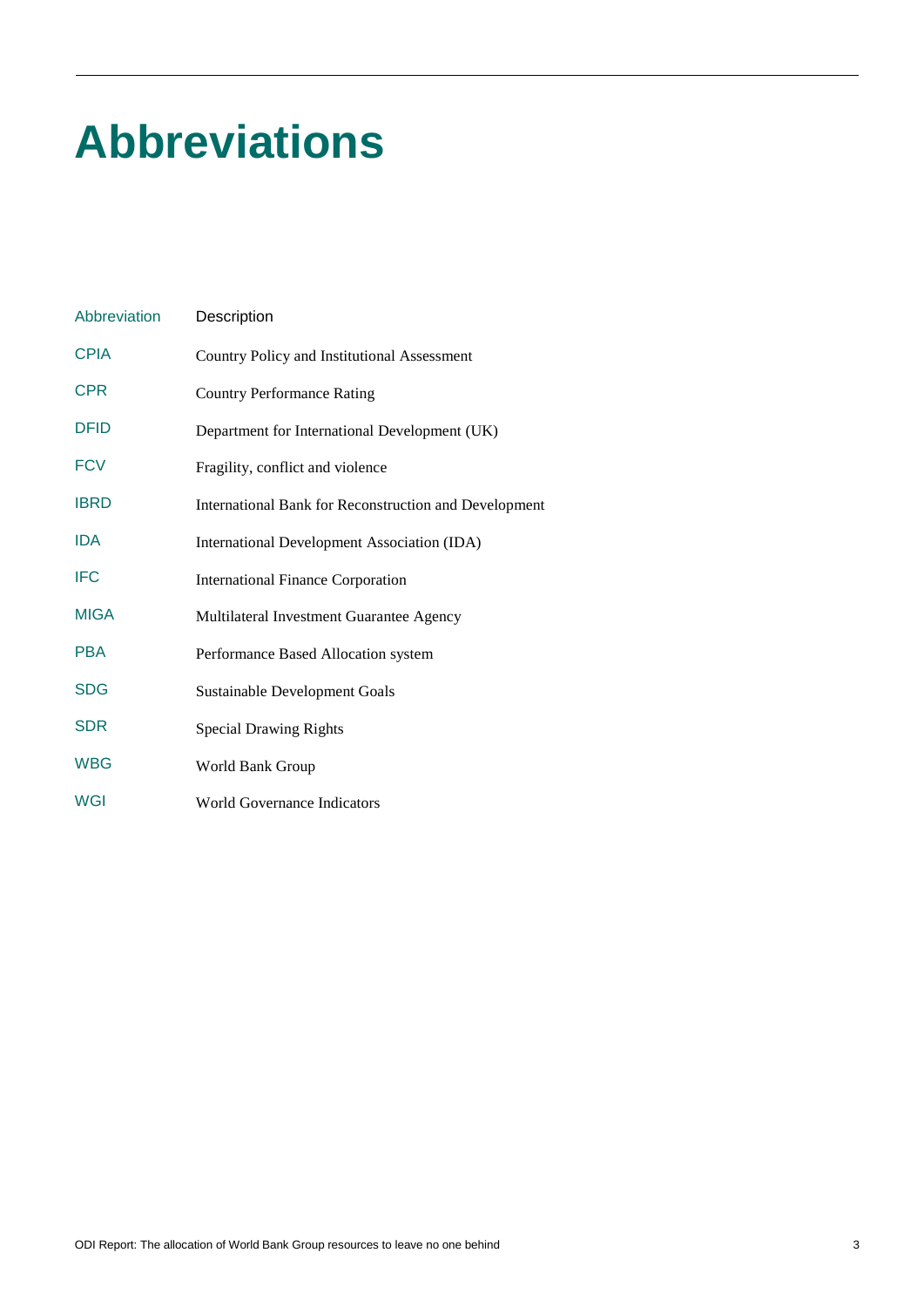# **Executive summary**

The World Bank Group will soon announce the results of its Forward Look exercise, to map out its medium to long-term strategy. It will also shortly finalise IDA118, the first replenishment of its concessional lending arm during the Sustainable Development Goals (SDG) era.

This paper is intended to inform the response of World Bank Group (WBG) shareholders and stakeholders to the resource allocation elements of IDA18 and the Forward Look. We ask whether the allocation of WBG resources is well aligned with its twin goals of eliminating extreme poverty and boosting shared prosperity, and the fundamental ambition of the SDGs: to leave no one behind.

The paper has three parts: an analysis of the proposed allocation under IDA18; an exposition of an allocation benchmark model created by DFID economists and a comparison of IDA18 against that benchmark; and a look ahead at how the allocation of WBG resources could be reformed.

### **Performance-based allocation and reaching the poor**

The WBG has described the SDGs as a 'trajectory shift' in development dialogue, but while the allocation of WBG resources is responding to ambitious new global goals, the shift has been incremental. At the heart of the SDGs is the ambition to leave no one behind. The WBG's twin goals of eliminating extreme poverty and promoting inclusive growth also entail reaching the hardest to reach.

There is inherent tension between the goal of leaving no one behind and the need to allocate funds efficiently to maximise impact. For its main concessional window, the IDA, the WBG uses a performance-based allocation system<sup>2</sup> (PBA), which adjusts allocations to account for how effectively the recipient is expected to make use of funds. There is nothing about the goal of leaving no one behind that means wasting money is a good idea, but at the same time pursuing a goal that will require reaching those resident in lowperforming countries does not sit easily with an allocation rule that heavily penalises lowperforming countries.

The basic idea behind optimal resource allocation is to equalise the marginal impact on WBG goals across countries. That impact depends on the constraints on each country's ability to use WBG resources effectively. Little is known about these absorption constraints. The most influential research behind PBAs is based on the estimated crosscountry relationship between aid and growth, which may be a poor guide to how the impact of WBG resources on its goals varies across countries. The WBG is not in the business of trying to stimulate aggregate GDP growth. Higher costs and a lower probability of success in low-performance countries may be offset by the fact that improvements to basic infrastructure and public services could have a much greater impact on the lives of people living in extreme poverty than similar investments in higher

<sup>&</sup>lt;sup>1</sup> The part of the World Bank that helps the world's poorest countries. IDA aims to reduce poverty by providing loans (called 'credits') and grants.

 $2$  The formula used to allocate IDA resources, by placing weights on each member country's GNI per capita and CPR score.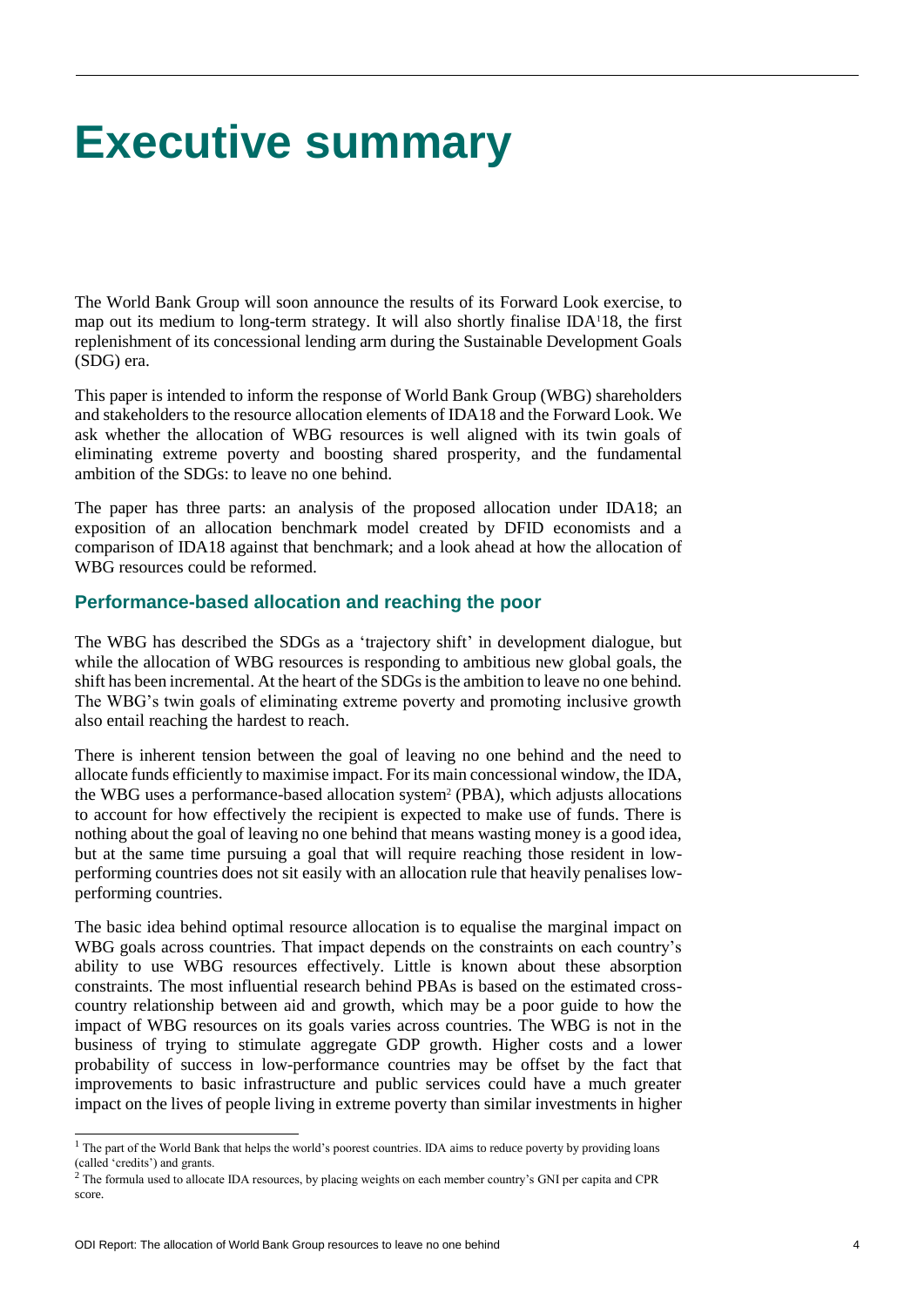performing countries. Any judgement about the optimality of WBG allocations requires taking a stand on the nature and extent of absorption constraints. This paper compares IDA18 allocations against a benchmark created by economists from the UK's Department for International Development (DFID), which incorporates a particular view of absorption constraints.

# **IDA18**

The most important fact about IDA18 is that the overall quantity of resources, under the management's base scenario, will increase significantly. Core concessional IDA will increase from \$39.1 billion under IDA17 to \$52.3 billion under IDA18. Proposed replenishment contributions from shareholders are flat (in national currency terms) so over the course of IDA18 the pot (equity) will shrink as the grant-equivalent value of allocations exceed shareholder contributions. The main innovation in IDA18 is that IDA will leverage its equity and raise fund on capital markets, responding to demand for larger volumes on harder terms from IDA countries that have attained or are approaching middle-income country status. However, those leveraged funds will not be earmarked just for non-concessional lending (which is why equity will shrink). A number of changes will be introduced in IDA18 to increase resources allocated to countries affected by fragility, conflict and violence<sup>3</sup> (FCV). These changes include eliminating the discount for 100% grants, increasing the minimum allocation, reducing the weight placed on performance in the PBA, and a new risk mitigation scheme for four countries, to complement an existing 'turnaround' regime (which will continue and is expected to see larger disbursement). However, the allocation of WBG resources will remain roughly flat with respect to recipient income. Table 1 shows per capita allocations over the three-year period, averaged over income quartiles, based on core concessional IDA allocated by PBA, ignoring various carve-outs and other changes.

| Income quartile | IDA17 (\$ per capita, mean) | IDA18 (\$ per capita, mean) |
|-----------------|-----------------------------|-----------------------------|
| 1               | 22.1                        | 29.1                        |
| $\overline{2}$  | 23.6                        | 30.4                        |
| 3               | 28.1                        | 33.6                        |
| 4               | 24.2                        | 31.8                        |

# **Table 1: Mean allocations across country income quartiles**

*Source: author's calculations*

### **The DFID benchmark**

DFID economists have created an aid allocation benchmark model (Lea and Dercon, 2016) as a tool for thinking about how well multilateral allocations are aligned with DFID's objectives. The allocation they derive maximises the reduction in extreme poverty, as determined by the model they propose, so their benchmark is only aligned with one of the WBG's twin goals. The main innovations that Lea and Dercon introduce

 3 . The World Bank Group's Fragile, Conflict and Violence Group annually releases the Harmonized List of Fragile Situations.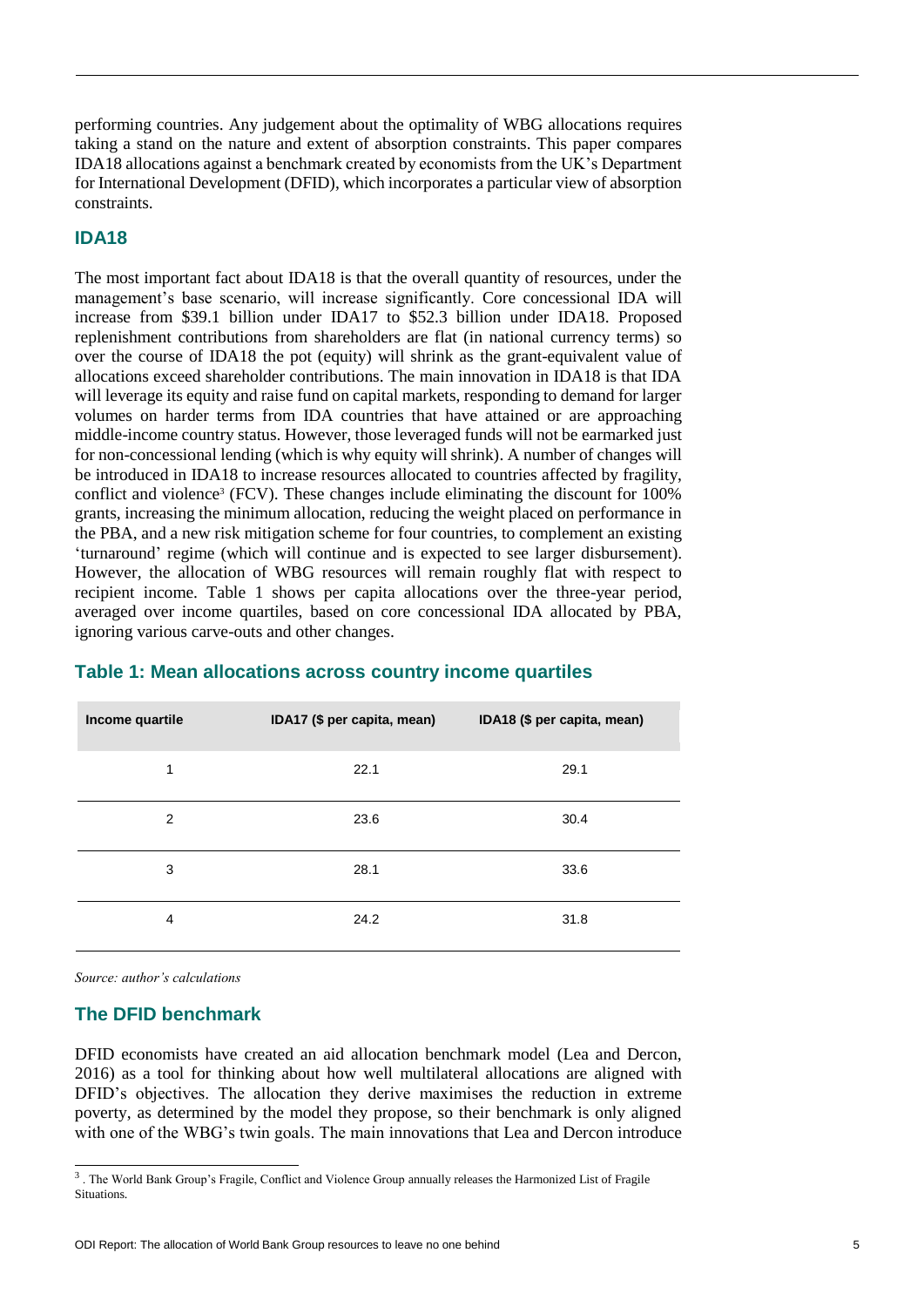are that the model is forward-looking, so that a country where poverty is expected to persist for longer will receive more aid (all other factors being equal), and that the allocation accounts for a country's ability to self-finance its own efforts to eliminate poverty. Under the baseline allocation, the authors define that point as when the poverty gap has fallen beneath 1% of GDP. This method produces a sharp cut-off, so countries that have reached that point, such as India and Ghana, receive zero aid. Countries see their allocations curtailed quickly as that point draws near. The square of the WBG's Country Policy and Institutional Assessment index<sup>4</sup> (CPIA) score is used to capture variation in absorption constraints across countries (so it has a lower weight than in the PBA). The end result is an allocation that is much more pro-poor than that proposed under IDA18.

The existing IDA PBA places weights on two country characteristics: mean GNI per capita, intended to capture the need for aid; and a Country Performance Rating<sup>5</sup> (CPR) index, intended to capture absorption constraints. For IDA18 those weights are –0.125 and 3 respectively (they were –0.125 and 4 under IDA17). To an extent the innovations introduced by Lea and Dercon can be accounted for by appropriate adjustment to the weights in the PBA, because information on both the expected persistence of poverty and a country's ability to self-finance is contained, to a degree, in a country's GNI per capita and CPR: for a given poverty rate, countries with higher GNI tend to have more financial resources, and CPR should have some predictive power concerning the future path of poverty. This paper locates the weights on the PBA that come closest to achieving the Lea–Dercon allocation. They are –1.26 on GNI and 0.65 on CPR, implying a much more pro-poor allocation with a much smaller adjustment for performance.

### **The way ahead**

 $\overline{a}$ 

What would the allocation of WBG resources look like if we were starting with a blank sheet of paper? The scarce resource that the WBG must allocate to maximise the impact on its twin goals is its equity, or grants and grant-equivalents. The same grant-equivalent transfer from donor to recipient can be conferred via a menu of different flows, starting with a pure grant and then progressing through various combinations of volumes and terms (interest rates and repayment schedules). This suggests a two-stage procedure: in a first stage, the WBG allocates the transfer it wishes to make to each country; then, in a second stage, in consultation with the WBG, each country chooses the combinations of price and volume, consistent with its allocated transfer, taking into account potential projects and respecting debt sustainability constraints. The attraction of this arrangement is that it offers greater flexibility and removes arbitrary discontinuities in the volumes and terms available to countries as they develop. If desired, this could be achieved by two organisations, blending pure grants from an organisation such as the IDA with zero grant element loans from an organisation such as the International Bank for Reconstruction and Development<sup>6</sup> (IBRD). Further research is needed to compute the grant allocations under various scenarios and compare how available prices and volumes would compare to the status quo, but it may be possible to shift the allocation of grant resources further in a propoor direction while compensating other countries with larger volumes on harder terms. This may require the use of differentiated discount rates, to account for variation in risk across countries, when computing grant elements.

Other possible innovations could include using a poverty index that reflects more of the full distribution of incomes within countries, in place of GNI per capita in the PBA rule,

 $<sup>4</sup>$  A World Bank diagnostic tool that is intended to capture the quality of a country's policies and institutional</sup> arrangements. There are 16 criteria grouped in four equally weighted clusters: Economic Management, Structural Policies, Policies for Social Inclusion and Equity, and Public Sector Management and Institutions. For each of the 16 criteria, countries are rated on a scale of 1 (low) to 6 (high).

<sup>5</sup> Used in the IDA PBA. A linear combination of clusters A–C of the CPIA ratings (with a weight of 24%), Cluster D of the CPIA rating (with a weight of 68%) and portfolio performance rating (with a weight of 8%).

 $6$  Provides loans and other assistance to middle-income and credit-worthy low-income countries.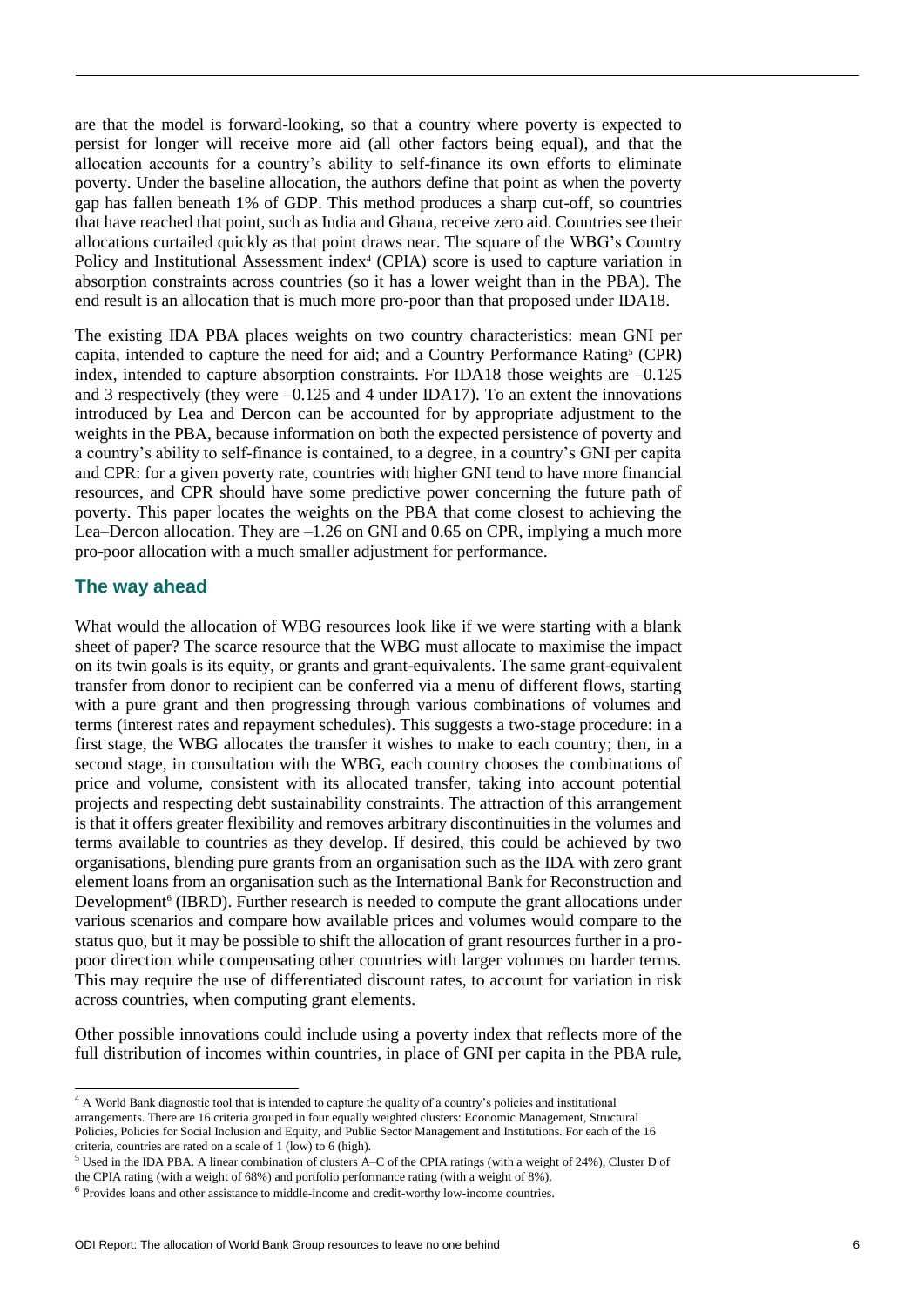without going as far as to base allocation on extreme poverty headcounts. However, continued use of GNI per capita could be justified on the basis that a country's ability to self-finance its own development also matters. Another possibility is to give the CPR score less of a role in determining the volume of resources that a country receives, and more of a role in determining what resources are spent on. WBG resources should be investing in relaxing absorption constraints and increasing the future impact of resources on its goals. Even if it is not always possible to change the underlying political and economic environment, if the WBG was to 'invest in investing' in country, it could be possible to improve performance in the given environment. This would entail reforming the current system for deciding allowable overheads in country.

#### **Conclusion**

The inescapable fact is that resource allocation decisions will always be taken in the face of considerable uncertainty about absorption constraints. A fruitful avenue for future research could be formal analysis of resource allocation using the theory of decisionmaking under uncertainty. These theories often select actions based on the regret a decision-maker would experience under alternative scenarios. In this era of ambitious global development goals, we may regret failing to try more than we would regret trying but failing. On that logic, the WBG should take a less conservative stance towards absorption constraints, invest more in capacity-building and introduce a more pro-poor pattern of resource allocation.

#### **Box 1: key points**

- 1. The proposed IDA18 replenishment will increase the quantity of resources allocated to poorer countries because the size of the pot will increase, but the allocation is not significantly more pro-poor in the sense of giving a larger share to poorer countries.
- 2. A benchmark allocation created by DFID economists, which incorporates absorption constraints, is much more pro-poor. The DFID benchmark is forward-looking and so allocates more resources to countries where poverty is expected to persist. IDA18 could approximate this benchmark allocation, while retaining its existing PBA rule, if it significantly increased its responsiveness to poverty and decreased the weight placed upon CPRs.
- 3. Looking ahead, the allocation of WBG resources could be reformed by first allocating a transfer to each country – the grant element of its financing – and then letting countries choose from a menu of prices and volumes that confer this transfer. The aim would be to maximise the impact relative to WBG goals, while respecting debt sustainability constraints and the Bank's own credit worthiness. Such a system would remove the need for an IDA/IBRD graduation threshold and would introduce more flexibility to tailor instruments to country circumstance.
- 4. It is impossible to know how best to allocate WBG resources without knowing how the ability to use aid effectively varies across and within countries. The existing evidence base, largely comprising estimated relationships from aid and growth regressions, offers little guidance to the impact of WBG resources on its twin goals. Allocation decisions are inevitably taken without knowledge of absorption constraints, so should be approached as a problem of decisionmaking under uncertainty. When outcomes are uncertain, it may be better to try and fail, rather than fail to try. Rather than seeing the problem as allocating resources given absorption constraints, the WBG should explore ways of allocating its resources to relax those constraints, tolerating higher overheads in poorly performing countries to reach those being left behind.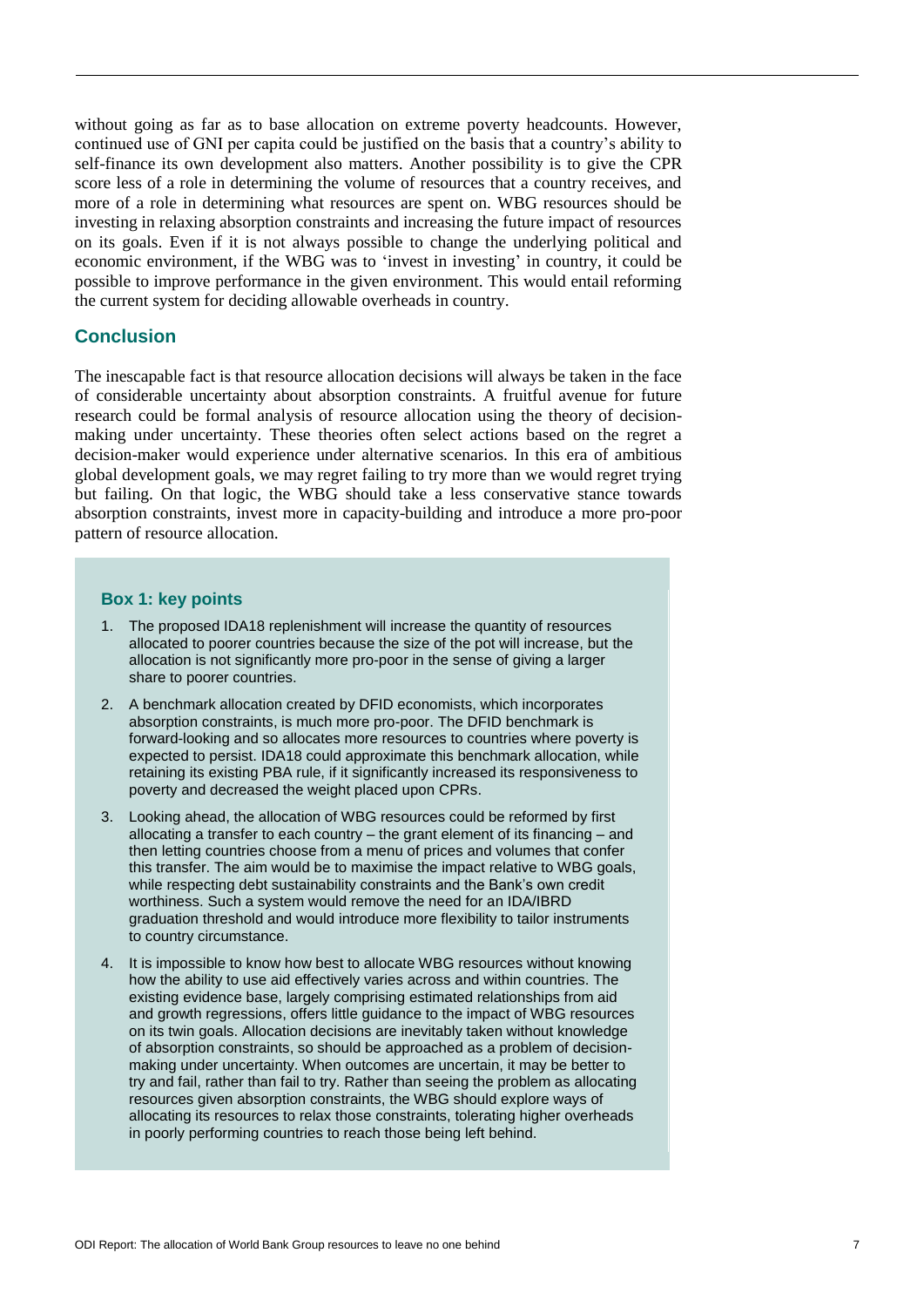# **1 Introduction**

There is one ambition that cuts across all the Sustainable Development Goals (SDGs): to leave no one behind. In 2013, two years before the world's governments signed up to the SDGs, the World Bank Group (WBG) set itself the twin goals of eliminating extreme poverty by 2030 and boosting shared prosperity. Since the adoption of the SDGs, the ambition to reach the hardest to reach and lift them out of poverty is now at the heart of both global development policy, as seen by WBG shareholders and clients, and the avowed purpose of the WBG itself.

The allocation of WBG resources has responded to this increased emphasis on tackling extreme poverty, but change has been incremental. In 2013, when the WBG adopted its twin goals, the allocation of resources by the Bank's International Development Association (IDA) in its seventeenth replenishment round, IDA17, shifted somewhat towards poorer and more vulnerable countries, and also extended transitional support to India, where large numbers continue to live in extreme poverty.<sup>7</sup> Now the next replenishment round, IDA18, is almost finalised, and proposed changes to the allocation system will again see a modest shift towards poorer countries (although there will be a more dramatic shift towards countries afflicted by fragility and conflict, which could be described as more than 'incremental').

The purpose of this paper is to examine whether the allocation of WBG resources is well aligned with its twin goals and the ambition behind the SDGs, and to look ahead at how its allocation procedure could be reformed. The WBG is also currently undertaking a 'Forward Look' review of its operations and strategy and this paper may inform the response of shareholders and stakeholders to the resource allocation elements of that review.

The analysis proceeds in three parts: first, an examination of the proposed allocation under IDA18; second, an exposition of the Bank's Performance Based Allocation (PBA) rule, including a comparison with the allocation benchmark produced by the UK's Department for International Development (DFID) as part of its multilateral aid review; third, a depiction of an idealised WBG allocation system. The remainder of this introductory section discusses the fundamental problem of incorporating absorption constraints into allocation decisions.

l

 $<sup>7</sup>$  IDA17 created an exceptional allocation regime for fragile and conflict-afflicted countries facing 'turnaround'</sup> situations, reduced the weight placed on the Country Performance Rating in its Performance-Based Allocation system from 5 to 4, to increase the poverty-orientation of its allocation, and raised the minimum base allocation from SDR3 million to SDR4 million to the benefit of small countries.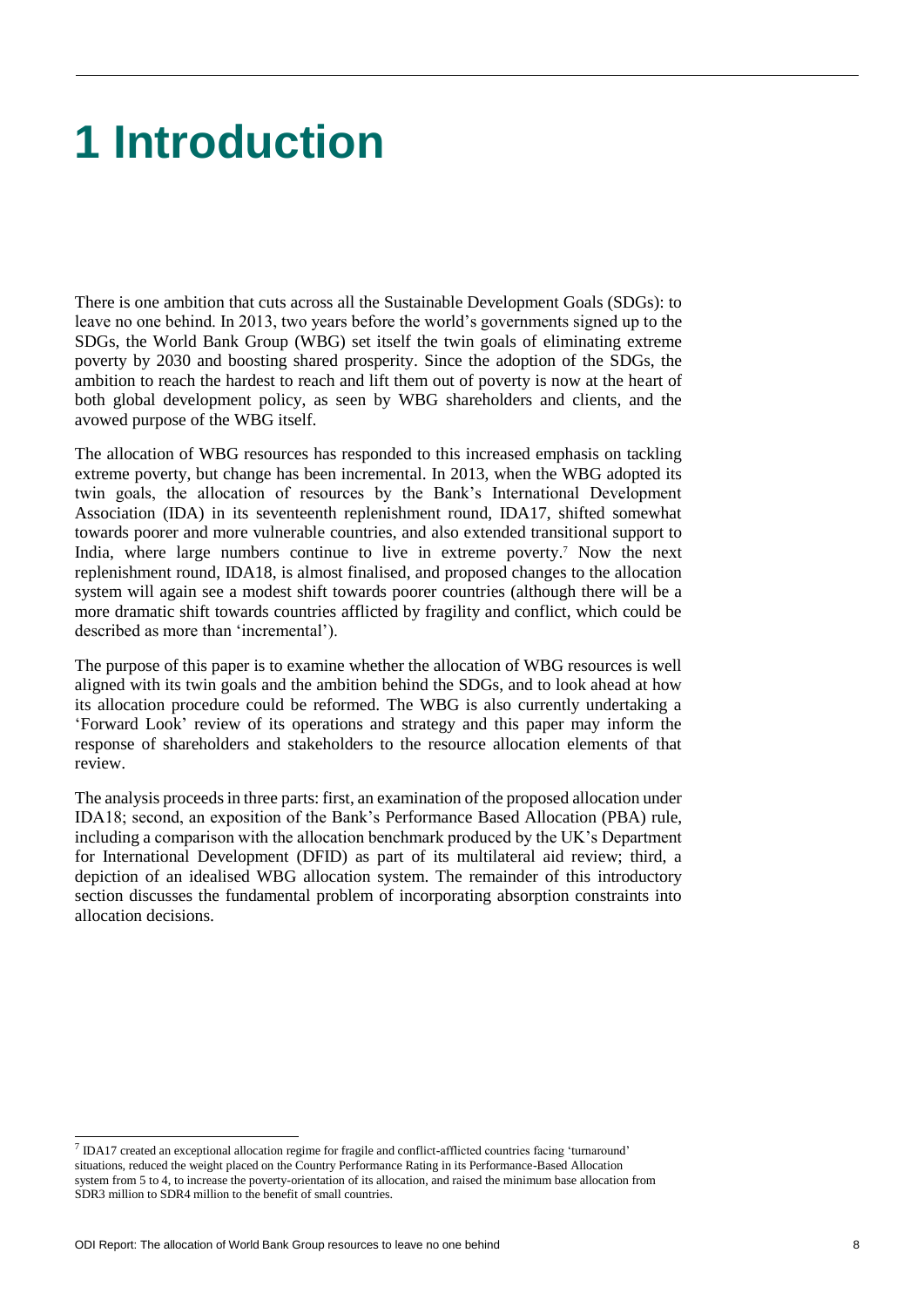#### **Box 2: The IDA Performance Based Allocation rule**

Core concessional IDA resources are allocated according to a formula that places weights on a country's population and two characteristics designed to capture the country's need for aid and its ability to use it effectively: GNI per capita (calculated using the World Bank's Atlas method) and Country Performance Rating (CPR) (a weighted average of the World Bank's Country Policy and Institutional Assessment and ratings on past project performance). Because the weight on population is 1, it is possible to express the rule in per capita terms:

resources per capita = κ (GNI<sup>β</sup> CPR<sup>Y</sup>)

where κ is a constant capturing the size of the budget,  $β$  is the weight on GNI and  $γ$  is the weight on CPR. In IDA18, the weights are  $β = -0.125$  and  $γ = 3$ . The final allocation includes various adjustments, such as a minimum base allocation and allocations from various carve-outs, such as the 'turnaround regime' and a 'scale-up facility'. Once the allocation is decided, the terms on which it is received is determined by the WBG's evaluation of credit risk. For more information, see Annexe 2 of WBG (2013) and WBG (2016).

#### **1.1 New objectives, new allocation?**

How the WBG should allocate its resources depends on what it is trying to achieve. Formally we can think of the optimal allocation as maximising some objective function – in this case the elimination of extreme poverty and the promotion of inclusive growth. The twin goals and the SDGs have given the WBG new objectives; new objectives imply a new allocation. How should such a rule respond to the goal of leaving nobody behind?

Carter (2014a) performs an experiment that could be interpreted as increasing the importance placed upon leaving no one behind.<sup>8</sup> The results show that doing so makes little difference to the *optimal* weights in an allocation rule, but it should be emphasised that this does not tell us anything about how the *actual* weights in the PBA should change (because we do not know how far they are from optimal). The optimal weights do not much change because they will always give the poorest countries as much aid as they can effectively use. This happens when the global aid budget is sufficiently large, relative to the size of recipient economies, and when helping the poorest matters more than helping the better-off. In that case, the optimal allocation always pushes aid up against the absorption constraints in poorer countries, to the point where further aid does almost no good. So further increasing the importance of helping the poorest countries does not imply changing the weights to direct more aid towards them, because unless absorption constraints have been relaxed, doing so would be wasteful. Hence if the allocation of WBG resources was roughly right before the adoption of its new twin goals (under IDA16), meaning that the poorest countries were already receiving as much as they could usefully use, then the relatively minor changes to the allocation under IDA17 and IDA18

<sup>8</sup> Carter (2014a) uses dynamic simulations in which aid is allocated across countries over time using a PBA

<sup>(</sup>performance-based allocation) formula as used by the WBG's International Development Association (IDA), to show what determines the optimal choice of weights in such rules. In this experiment, countries are the unit of analysis and the model takes no account of the distribution of income within them, and so does not address the problem of leaving behind poorer citizens in richer countries. The experiment aims to simulate the impact of increasing the importance placed on reaching those left behind. It does this by increasing the curvature of the utility function so that the marginal utility of consumption diminishes more rapidly. In this experiment the objective of the donor is to maximise the sum of welfare across recipients; therefore, increasing the curvature of the utility function implies that helping the worst-off has a greater impact on the donor's objective, and less is gained by helping the better-off. See Carter (2014b) for a non-technical summary of this paper.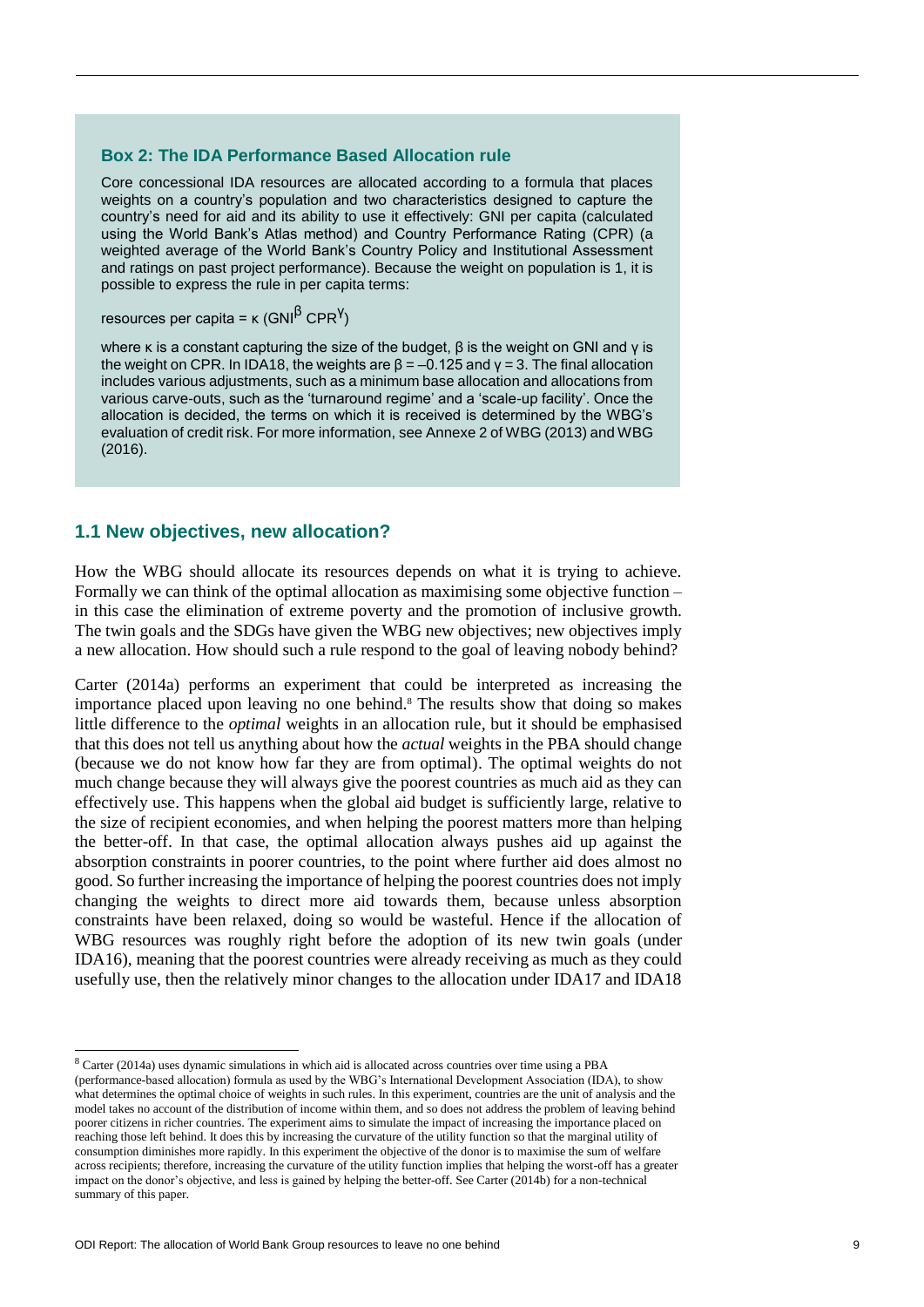could be rationalised, despite the adoption of much more ambitious goals that put a premium on reaching the poorest.

Carter (2014a) also shows that when the quantity of aid being allocated increases, the optimal weight on poverty should become smaller. This is because, again, the optimal allocation always gives the poorest countries as much aid as they can use, so, starting from an optimal allocation, if the budget is increased without changing the weights, those countries would then receive too much aid. Hence the weight on poverty must decrease to keep aid to poorer countries at the right level. IDA18 has increased the budget being allocated without changing the weight on poverty, so that the poorest countries will receive more aid in absolute terms. That only makes sense if they were receiving too-little aid under IDA17.

Unfortunately, whilst it is desirable to know how the optimal weights in a PBA rule would respond to changed circumstances, such as placing more importance on reaching the poorest or increasing the quantity of aid being allocated, this knowledge is of limited practical use to the WBG for the simple reason that we do not know how far the current weights are from being optimal.<sup>9</sup> It could well be that changes that have taken place between IDA17 and IDA18 would imply that the optimal weight on poverty should shrink, but in fact the weight on poverty in IDA18 should be much larger because it was far too small to begin with. Carter (2014a) shows that under plausible absorption constraints, the weight on poverty should be much larger than it currently is.

So what can we say about the allocation of WBG resources in this era of global goals built on the ambition to leave no one behind? One thing we can say for sure is that if the allocation of WBG resources is insufficiently pro-poor (the PBA weight on poverty is too small) then the cost of that error, in terms of WBG objectives, has risen. In the presence of uncertainty about absorption constraints, the new emphasis on reaching the poorest might imply a shift towards erring on the side of being overly generous, rather than overly conservative. Formal analysis of resource allocation problems under uncertainty is beyond the scope of this paper, but could a fruitful avenue for future research.

### **1.2 Performance-based allocation and reaching the poor**

There is inherent tension between the goal of leaving no one behind and the need to allocate funds efficiently to maximise impact. The WBG remains committed to the idea of performance-based allocation, where funds are not just allocated in simple proportion to recipient need, but are adjusted to account for how effectively the recipient is expected to make use of funds it is allocated. There is nothing about the goal of leaving no one behind that means wasting money is a good idea, but at the same time pursuing a goal that will require reaching those resident in countries with, typically, low-quality economic environments does not sit easily with an allocation rule that penalises low-quality economic environments.

The basic idea behind optimal resource allocation is to equalise the marginal impact of allocated resources upon WBG goals, across countries. The PBA rule uses an index called the Country Performance Rating (CPR) to capture variation in the effectiveness of aid across countries.<sup>10</sup> If Bank funds would do more to end extreme poverty and foster inclusive growth in one country than in another, the WBG would make more overall

<sup>&</sup>lt;sup>9</sup> Carter (2014a) shows that that the optimal weights vary greatly according to what assumptions are made about absorption constraints, so it is not possible to say how far the actual weights in the PBA are from being optimal, without first knowing what the correct assumptions are about absorption constraints.

 $10$  The CPR combines a weighted average of World Bank indices designed to measure various aspects of institutional quality with evaluations of performance on past WBG projects. Allocative efficiency is not the only justification for the use of the CPR in allocation formulae; there is also the possibility that countries will respond to the incentives inherent in the rule and take actions to improve their institutional quality. Collier and Dollar (2004) refer to a 'moral hazard constraint', which stipulates that aid allocation must not reward poor policy choices.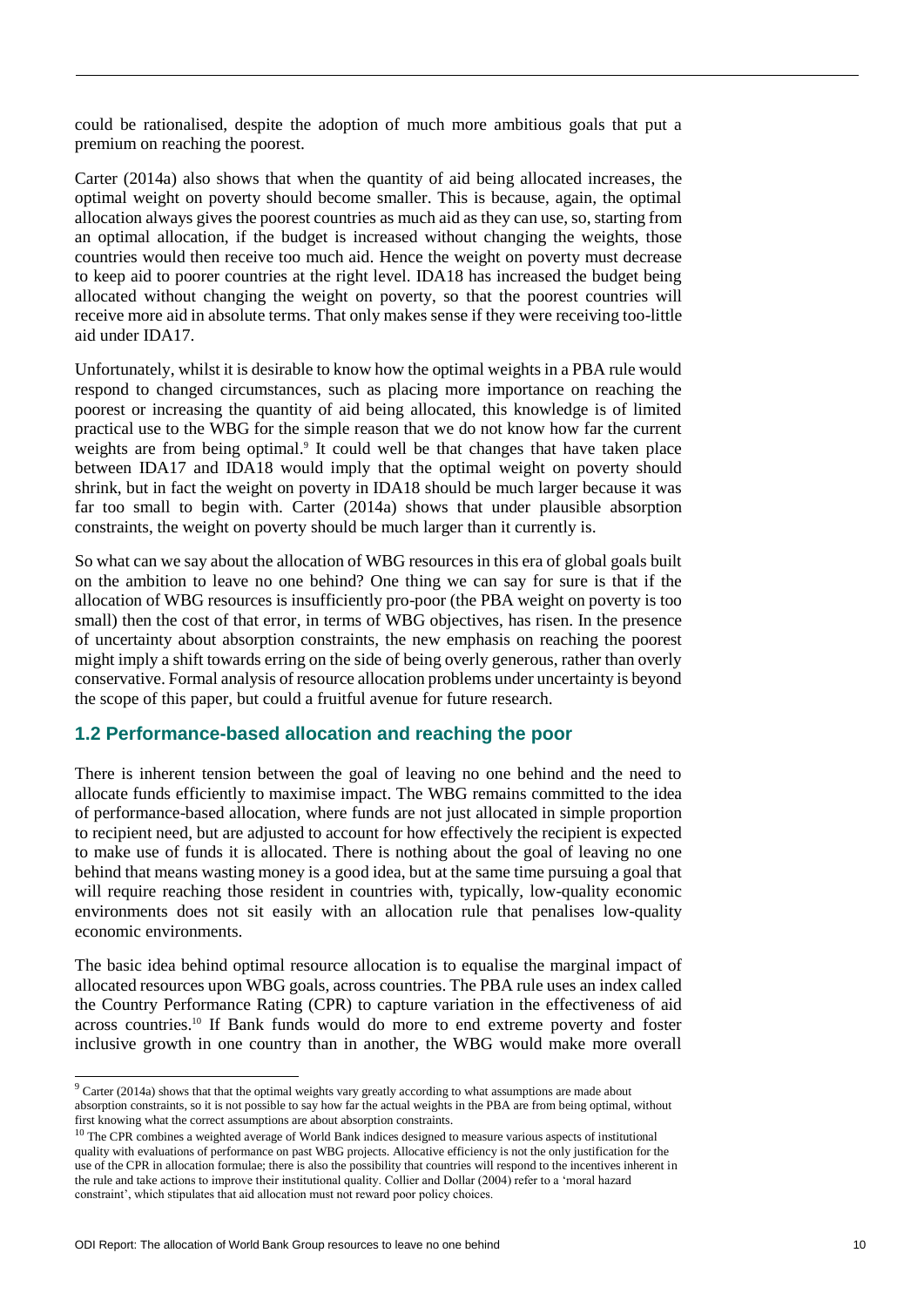progress towards its goals by adjusting allocations until that disparity has been erased.<sup>11</sup> An implication of this is that if people living in extreme poverty are unfortunate enough to live in a country that the WBG allocation rule identifies as offering a low impact on poverty alleviation and inclusive growth, those people must be left behind for the sake of efficiency. This is the tension between performance-based allocation and the goal of leaving no one behind.

One interpretation of a PBA rule is as an admission that some people cannot be reached and that the SDGs and WBG goals will not be attained everywhere. This may not be publicly admitted by official development actors, but it is implicit in the logic of PBA. Were it not, aid could be entirely allocated in proportion to need, without consideration of the effectiveness of aid in some contexts.

If the reality is that WBG resources would not achieve much in some countries, nothing is gained by acting in denial of that reality. Lofty ambitions do not justify wasting resources, and the principle of PBA is sound. But do we know what those absorption constraints look like? It is possible that the assumption of excessively tight constraints in the PBA rule could result in allocations that are worse than if it is assumed that there are no constraints at all.

#### **Box 3: IDA member categories**

The set of countries eligible for access to IDA resources can be divided into three main categories: (a) core IDA countries (formally known as IDA-only non-gap countries), with income per capita below the operational graduation threshold (\$1,195 under IDA17) and who are unable to access credit on private sovereign debt markets; (b) gap countries (IDA-only), whose income level is above the operational threshold to receive allocations in the form of loans on harder 'blend' financing terms, but who are not considered creditworthy for IBRD financing; and (c) blend countries, who are creditworthy but have incomes below the threshold, hence have not graduated from IDA. World Bank support to blend countries takes the form of a blend of IDA credits, IDA hard-term credits and regular IBRD loans. Core IDA countries are subdivided into three groups: (i) countries with a high risk of debt distress, which receive 100% of their allocation in the form of grants; (ii) countries with a moderate risk of debt distress, which receive 50% in the form of grants; and (iii) countries that receive support in the form of loans on regular IDA terms. Under IDA17, grants currently receive a 20% volume reduction, which IDA18 proposes to remove.

*Source: (IMF, 2015, WBG, 2016)*

 $\overline{a}$ 

# **1.3 Do we know enough about absorption constraints?**

It is natural to think that WBG resources will have more impact in some countries than in others, and also that at some point further increases in aid will achieve little. Many people also believe that too much aid can be positively harmful.<sup>12</sup>

What evidence we have on absorption constraints comes from estimated non-linear relationships in aid-and-growth cross-country regressions. This is typically done by interacting aid with country characteristics (such as an index of institutional quality) to capture how the effectiveness of aid varies across countries, and by adding a quadratic

 $11$  This is principle behind optimality: equalising the marginal product across countries (where marginal product is

interpreted as the forward-looking marginal impact upon WBG goals).

 $12$  Deaton (2013) is the most recent high-profile articulation of this view.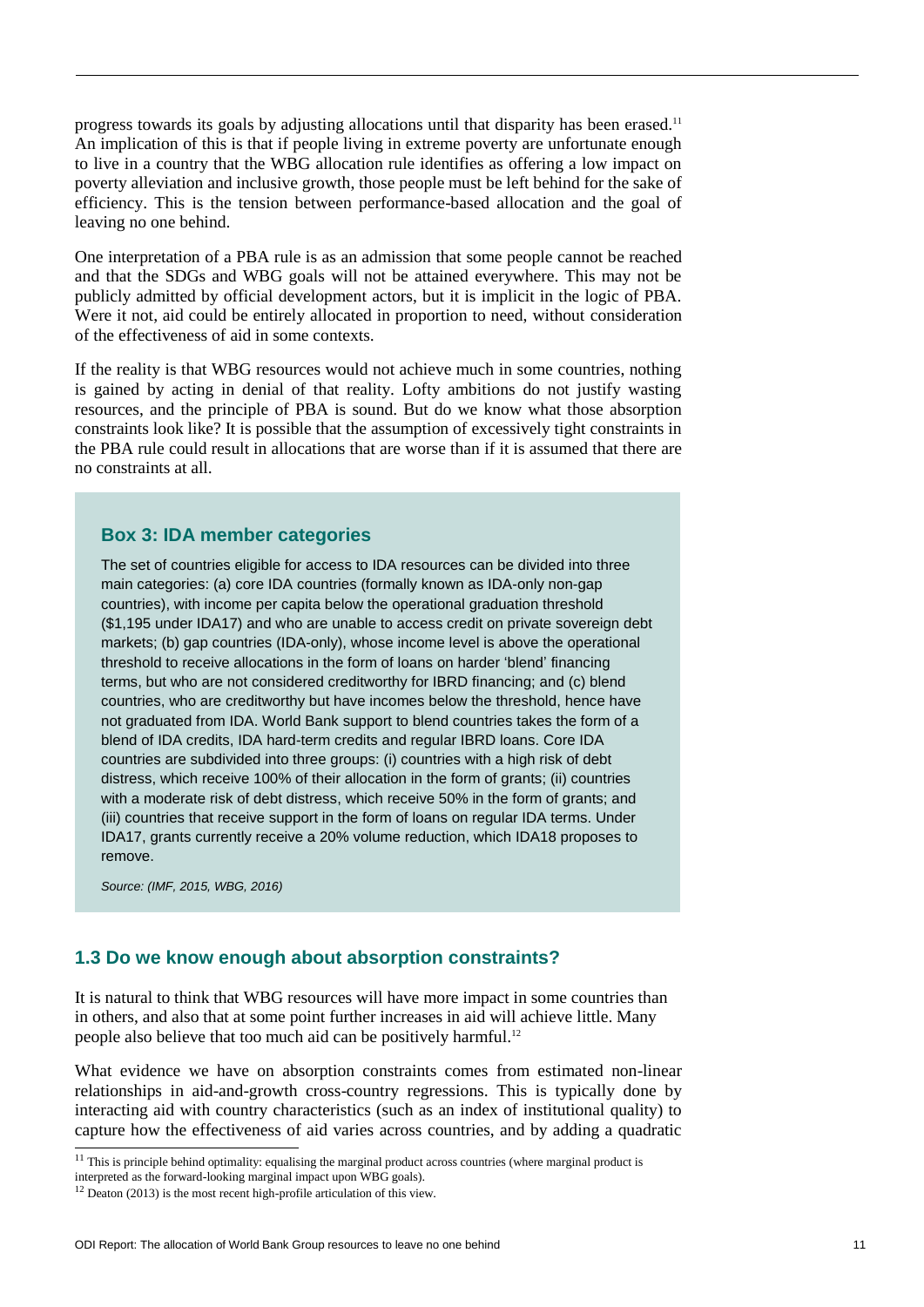term (aid squared) to the regression to capture how the effectiveness of aid varies within countries as the volume received rises.<sup>13</sup>

These estimated relationships are unsatisfactory for WBG's purposes for two main reasons. First, the WBG is no longer in the business of simply trying to stimulate GDP growth. The PBA rule needs to capture the ability of countries to translate WBG resources into, for example, improvements in social service delivery to marginalised communities or the extension of infrastructure to poor regions or urban neighbourhoods. A leap of faith is required to assume that the predicted short-run impact of aid on GDP growth, conditional on volume and country characteristics, is a good guide for predicting the impact of WBG resources on its goals. Although it is not clear that the choice of weights on the PBA rule is based on estimated empirical relationships in growth regressions, those estimates are an important part of the intellectual basis for the idea that WBG resources will have more impact in countries with better institutions.<sup>14</sup>

Second, and more importantly, even if these estimated relationships between aid and growth were statistically robust and stable (and they are not), finding a statistically significant estimated coefficient on aid squared in a growth regression would not constitute a test of a quadratic relationship against alternative non-linear relationships. There may be other non-linear relationships where aid exhibits diminishing returns but does not become harmful at higher levels that fit the data equally well.<sup>15</sup>

This may sound like an obtuse technical point, but it is an absolutely crucial question for the WBG. If aid exhibits diminishing returns but does not start to actively do harm at higher levels, that would imply that a much more pro-poor allocation of WBG resources is optimal. The reason is that parameterised formulae such as the PBA are actually quite blunt instruments and lack the flexibility to fully adjust allocations to individual countries. Any choice of weights in the rule will give some countries too much and others too little. If aid starts to do harm at higher levels then avoiding giving too much aid to any country becomes of paramount importance and so the optimal rule is calibrated to avoid overaiding the very poorest countries, which quite possibly could result in not nearly enough being given to other, somewhat less poor, countries that could absorb more. On the other hand, if aid only becomes progressively less effective but never harmful, the optimal PBA rule would be much more pro-poor, because not much harm is done by over-aiding a handful of countries.<sup>16</sup> Perhaps surprisingly, if aid is not thought to become harmful at higher levels, this does not have so much impact on the optimal weight on the indicator of absorptive capacity, CPR, but rather implies that the weight on GNI per capita in the PBA should change. That is because if aid does not become harmful, the whole distribution should shift towards the poor, whereas the weight on CPR merely adjusts aid across countries that have the same level of income.<sup>17</sup>

 $13$  Benyon (2003) is a good introduction to and analysis of the work of Collier and Dollar (2001, 2002, 2004); Wood (2008) includes some history of the use of allocation rules and the relationship between optimal allocation solutions such as those of Collier and Dollar and less-flexible parameterised PBA rules.

<sup>&</sup>lt;sup>14</sup> More recently Bulman et al. (2015) have found that country characteristics only explain between 10% and 25% of the variation in the quality of project outcomes for the World Bank and Asian Development Bank. The rate of GDP growth and the CPIA index of institutional quality are positive correlates of project outcomes. The fact that most variation is explained by characteristics such as the track record of project managers suggests that the WBG could achieve good results in low CPIA countries by dedicating extra resources to ensuring implementation of best practice.

<sup>&</sup>lt;sup>15</sup> Based on the analysis of WBG projects, Presbitero (2016) finds that quality only suffers slightly during rapid accelerations of public investment.

<sup>&</sup>lt;sup>16</sup> Carter (2014a) shows that when absorption constraints are logistic, so that the marginal impact of aid tends to zero, the optimal weight upon GNI per capita is much larger than when absorption constraints are quadratic. One way to get around the inflexibility of PBA rules if aid is thought to do harm at higher levels is to place a large weight on GNI per capita, combined with a cap on the proportion of aid in GDP that a country can receive.

 $17$  In more detail: if the shapes of alternative absorptive capacity relationships are similar in the range where aid has positive marginal returns but diverge at higher levels of aid (such as when comparing a logistic and a quadratic form) then the weight on CPR will be similar in each case. This is because most countries will be allocated aid in the range where aid still has positive marginal returns and the two functional forms are similar. What happens when countries are given too much aid does not greatly affect the optimal weight on CPR, so long as the weight on GNI is chosen so that most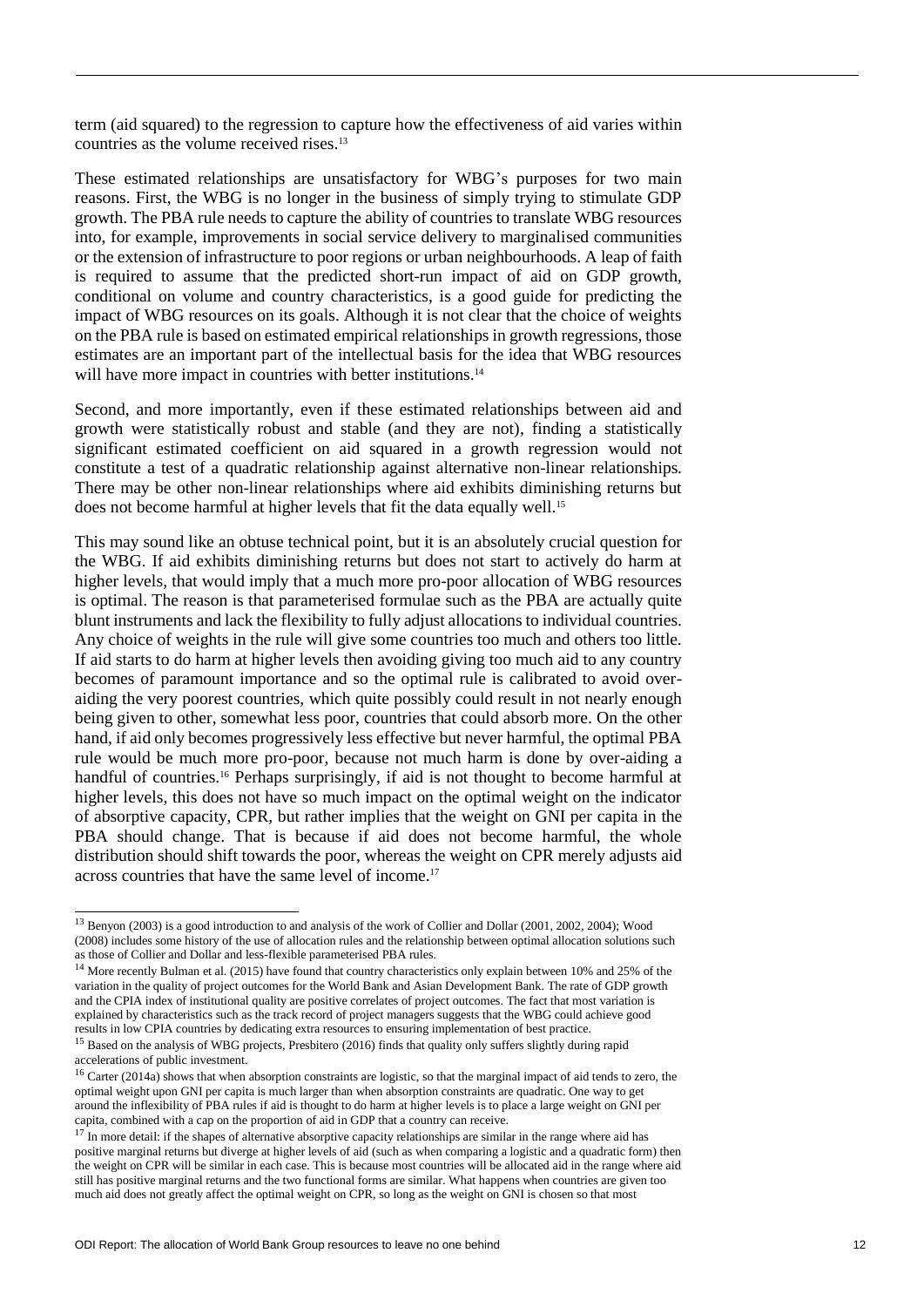It is hard to evaluate the allocation of WBG resources without taking a position on the type and degree of absorption constraints, or without explicitly incorporating uncertainty into the analysis. Section 2 will evaluate the allocation of WBG resources against the benchmark created by DFID economists.<sup>18</sup> However, two points can still be made. First, while further research to produce better estimates of absorption constraints would be valuable, the WBG should also conduct research into formally analysing resource allocation as decision-making under uncertainty (Brock et al., 2007; Manski, 2013). Information on absorption constraints is always likely to remain very imprecise, and the WBG should establish how it responds to this uncertainty. Does it make sense to err on the side of allocating too much or too little to the poorest and lowest-capacity countries?

Second, WBG resources can be employed to eradicate poverty and promote inclusive growth given existing absorption constraints, but its resources can also be dedicated to building capacity in countries and relaxing those absorption constraints to enable greater progress towards its goals in the future. Seen in this light, indicators of absorptive capacity such as the CPR score could play more of a role in determining the share of WBG resources dedicated to building capacity in-country, and less of a role in determining the overall volume of WBG resources allocated. This idea is taken up again in Section 3, and the topic of absorptive capacity also comes up again, in the context of the DFID benchmark model.

l

countries are not getting too much aid. However, if no harm is done by giving countries too much aid, that makes it possible to shift the whole distribution towards poorer countries, which is achieved by changing the weight on GNI per capita. See Carter (2014a) for how optimal weights change.

<sup>&</sup>lt;sup>18</sup> Lea and Dercon (2015) assume a log relationship so that aid has diminishing returns but never becomes harmful.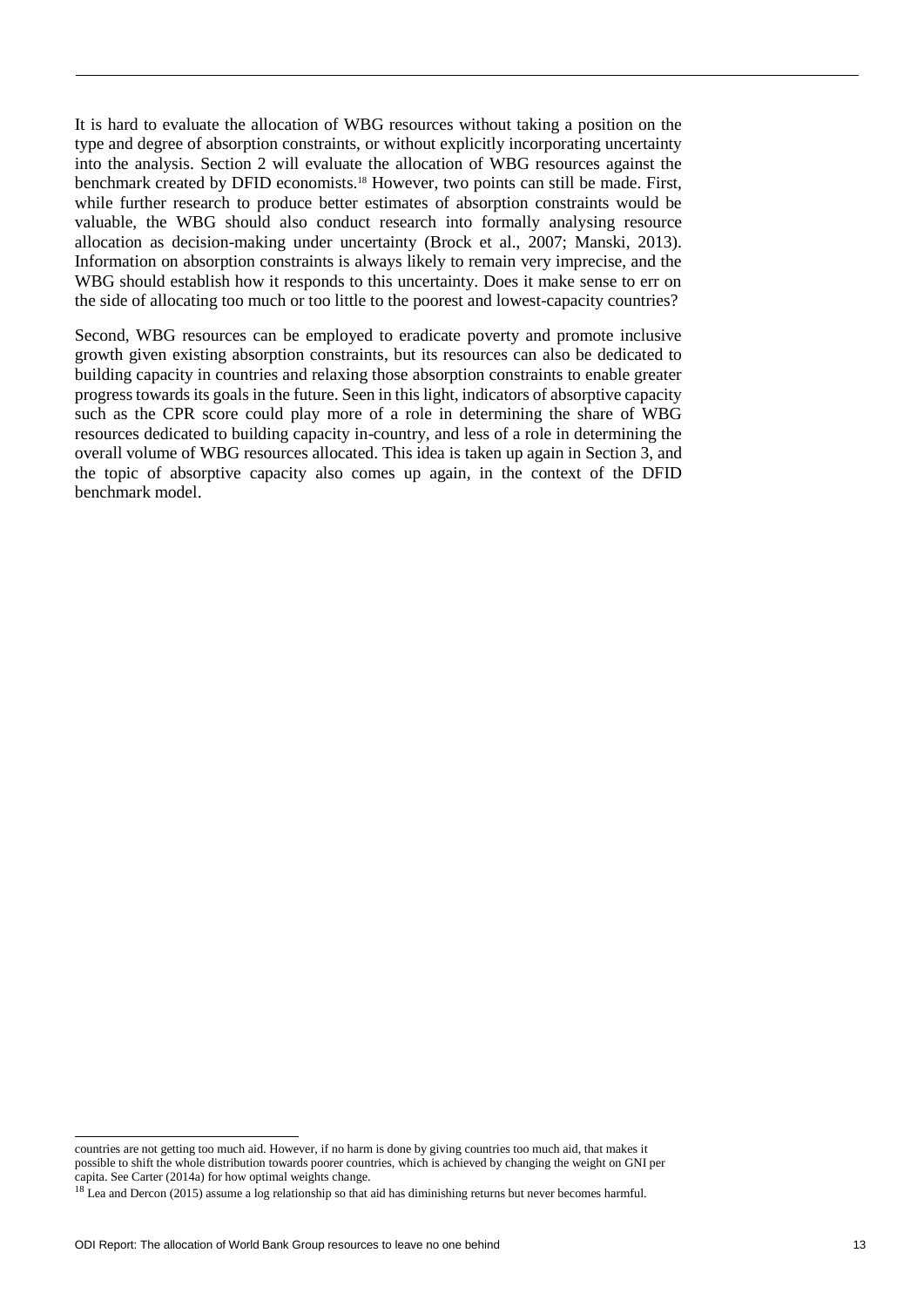#### **Box 4: Understanding the weights in the PBA rule**

The effect of a weight in the PBA allocation rule depends not only on the sign and magnitude of the weight but also the amount of variation in the data: if a weight is placed upon a statistic that does not change much from country to country, then a large weight will be required to produce an allocation that varies greatly across countries.

The bulk of IDA recipients have per capita incomes in the range \$500 to \$2,000 (Figure 1), so it is quite common for one country to have an income between two and three times higher than another. Placing a weight of –1 on GNI per capita in the PBA rule would mean, all else being equal, that a country that has twice the income of another will receive half as much aid, and hence its aid intensity (aid in proportion to the size of the recipient's economy, or aid/GNI) would be a quarter of that in the poorer country.<sup>19</sup>

The current weight in the PBA allocation rule of –0.125 implies that the poorer county wound receive 9% more aid than the country with twice the income, and therefore the aid intensity is 2.18 times higher than in the richer country. A country with a GNI per capita of \$718, at the top of the first quartile, would receive roughly 18% more aid than a country with GNI per capital of \$2,720, at the top of the third quartile, implying that the aid intensity is 4.5 times as high (aid intensity is aid/GNI).

The range of CPR scores across IDA recipients is much tighter: half of the countries have scores between 2.9 and 3.4 (Figure 2). Placing a weight on 4 on CPR in the PBA rule, as in IDA17, means that a country with a CPR score of 2.9, at the top of the first quartile, would receive roughly half as much aid as a country with a CPR score of 3.4, at the top of the third quartile, all else being equal. Reducing that weight to 3, as proposed for IDA18, means that the 2.9 CPR country would receive 0.6 times as much aid as the 3.4 CPR country.

There is no particular reason to desire symmetry in the effect of income and CPR on allocations, but, for the sake of illustration, if we wanted the \$2,720 country to receive 0.6 times as much aid as the \$718 country, all else being equal, to mirror the impact of moving from the top of the first to the top of the third quintile of the CPR distribution, when the weight on CPR is 3, we would need to increase the absolute magnitude of the weight on GNI per capita from the current –0.125 to –0.39.

Under the current choice of weights, CPR is responsible for more variation in aid per capita terms across IDA recipients than income; however, if aid/GNI is the relevant measure of aid allocation, then the picture changes.

Based on the work of Collier and Dollar (2002) the 'performance based' aspect of the allocation rule is there to capture absorption constraints or variation in the ability to use aid effectively across countries. In theory the optimal weight on CPR in the allocation rule is there to adjust allocations so that the marginal impact of Bank funds is equalised across countries, for a given level of GNI per capita.

There is nothing in the PBA that captures absorption constraints within individual countries as the volume of aid increases. So, if there is some upper limit to the quantity of WBG resources that a country can use effectively, including the possibility that excessive dependency on outside donors destroys political accountability and has deleterious effects on national institutions, the only way to respect that limit is to calibrate the weight on GNI so that the poorest countries do not receive too much aid.

*Source: WBG and author's calculations.*

 $19$  A weight of zero on GNI per capita – so that income makes no different to allocations – would mean, all else being equal, that a country twice as poor would see aid/GNI twice as high. If we wanted to hold aid/GNI constant across countries, all else being equal, we would need a weight of +1. If aid/GNI is the right way to think about how much aid a country receives then perhaps rather than thinking of a weight of –0.125 as being only slightly different from zero, we should think of  $-0.125$  as being  $-1.125$  different from  $+1$ , the weight that would keep aid/GNI constant across countries.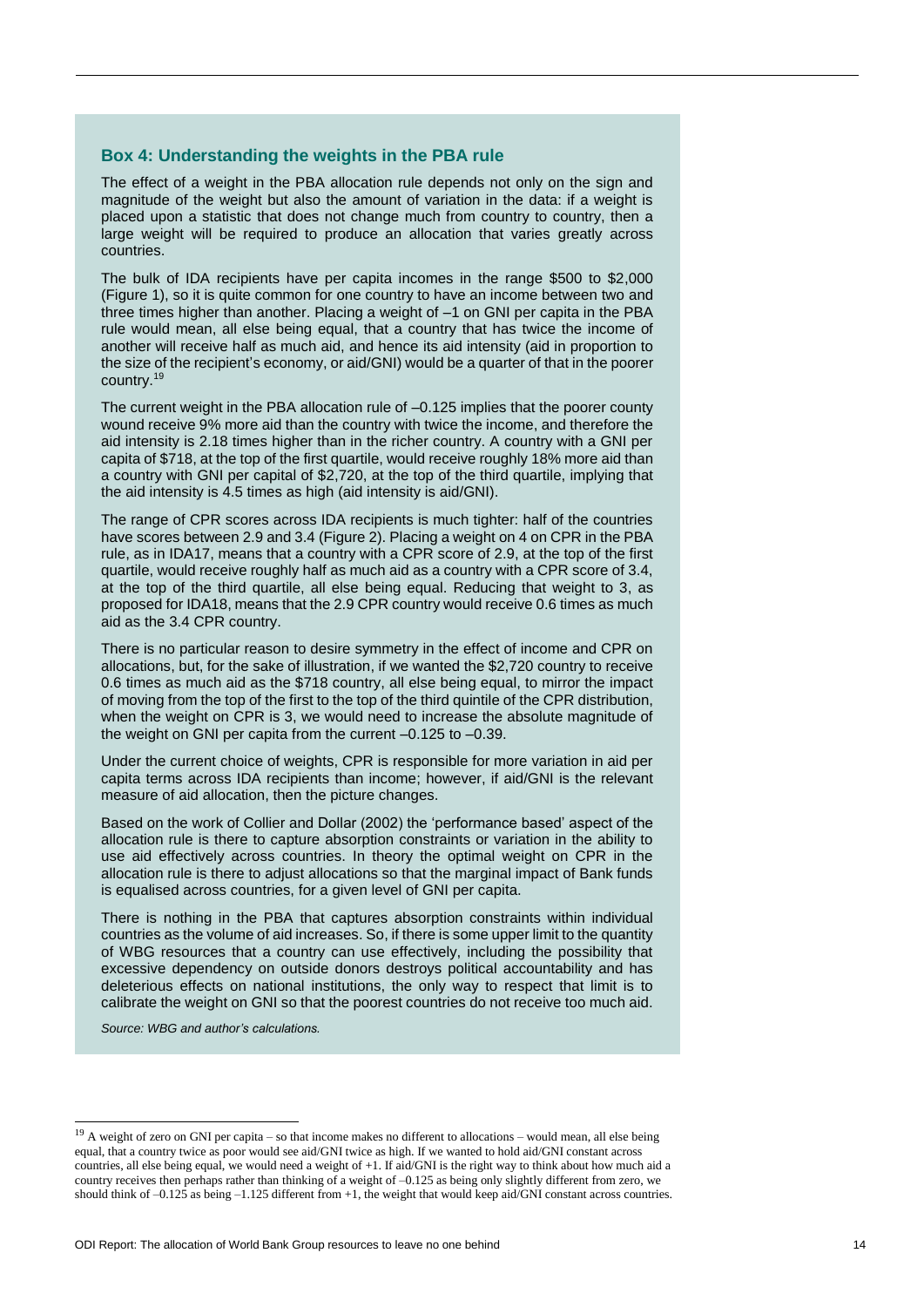



*Source: author's calculations*



# **Figure 2: The distribution of CPR across IDA members**

*Source: author's calculations*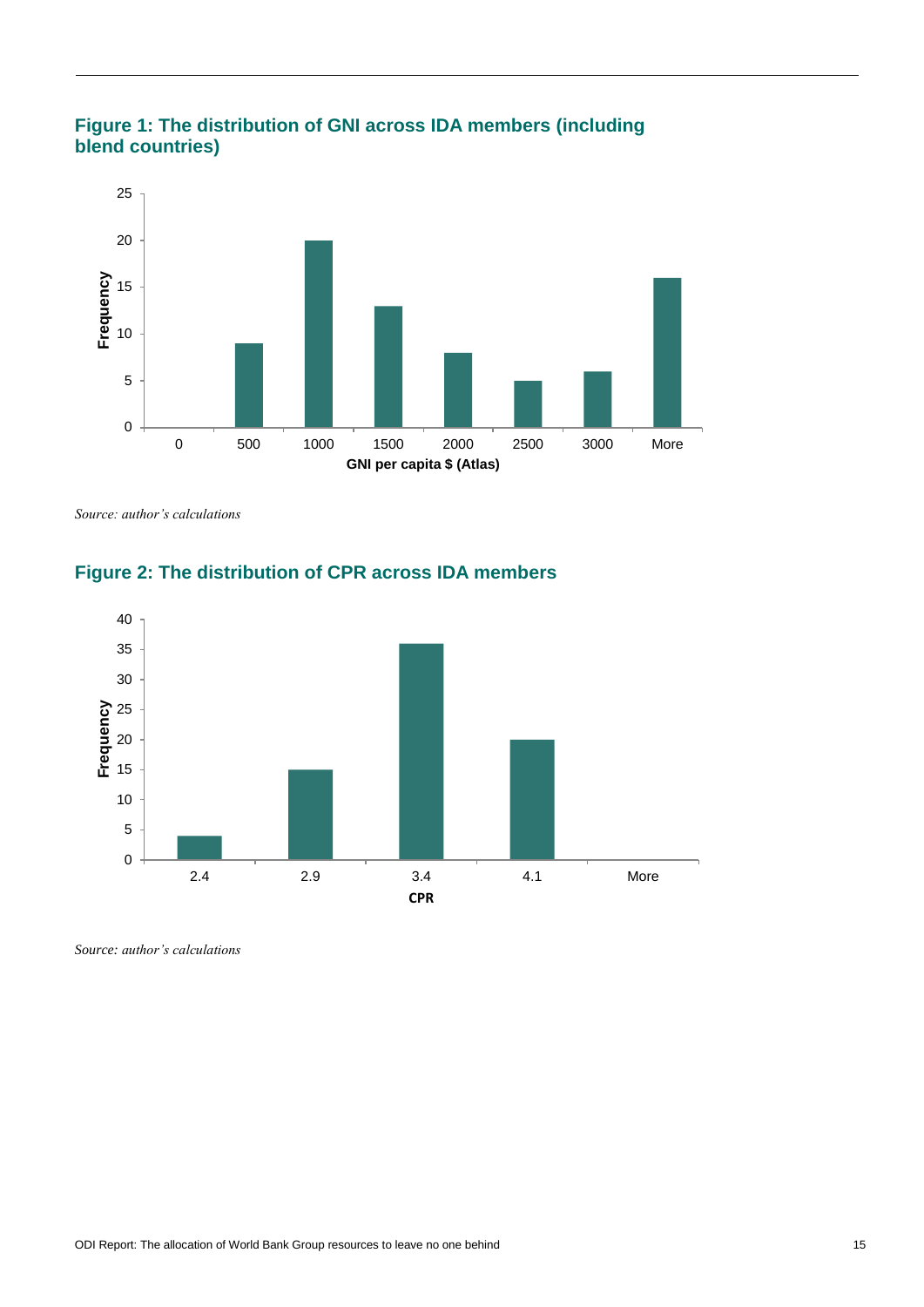# **2 IDA18**

This is the second replenishment since the WBG adopted its twin goals, but the first since the adoption of the SDGs. Setting out its proposals for IDA18, the Bank says the SDGs represent 'a trajectory shift to the development dialogue' to which the IDA 'needs to respond with an innovative paradigm shift' (WBG, 2016).

These changes have the following implications for resource volumes and the broad pattern of allocation:

- A large increase in total disbursement, from \$52 billion in IDA17 to \$75 billion in IDA18, under management's base scenario. In percentage terms the grant element increases slightly, implying a large increase in the real economic transfer from WBG to IDA members.
- A shift in the allocation of concessional finance towards countries affected by fragility, conflict and violence (FCV). The absolute value of grants and the grant element of loans received by FCV countries will rise by 85%, and for IDA-only non-gap countries the increase is 50%. The share of the overall grant component allocated to 'gap' and 'blend' countries will fall by 20%, compensated for by larger gross flows.
- There is also a low scenario of \$65 billion and two high scenarios of \$80 billion. Under the first high scenario, higher volumes would be achieved by reducing the grant element, and under the second, higher shareholder contributions would be required.

The main specific changes to the allocation rules that will deliver this overall package are as follows:

- A reduction of the weight on CPR in the PBA rule from 4 to 3; the elimination of netting out of Multilateral Debt Relief; the elimination of the 20% allocation reduction when receiving 100% grants (all of which tend to disproportionately benefit FCV countries).
- Transitional support during IDA18 and an extension of the non-concessional scale-up facility introduced in IDA17. Both of these schemes will be financed by leveraged resources and not come at the expense of reductions elsewhere. A proposal to extend transitional support for graduating countries, phased out over three replenishments (nine years), was not adopted.
- A large proportional increase in the base allocation from SDR4 million to SDR15 million, to the benefit of small countries.<sup>20</sup> The concessional terms offered to small *island* states will be extended to all small states.
- The turnaround facility introduced in IDA 17 to support qualifying fragile states "on the cusp of major positive change" will be complemented by a new risk mitigation scheme with core IDA for four pre-identified countries (Guinea, Nepal, Niger and Tajikistan) that present increased risks of fragility, giving them up to a third more than their base PBA allocation.

1

 $20$  Base allocations are denominated to Special Drawing Rights, an international reserve asset, created by the IMF, based on a basket of four major currencies (soon to be five). One SDR is currently worth around \$1.4.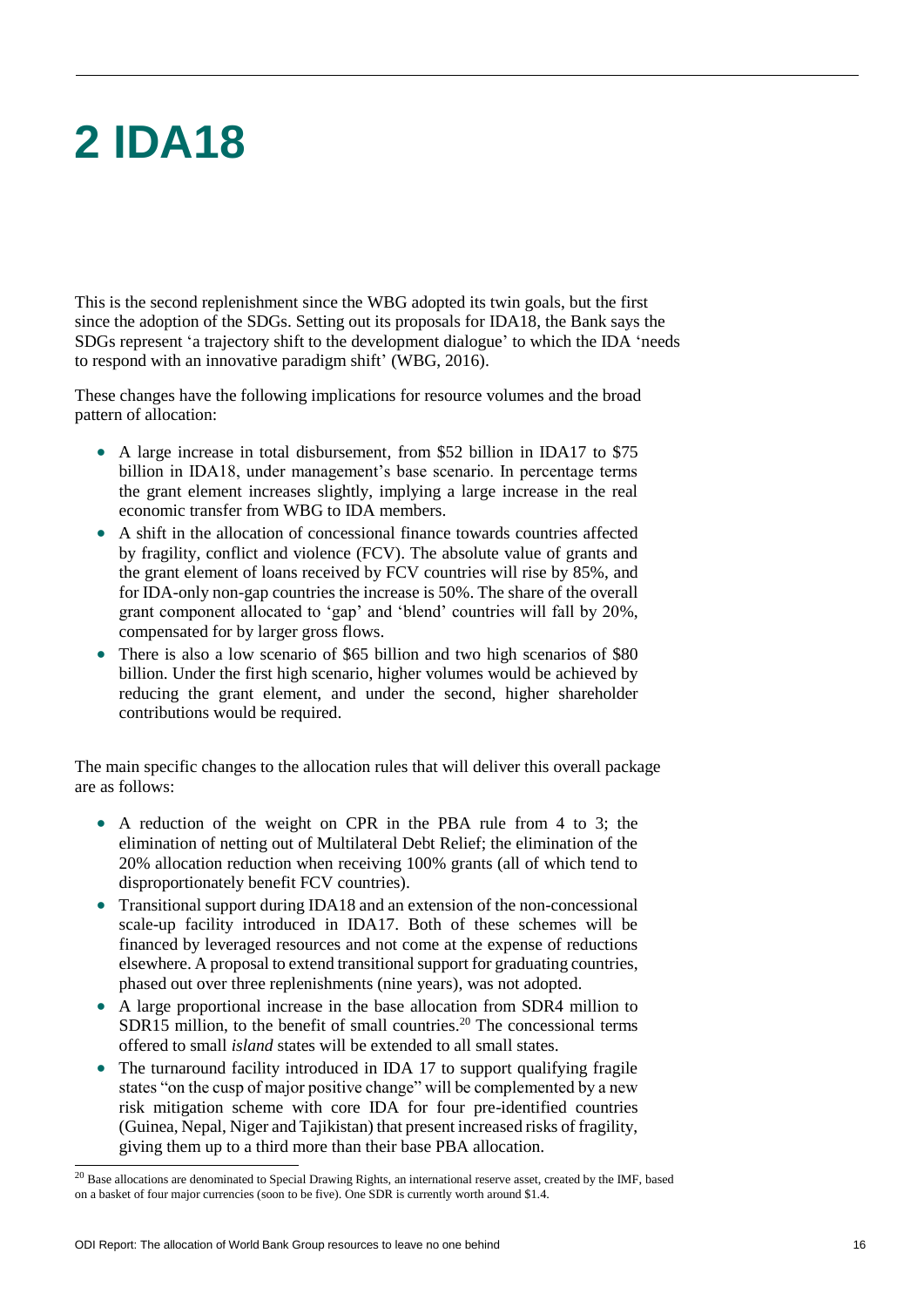A sub-window within the regional window for countries hosting refugees, and a new private sector window in collaboration with the International Finance Corporation (IFC) and the Multilateral Investment Guarantee Agency (MIGA).

The key idea behind the changes introduced in IDA18 is that countries that are moving towards middle-income country status and on towards graduation would prefer to receive higher volumes of financing. The big innovation in IDA18 – known as IDA plus – is to allow the IDA to borrow on capital markets to finance this less-concessional lending, making the IDA more like International Bank for Reconstruction and Development (IBRD) in that regard (although, with the exception of blend countries, the distinction remains that only the IBRD lends to creditworthy countries).

IDA18 will see the grant element of allocations (the real economic transfer from WBG to member countries) rise sharply. The grant element of IDA17 was 48% of \$52.1 billion, and under the IDA18 base scenario it is 49% of \$75 billion, yet proposed replenishment contributions into the fund by donors are flat (in national currency terms). The IDA18 Financing Framework paper is not yet public, and some non-concessional flows will be financed by repayments, but one implication is that IDA plus, the funds raised by leveraging the IDA balance sheet, are not being earmarked solely for non-concessional uses. Another implication is that the pot (equity) will shrink as grants disbursed exceed replenishments.<sup>21</sup> This reveals that shareholders believe that demand for IDA resources will also shrink over time.

Some IDA members prefer to receive higher volumes on harder terms. One explanation for this is the current global low interest rate environment, meaning that the cost of debt service is less of a concern. Hence the interest rate discount available on IDA concessional terms, relative to its non-concessional terms, is perceived as less valuable by borrowers than the Bank's ability to underwrite large volumes of lending.<sup>22</sup>

The WBG emphasises that IDA18 increases allocations to FCV countries in a variety of ways, including the increased base allocation, ending the grant discount, and the changed PBA formula, all of which tend to disproportionately benefit FCV countries. Although the Bank describes the change to the PBA formula, reducing the weight on CPR from 4 in IDA17 to 3 in IDA18, as 'increased poverty orientation' this description is questionable. Figure 3 shows annual per capita allocations generated using the PBA rule when reducing the weight from 4 to 3 based on data from  $2014<sup>23</sup>$  Figure 3 is not a comparison of IDA17 and IDA18 allocations – other than the reduced weight on CPR, all other changes introduced in IDA18 have been ignored and the sum being allocated has been held constant. The countries are ranked from highest to lowest GNI per capita. The allocations are not particularly pro-poor – the countries at the bottom do not tend to receive much more than those at the top. Reducing the weight on CPR does not greatly shift the allocation towards the poorer countries. Most of the countries with a relatively

 $21$  Or perhaps IDA equity will merely stop growing. On the basis of publicly available information it is not possible to say.

 $22$  This raises the issue of debt sustainability constraints, which is beyond the scope of the present paper. WBG (2016) contains analysis of this issue and concludes that IDA18 allocations are safely within those constraints.

<sup>&</sup>lt;sup>23</sup> The figure was constructed as follows. Under the base scenario the core concessional IDA is \$52.3 billion, 92% of which is allocated by PBA. Annualised over three years that amounts to \$16 billion per year. There are 50 countries (excluding India, which only receives non-concessional funds, and including Eritrea and Somalia, which are currently inactive due to non-accrual). For some countries, GNI per capita data using the Atlas method was not available, so a prediction was made by regressing Altas-method GNI on dollar GNI at market rates and the share of resource rents in GDP was generated and, where necessary, extrapolated to 2014; CPR scores were also not available for some countries so the CPIA scores used by Lea and Dercon (2016) were used. The PBA was then used to compute shares of the \$16 billion budget, each of which was then divided by population.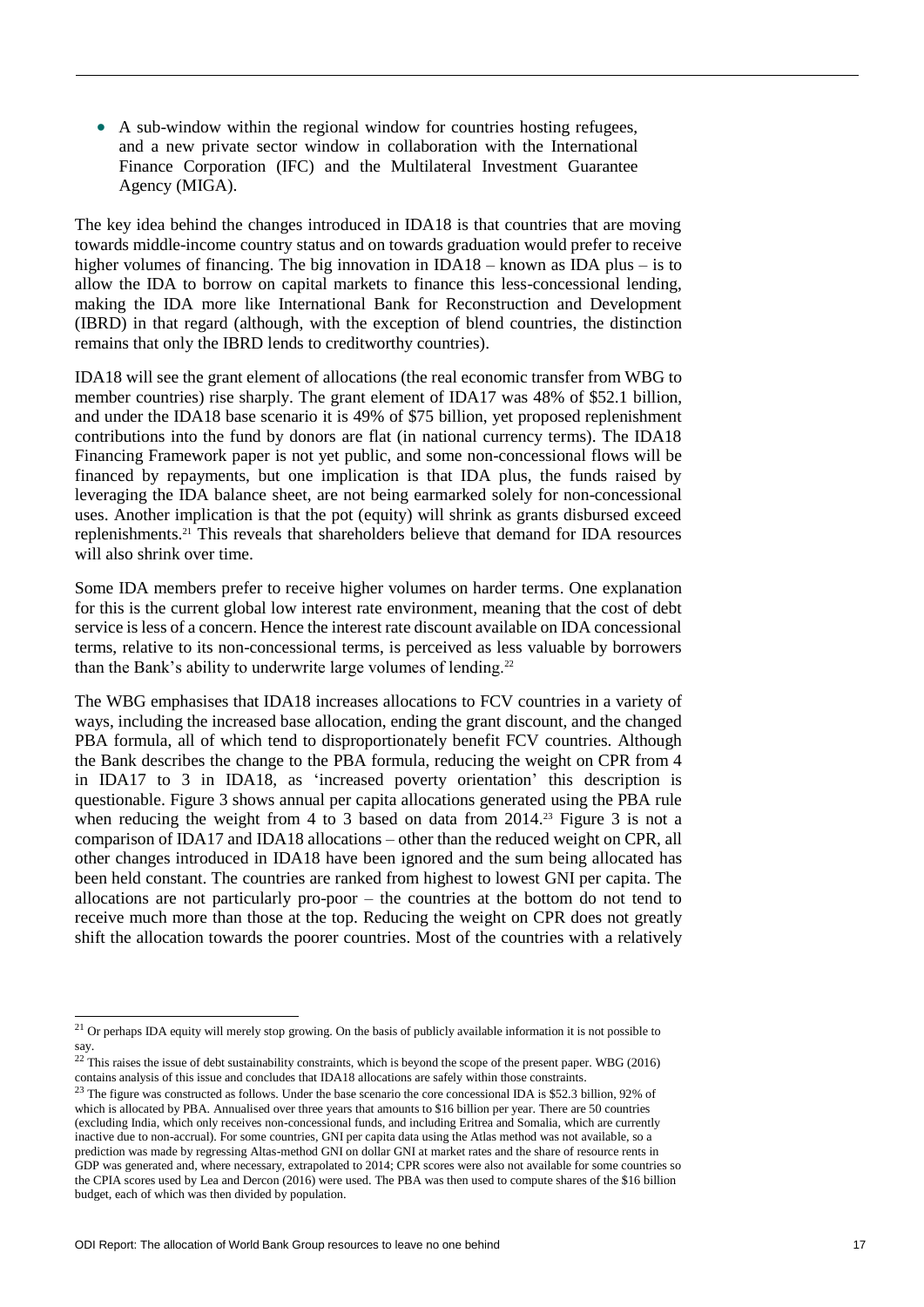high CPR score, who see their allocations reduced under the change, are in the middle of the income distribution.<sup>24</sup>

The WBG has considered increasing the magnitude of the weight on GNI per capita, but has rejected the idea. The reasoning is hard to understand: 'The analysis concluded that reducing the CPR exponent provides a better balance between increasing financial support to FCS, maintaining the performance orientation in the system, and reducing volatility and limiting the impact on the affected countries' (WBG, 2016: footnote 86). Compared with the alternative of putting more weight on income and keeping the CPR exponent unchanged, it is hard to see how reducing the CPR exponent maintains performance orientation. The phrase 'limiting the impact on the affected countries' reveals a reluctance to significantly reduce any allocations, relative to the status quo.

However, while the pattern of relative allocation across countries matters from a global efficiency perspective, and has not shifted under IDA18, from the perspective of each country what matters more is the absolute quantity of aid, not how their allocations compare to richer countries. Absolute quantities will change markedly under IDA18. Core concessional IDA will increase from \$39.1 billion under IDA17 to \$52.3 billion under the base scenario for IDA18, or \$50.7 billion after subtracting the new risk mitigation facility for Guinea, Nepal, Niger and Tajikistan, and \$1 billion of possible support for Syria. Running those numbers through the PBA formula shows there will be meaningful increases in the allocation per capita to poorer countries under IDA18, in absolute terms (see Table 1). $25$ 

| <b>Income</b><br>quartile | IDA17 (\$ per capita,<br>mean) CPR = $3$ | IDA17 (\$ per capita,<br>mean) CPR = $4$ | IDA18 (\$ per capita,<br>mean) |
|---------------------------|------------------------------------------|------------------------------------------|--------------------------------|
| 1                         | 22.1                                     | 22.4                                     | 29.1                           |
| 2                         | 23.6                                     | 23.4                                     | 30.4                           |
| 3                         | 28.1                                     | 25.9                                     | 33.6                           |
| $\overline{4}$            | 24.2                                     | 24.6                                     | 31.8                           |

### **Table 2: Mean allocations across country income quartiles**

*Source: author's calculations*

 $\overline{a}$ 

Despite the meaningful increase in the absolute quantity of resources allocated to poorer countries, the obvious critique of IDA18 is that rather than making minor changes to the pattern of allocation across countries, the WBG should have put a larger (more negative) weight on income and really shifted the distribution of resources towards poorer countries. As Table 1 shows, on average poorer countries still receive somewhat less per capita than richer countries. But, as argued above, it is impossible to take a stance on that issue without also taking a stance on absorption constraints. The next section compares IDA18

 $24$  In WBG (2016) the Bank calculates that the change does benefit poorer countries on average, based on fitting a line through the change in per capita allocations when plotted against GNI per capita. Based on Figure 3, one suspects the fit is not very good.

<sup>&</sup>lt;sup>25</sup> Using 2014 data. The first column uses the IDA17 weight on CPR = 3, the second uses the IDA18 weight on CPR = 4. The GNI per capita quartile limits, including blend countries, are \$770, \$1,370, \$2,720 and \$8,080. The per capita dollar allocation figures are not annualised, they are for the three-year replenishment period.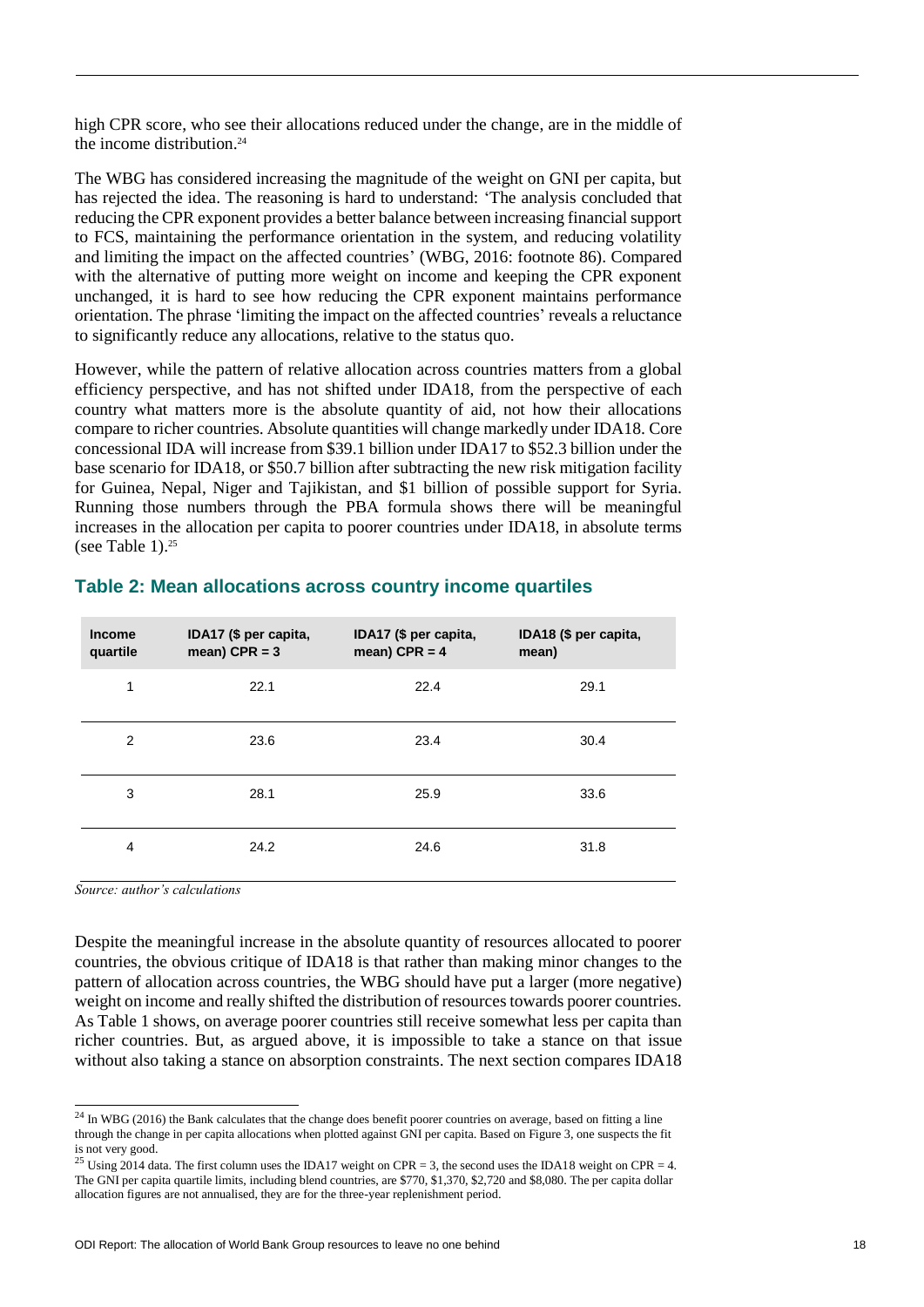against a benchmark created by DFID economists that takes a particular stance on absorption constraints.

From a political point of view, reallocating resources towards poorer countries may be more palatable if, as suggested in Section 3, the PBA rule is used to set the distribution of the grant element (real economic transfer) of WBG flows, leaving terms and volumes flexible, so that countries that see their grant element reduced can potentially be compensated by higher volumes. At present the PBA rule first allocates a gross sum, and the terms on which that volume is delivered (the grant element) is then decided by country characteristics (see Box 2: IDA member categories) so shifting the allocation towards poorer countries (holding the total budget constant) would mean reductions elsewhere. WBG (2016) stresses that nobody is worse off under IDA18, because any reallocation across countries is more than compensated for by increased volumes.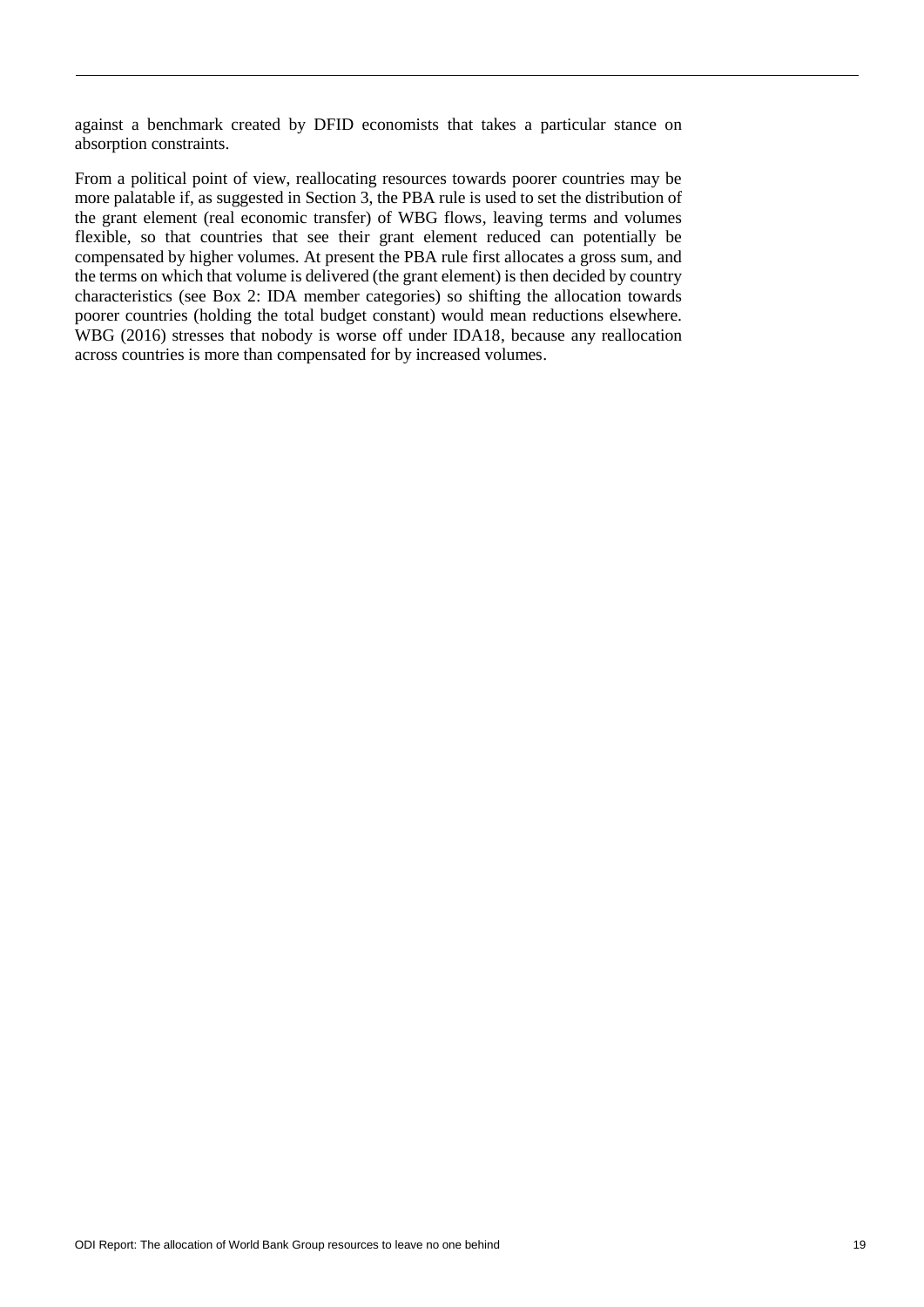



*Source: author's calculations*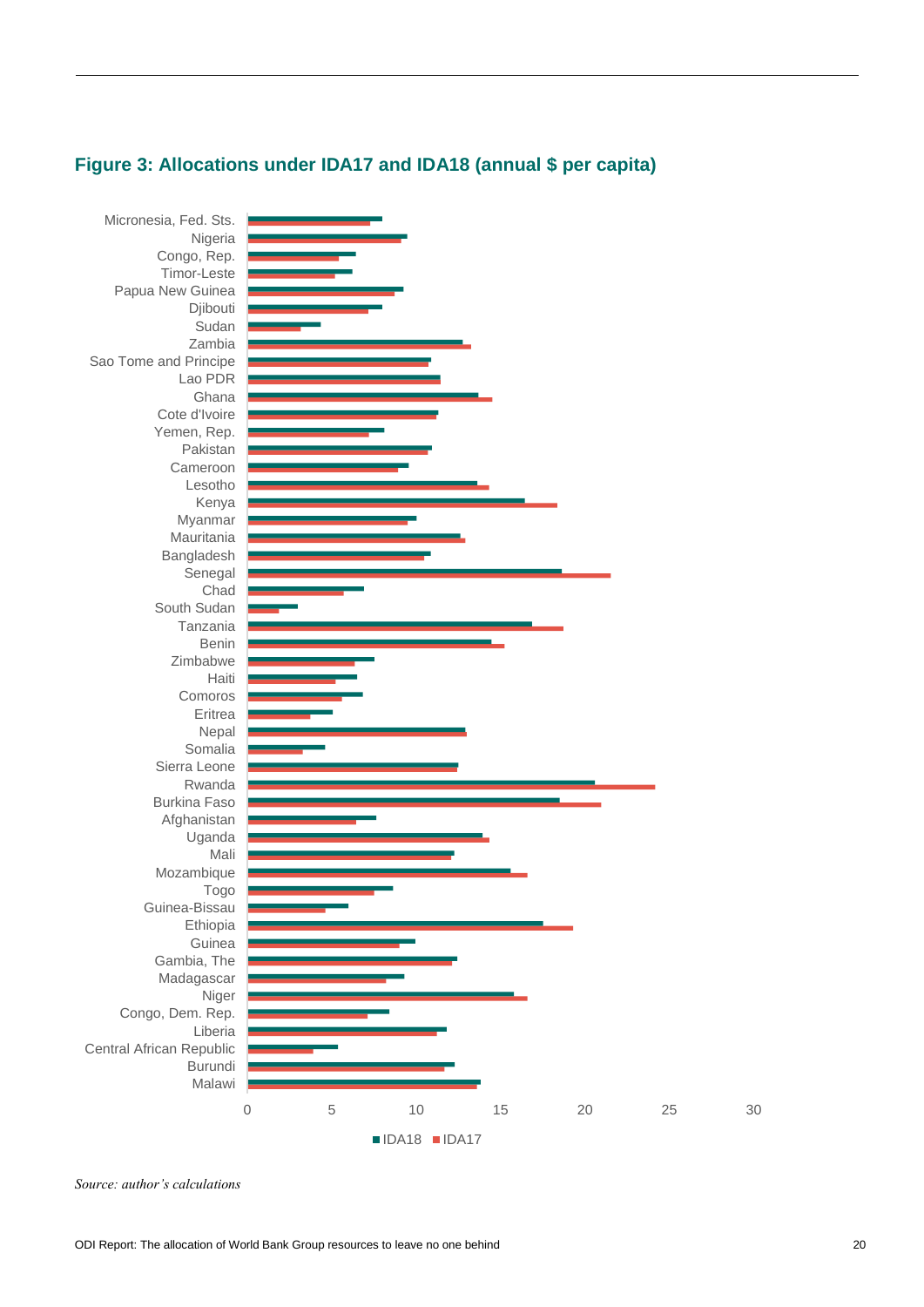# **3 The DFID aid allocation benchmark**

This section looks at IDA18 resource allocation in the light of an aid allocation benchmark produced by the UK's Department for International Development (DFID).

To support the department's recent Multilateral Aid Review, DFID economists Nick Lea and Stefan Dercon created an aid allocation benchmark model (Lea and Dercon, 2016).<sup>26</sup> The authors stress the model is not a prescription for donor allocations, merely a useful tool for thinking about how well multilateral allocations are aligned with DFID's objectives, and that it necessarily rests on a number of arbitrary simplifying assumptions.

The model is based on the idea of allocating aid to maximise the reduction of extreme poverty by stimulating economic growth, taking into account variation in the impact of aid on growth and of growth on poverty across countries, and also accounting for diminishing returns to aid within countries. This is the same approach as taken by Collier and Dollar (2002); it emerged from the empirical research of Burnside and Dollar (2000), who found that on average aid has a positive impact on growth in countries with good institutions, and represents the mainstream way of thinking about aid allocation.<sup>27</sup> The World Bank's PBA rule for IDA resources emerged from the same intellectual lineage (Wood, 2008).

In contrast to the WBG PBA rule, the Lea–Dercon benchmark is a fully optimal allocation, within the confines of the model. The authors define the objective in terms of an outcome, and write down a model that determines outcomes. The allocation that maximises that objective can then be derived. Every country receives exactly the right quantity of aid. Lea and Dercon define the objective of maximising the reduction of person poverty years: the number of people in extreme poverty multiplied by the number of years they are expected to remain poor. The PBA rule does not fine-tune allocations to individual countries to the same extent and is not directly derived from a formal model of how Bank resources affect outcomes.

The focus on extreme poverty is justified by the fact that DFID and other organisations share a focus on extreme poverty, and because a large number of the SDGs are also focused on dimensions of extreme poverty. Hence the Lea–Dercon model only reflects one of the WBG's twin goals. It does not reflect the goal of boosting the incomes of the poorest 40% of the population in any given country.

### **3.1 Two innovations**

 $\overline{a}$ 

The Lea–Dercon model introduces two main innovations.<sup>28</sup> The first is that allocations are forward-looking, so that (when all else is equal) a country in which extreme poverty is

 $26$  Lea and Dercon (2016) is in the public domain but is not easy to find. A copy is available at

https://sites.google.com/site/paddycarter/

 $27$  The Burnside and Dollar result is contested and some researchers find no role for institutional quality in explaining the relationship between aid and growth.

<sup>&</sup>lt;sup>28</sup> The Lea–Dercon model also makes a number of assumptions that could be called into question. The importance of some of these assumptions is explored in robustness testing conducted by the authors. Any allocation model will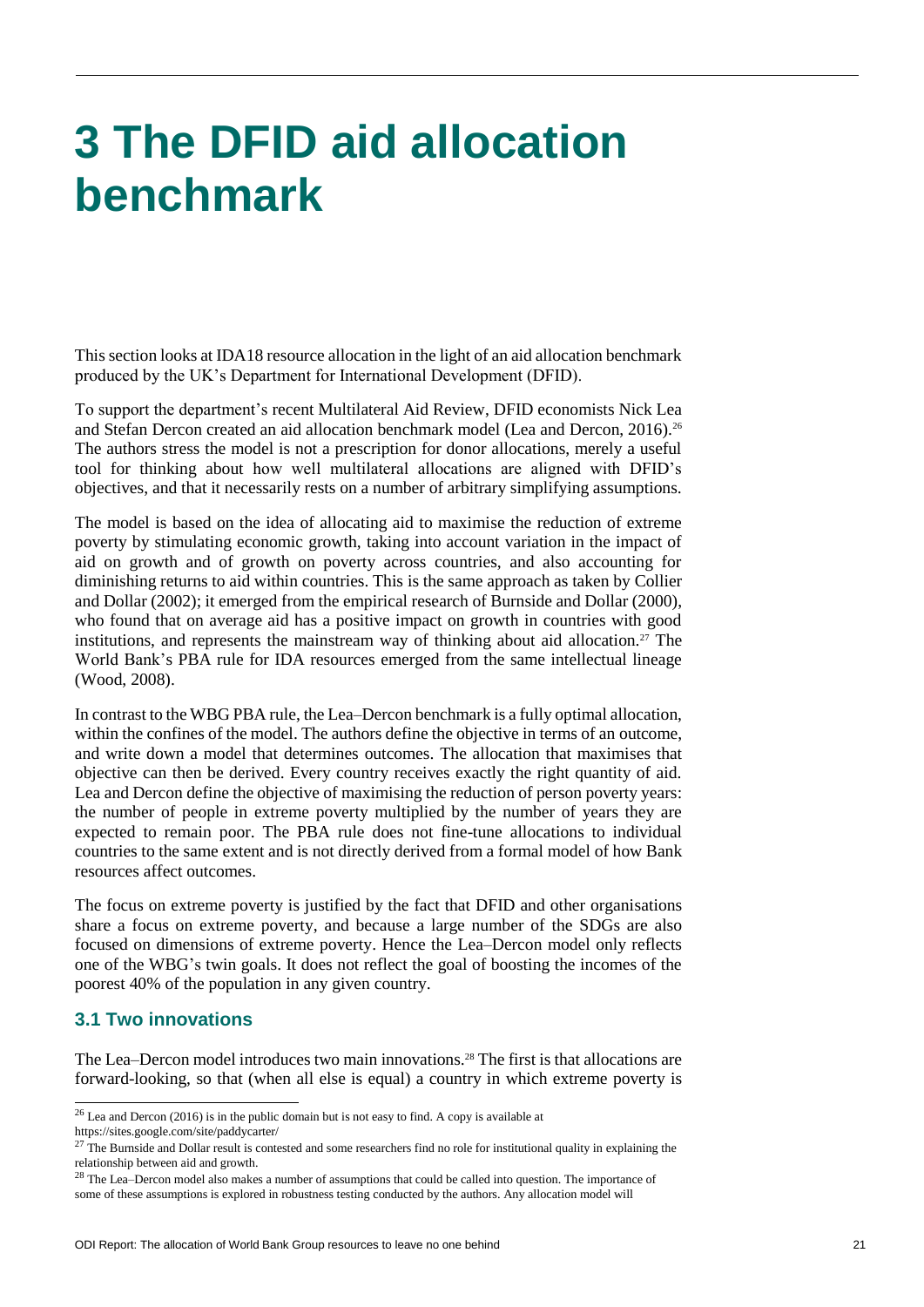expected to persist for longer will receive more aid today. The second is that the time horizon for this forward-looking calculation ends when a country is judged able to selffinance the eradication of extreme poverty from its own resources.

Lea and Dercon judge a country able to self-finance poverty reduction once the sum of money required to fill the poverty gap falls beneath 1% of GDP. Lea and Dercon are not trying to estimate the costs of a realistic cash transfer programme to eliminate extreme poverty, hence they make no adjustments for administrative costs or leakage; they are merely trying to come up with a sensible yardstick for the point where a country can be said to have sufficient resources to tackle extreme poverty, if it chose to. So the objective is to maximise the reduction in person poverty years across countries, subject to the selffinancing cut-off.<sup>29</sup> Appendix 1 discusses the mechanics of how aid is assumed to affect poverty in the Lea–Dercon model.

Critics have long argued that aid allocation decisions should be forward-looking (Wood, 2004). That approach is also in accordance with the mainstream economic way of thinking about dynamic welfare maximisation (Carter et al., 2015). In essence a dollar of aid today that lifts somebody out of poverty for a long time should be regarded as more effective than a dollar of aid that lifts somebody out of poverty for only a short while. The period of time over which aid lifts somebody out of extreme poverty is judged relative to what would have happened in the absence of aid. In the Lea-Dercon model, the impact of aid on poverty is permanent (it shifts the trend upwards), but in some countries people would have soon crossed the extreme poverty threshold in the absence of aid, hence aid will only lift them out of extreme poverty for a short while.

# **3.2 Ability to self-finance**

The introduction of domestic resources (the ability to self-finance) to allocation decisions amounts to taking a position in the age-old debate about the allocation of aid to middleincome countries. As is well known, a large share of people living in extreme poverty live in middle-income countries (Kanbur and Sumner, 2012; Kharas and Rogerson, 2012), and some critics argue it is therefore a mistake to reduce the quantity of official development assistance (ODA) these countries receive. At the same time, many other observers argue that poorer countries currently receive too little aid in comparison to middle-income countries.<sup>30</sup>

This debate raises some problems without technocratic solutions: there are moral and political judgements that must be made. One position is that, if all else is equal, countries that are unable to tackle extreme poverty should take priority over countries with domestic resources sufficient to tackle extreme poverty, but which choose not to. This is the position Lea and Dercon take, and it is also evident in the decisions of some bilateral donors to withdraw from some middle-income countries. Sending aid to relatively wealthy countries – even if they are home to many people living in extreme poverty – may also run counter to the wishes of the citizens in donor countries, which democratic governments and their

 $\overline{a}$ inevitable make simplifying assumptions that can be questioned, and the choices made by Lea and Dercon can be defended as reasonable on grounds of tractability.

<sup>&</sup>lt;sup>29</sup> In the Lea–Dercon model, aid today delivers a permanent shift down the path of poverty; the authors argue that, empirically, improvements in headcount poverty tend to persist, and so reductions in the current poverty level translate into future reductions in the number of poor. The assumption that aid today affects the level of poverty in the distant future is probably not something to be taken literally – in the standard neoclassical growth model aid accelerates convergence towards the steady state but does not affect the level of that steady state, and the existing empirical literature is not capable of identifying the very long-run impacts of aid (existing long-run estimates rest on the assumed model and do not test alternative models). The presence of discounting in the model means that what happens in the distant future matters less than the near-term, so this is not a crucial assumption. The authors' robustness tests show that the assumed duration of the impact of aid upon poverty does affect the resulting allocation, but they study the extreme case of no persistent impact at all – there are also intermediate possibilities where the impact of aid is persistent but fades over time, such as when aid accelerates convergence.

<sup>30</sup> ODI (2015) analyses the allocation of ODA across countries in comparison to the estimated financing gap for social sector spending.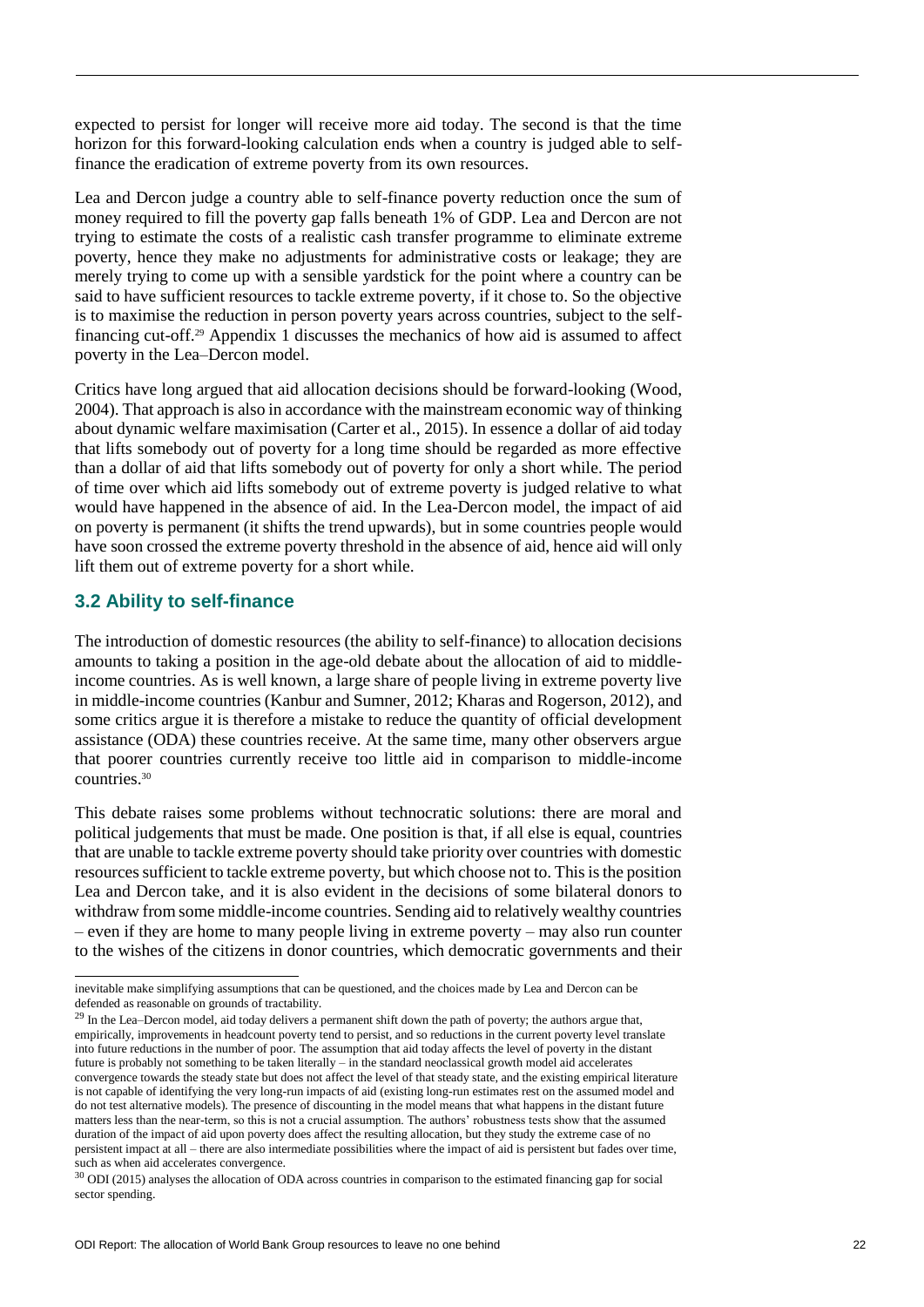ministries of foreign affairs or aid agencies are supposed to represent. Another position is that it is unjust to punish the poor for the failings of their government, and many critics argue that middle-income countries need concessional finance to tackle pockets of extreme poverty within their borders.

There are also some important technocratic or pragmatic questions about aid to middleincome countries. If there is a moral hazard problem, wherein the presence of donors reduces a government's incentives to allocate its own resources to poverty alleviation, that would strengthen the case for withdrawing aid as countries get richer. If extreme poverty exists because the government does not care to address it, the extent to which it is possible for donors to reach the poor in middle-income countries without the assistance of a genuinely pro-poor government is also not clear, and circumventing uncooperative governments via NGOs and other channels may risk introducing other problems.

Without answers to these questions – which are beyond the scope of this paper – it is impossible to say how the allocation of WBG resources should respond to the availability of domestic resources, such as taxes and natural resource revenues, in partner countries.

The way in which Lea and Dercon introduce the ability to self-finance into their allocation model has stark consequences: many countries, such as Ghana and India, are already beyond that threshold and receive zero aid, while other currently poor countries who are expected to reduce poverty rapidly over coming years, such as Ethiopia, receive relatively low allocations.<sup>31</sup>

# **3.3 Absorption constraints**

 $\overline{a}$ 

Lea and Dercon use the WBG's Country Policy and Institutional Assessment index (CPIA) squared to capture variation in the effectiveness of aid across countries. The distribution of CPIA across countries is somewhat different to that of CPR, as used by WBG (because CPR re-weights components of CPIA and includes a performance rating for past projects). Lea and Dercon's choice of weight (2) implies that, all else being equal, a country at the top of the third quartile of the CPIA distribution in their dataset, with a score of 3.65, would receive roughly 1.5 times as much aid as a country at the top of the first quartile, with a score of 3.01. They also assume diminishing returns within countries. Specifically, they assume that the change in GDP per capita is proportional to the log of aid per capita, so too much aid never becomes actively harmful.

As discussed above, that assumption would be absolutely crucial when thinking about PBA rules, which may give countries too much aid or, if calibrated to avoid doing so, will mean giving some poor countries too little. It matters less in the context of a fully optimal rule, like in the Lea–Dercon model. In that case, although allocations might be pushed towards the point where the marginal impact is zero, no country is ever given too much aid in the sense of pushing aid into negative returns territory.

But diminishing returns set in quite gradually in the Lea–Dercon model, and if poverty is high and persistent it makes sense to allocate lots of aid.<sup>32</sup> So their baseline allocation gives large amounts of aid to some small economies (such as Malawi and Niger) far in excess of the 'turning point' of roughly 30% of GDP, where aid is often assumed to have no further impact on growth, based on the most widely cited estimates (Clemens et al.,

<sup>&</sup>lt;sup>31</sup> Ravallion (2010) proposed an alternative metric for capturing the 'capacity for redistribution' by estimating the marginal tax rate a country would need to impose on those who are not poor by rich-country standards to raise enough revenue to cover the domestic poverty gap. When he performed this exercise – a few years ago – he found that in the case of India not even a tax rate of 100% would be sufficient.

 $32$  It is not possible to compare the severity of absorption constraints employed by Lea and Dercon with IDA18, because the PBA does not explicitly model absorption constraints.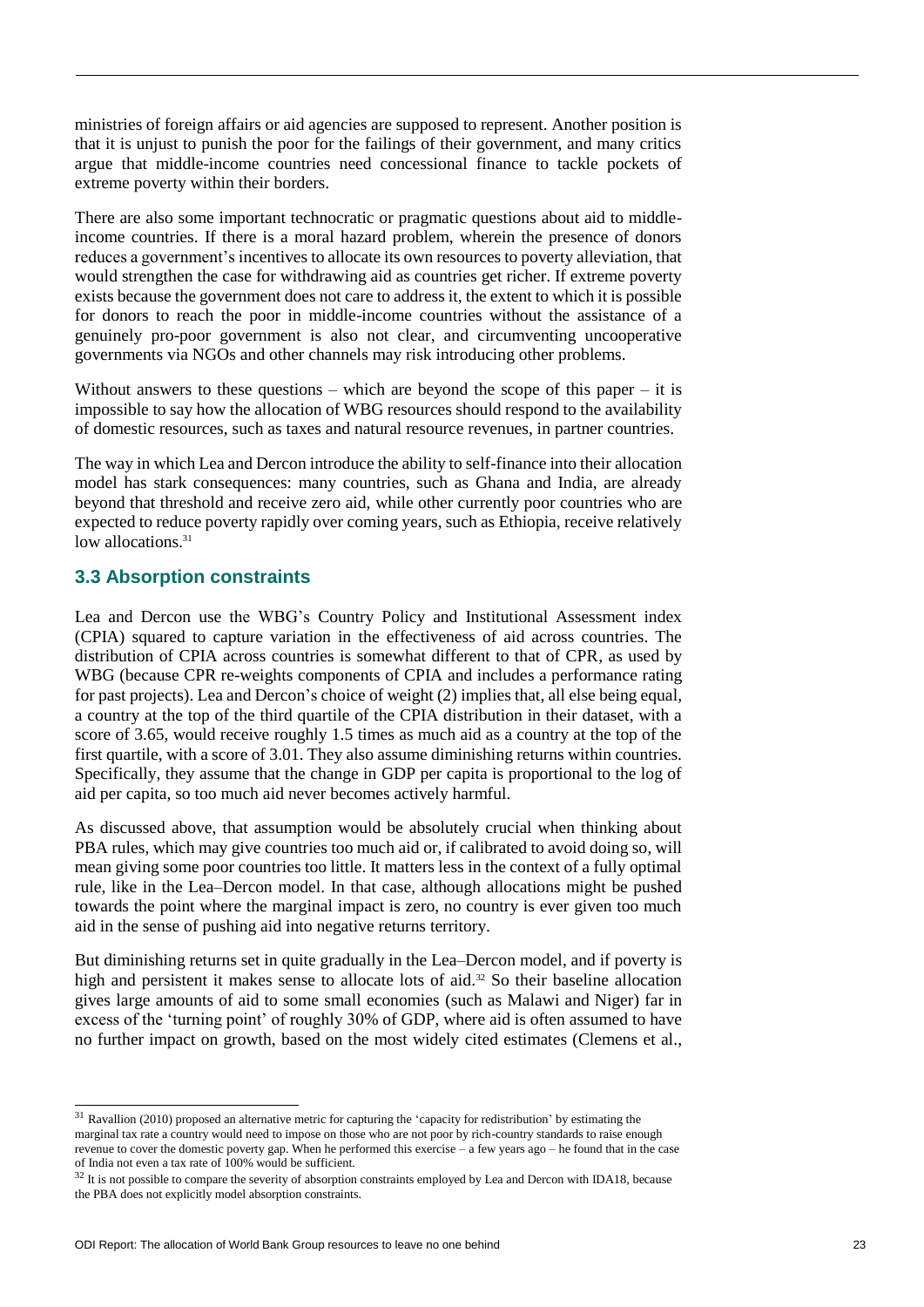2012). Lea and Dercon generate an alternative allocation, where aid is capped at 30% of GDP, but we use their main benchmark, where allocations are no capped.

Because Lea and Dercon are dealing with the global aid budget, their model can adjust the total quantity of aid in light of aggregate absorption constraints. Because the WBG is only allocating its own resources, which will be a fraction of the total amount of aid a country receives, it cannot treat absorption constraints in the same fashion. It might be possible incorporate the predicted allocations of other donors, especially because other donors tend to follow the WBG lead (Knack et al., 2014), but in practice the WBG sees absorption constraints as pertaining to its own projects without considering the overall quantity of external finance a country receives.<sup>33</sup> However if a country is close to the limits of its aggregate absorptive capacity, that might be evident in its WBG portfolio performance rating.

### **3.4 Simplifying allocation rules**

The WBG has a preference for simple and transparent formulae, such as the PBA, whereas the Lea–Dercon model is quite complex. It may be possible to achieve a reasonable approximation of the Lea–Dercon allocation by adjusting the weights in the PBA.

It may be possible to 'shrink' allocation models without much loss of information when the different inputs into the model are correlated with each other. For example, Lea and Dercon allocate more aid to countries were poverty is expected to be persistent. Expected poverty persistence may be correlated with having a lower CPIA score, which is already a part of the model. The Lea–Dercon model gives less aid to low-CPIA countries but more aid to persistent poverty countries – to some extent those two aspects of the model may cancel each other out. Hence the end result of giving more aid to countries where poverty is expected to be persistent may be achieved by using a model that does not explicitly include poverty forecasts but which places a smaller weight on CPIA. What matters is the strength of the correlation between expected poverty persistence and CPIA scores.

Lea and Dercon also base allocations on poverty, but they also want to account for the ability of countries to self-finance. Basing allocations on GNI per capita could be seen as achieving much the same result by less complicated means. Consider two countries with the same prevalence of poverty, but with differing levels of average GNI per capita: the richer of the two is closer to being able to self-finance anti-poverty measures. So using GNI per capita can be seen as a 'reduced form' means of taking a poverty orientation, adjusted for the ability to self-finance.

Of course it is not possible to precisely replicate a complex allocation, as used in the Lea– Dercon model, simply by adjusting the weights placed on just two variables in the PBA formula. Figure 4 shows PBA allocations per capita determined by adjusting the weights in the PBA formula to get as close as possible to the Lea–Dercon allocation, and for the sake of comparison also includes a PBA allocation using the IDA18 weights.<sup>34</sup> The weights that come closest to the Lea–Dercon allocation are  $-1.26$  on GNI per capita and 0.65 on CPR (compared with –0.125 and 3 under IDA18). So to achieve a similar degree

1

 $33$  Finance from other sources enters into the equation in the sense that one of the CPIA components that underlie the CPR takes account of the sustainability of the country's finances. However, that would imply countries with more non-WBG sources of finance will get a higher score and hence receive a higher allocation, all else being equal, whereas if the WBG was worried about countries breaching aggregate aid absorption constraints it would give less to countries that already receive large flows of aid from other sources.

<sup>34</sup> The set of countries shown are IDA members minus India. The set of countries used in the Lea–Dercon dataset also includes Angola, India, Swaziland and Syria. The PBA weights that come closest to the Lea–Dercon allocation are found by a numerical routine that minimised the Euclidian distance between the two allocation vectors, expressed as shares of the aid budget. Including a large country such as India, which receives zero under the Lea–Dercon allocation but which, because of its very large population, will always receive a reasonably large share using a PBA rule, has a significant impact on the weights. When India is included in the set of countries the weights that come closest to the Lea–Dercon allocation are –1.38 and 0.42.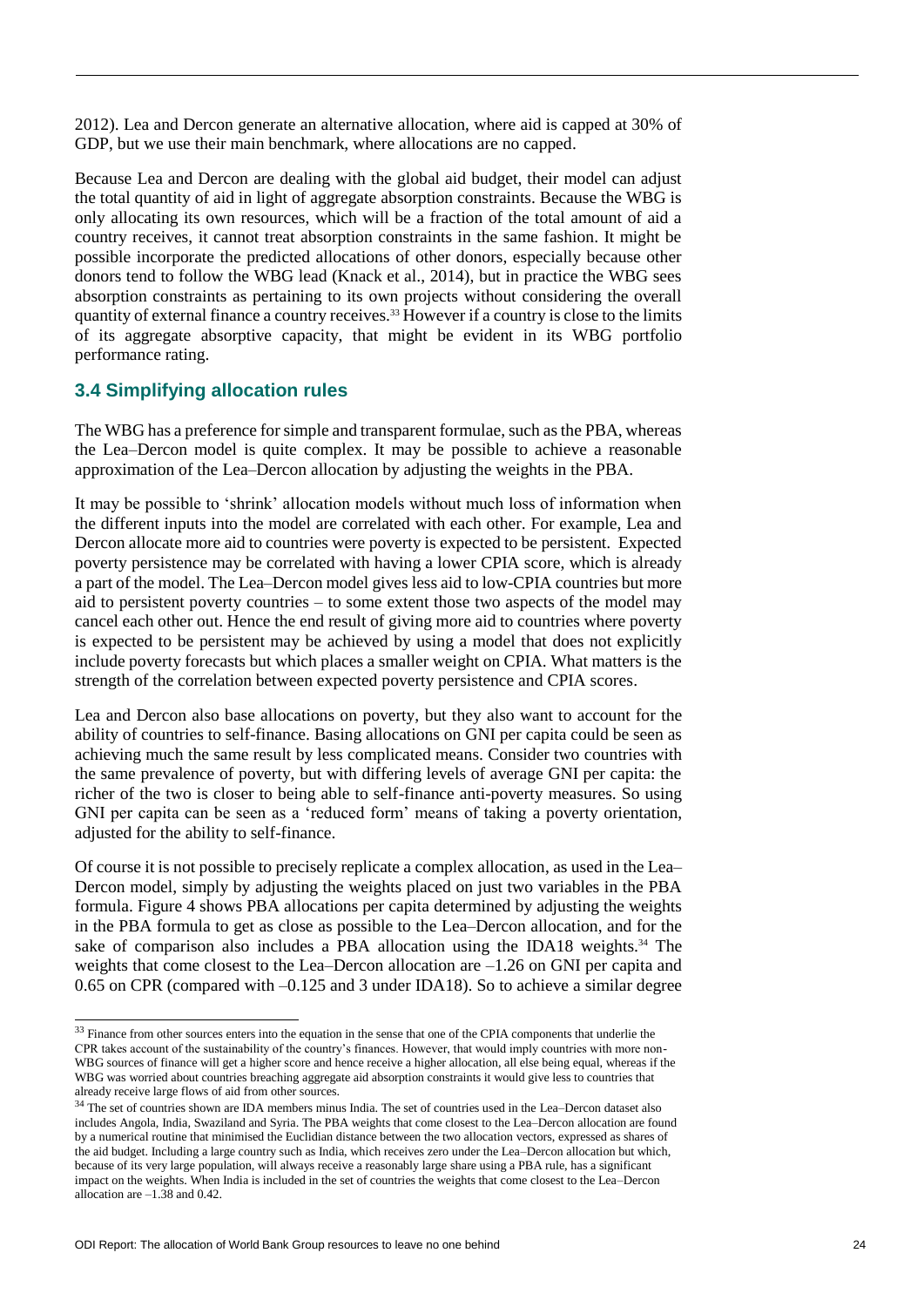of poverty orientation as the Lea–Dercon model, the PBA weights would require substantial revision.

The PBA with adjusted weights allocates substantially too little aid, in per capita terms, relative to the Lea–Dercon benchmark, to countries such as Liberia, Mali, Niger, Senegal and Somalia, where poverty is expected to be persistent. These countries are relatively small in population terms and do not account for much of the overall budget. The adjusted-PBA gives too much aid to two countries with large populations that account for a large share of the overall budget, but where Lea and Dercon expect poverty to fall rapidly: Bangladesh and Ethiopia. In the Lea–Dercon model, by far the largest share of the aid budget is allocated to the Democratic Republic of Congo, where the size of the population expected to be living in extreme poverty for a long time is very large; the adjusted PBR matches that allocation very well.

Compared with the IDA18 parameters, both the Lea–Dercon and the adjusted PBA allocations are far more pro-poor. The adjusted PBA allocation is much smoother – the only deviation from allocation in proportion to GNI is introduced by the relatively low weight on CPR – whereas the Lea–Dercon rule is more erratic, reflecting the variation in expected poverty persistence across countries. Evidently, GNI per capita and CPR scores do not correlate very closely with the predicted poverty rates of change used by Lea and Dercon.<sup>35</sup>

Whether predicted rates of poverty persistence are reliable enough for the Lea–Dercon benchmark to represent a significant improvement on the adjusted-PBA allocation derived here is a question worthy of research. One thing is clear: the gap between Lea–Dercon and the PBA calibration used in IDA18 is large. This may be partially accounted for by the WBG also having the goal of promoting inclusive growth, as opposed to just eradicating extreme poverty. The PBA weight on CPR may also be chosen to provide countries with an incentive to improve their performance, a mechanism Lea and Dercon do not incorporate.

1

<sup>&</sup>lt;sup>35</sup> It would be interesting to compare the predictive power of historic rates of poverty reduction and the level of CPR conditional on GNI, to see which does a better job of predicting future rates of poverty reduction.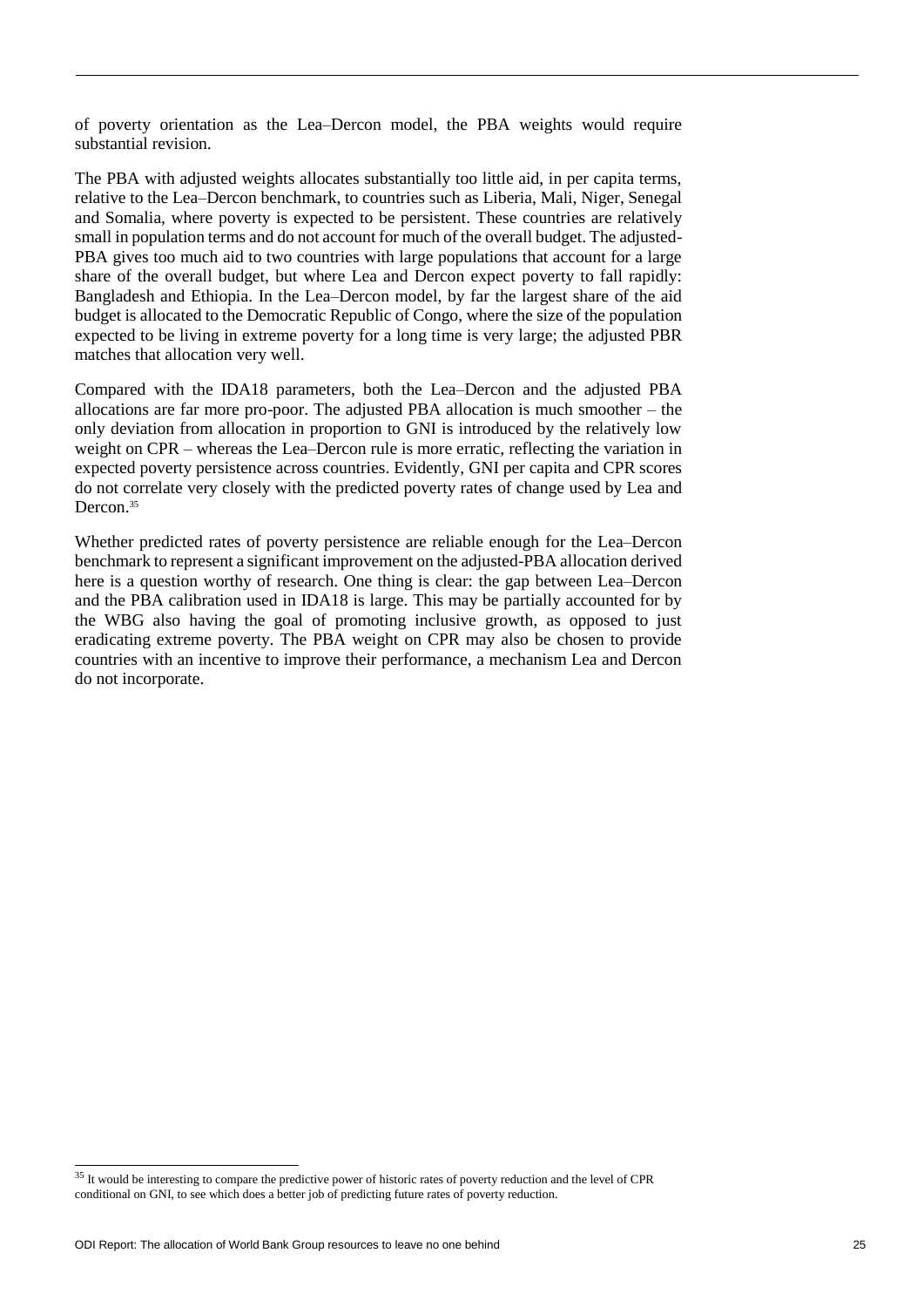# **Figure 4: Comparisons between PBA and IDA18 allocations and the Lea–Dercon benchmark**



*Source: author's calculations*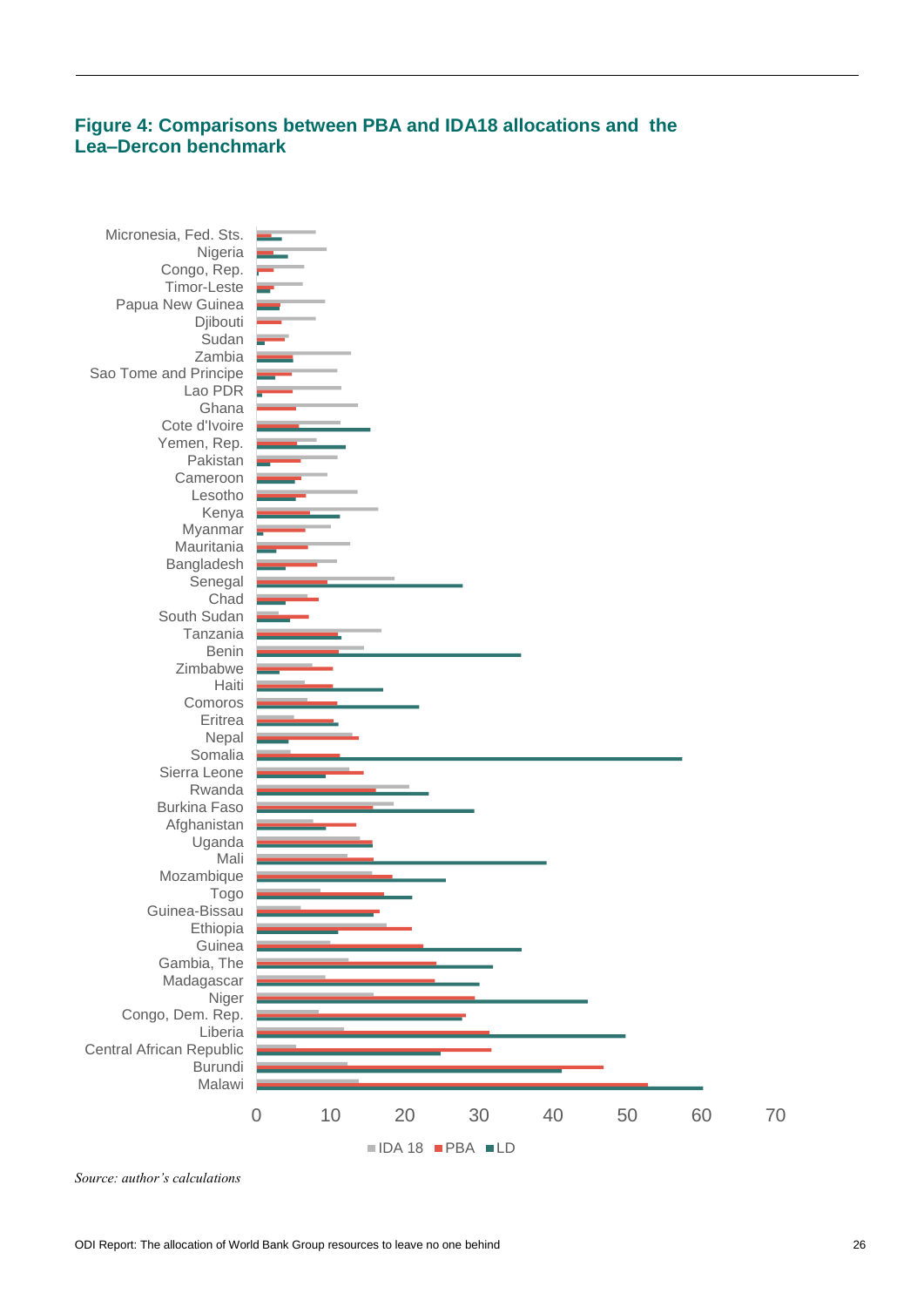# **4 The way ahead: an ideal allocation of World Bank Group resources**

What would WBG allocation procedures look like, if we were to start with a blank sheet of paper? In a sense the ideal resource allocation process is bottom-up, starting from an assessment of the potential uses of those resources in each country, and equalising the marginal impact on WBG goals across countries on that basis. But in practice trying to make diverse potential uses of WBG funding comparable across countries would be extremely challenging, and it would be hard to make the comparison objective and transparent, free from the suspicion of political motivations or other sources of bias. The WBG has long seen the value in using a simple allocation formula based on publicly available data, and that is the approach we will pursue here.

### **4.1 Start with transfers**

 $\overline{a}$ 

The starting point is to see the WBG as being in the business of transferring real resources to countries that face resource constraints, with the intention of accelerating development and achieving the WBG's twin goals.<sup>36</sup> Transfers (grants) are the scarce resource that the WBG must allocate to maximise the impact on its twin goals; this is the resource that it relies on shareholders to replenish every three years.<sup>37</sup> Although the WBG may face a liquidity constraint, implying that gross flows should also be regarded as a scarce resource, that constraint is less important.

This approach starts from the assumption that the WBG has a fixed budget of transfers (grant elements) to allocate, the magnitude of which is decided as part of the replenishment processes. Panizza (2015) has suggested that the WBG should allocate gross flows and the degree of concessionality (how much the country has to repay) should be chosen *ex post*, in response to events in borrower countries, implying that the WBG would not know in advance what demands on its equity there will be. That idea has merits, but we do not pursue it here and assume that the WBG wishes to define the magnitude of the grant element of its allocations *ex ante*.

In the case of a pure grant, the magnitude of the transfer is simply the face value of the grant, but when the WBG makes a concessional loan the grant element can be computed. The same grant-equivalent transfer from donor to recipient can be conferred via a menu of different flows, starting with a pure grant and then progressing through various combinations of volumes and terms (interest rates and repayment schedules). So, for

<sup>36</sup> Many observes stress that the real contribution WBG makes to development is – or should be – knowledge transfer (Clemens and Kremer, 2016; Ravallion, 2016). We ignore all such aspects of WBG activities here and focus entirely on the allocation of raw resources. We also ignore the IFC and MIGA.

<sup>&</sup>lt;sup>37</sup> Within the WBG in the context of IDA the word 'transfer' refers to transfers from IBRD. Here we used the word to mean a transfer of resources from donor to recipient, or the grant-equivalent value of a financial flow. Another way of framing the scarce resource to be allocated is equity. Equity is depleted when financial flows do not generate sufficient returns.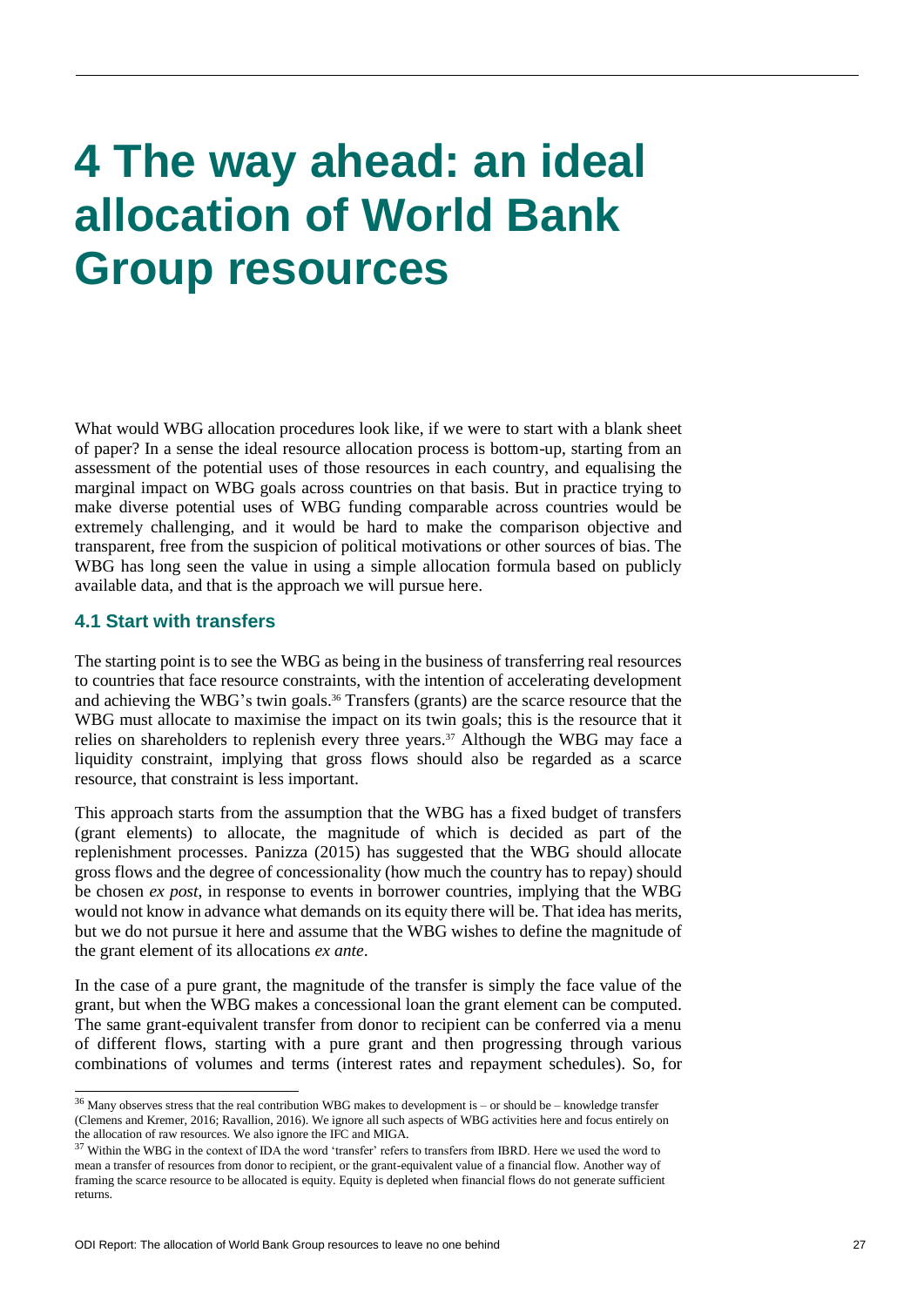example, a \$10 million transfer could take the form of a \$10 million grant, a \$30 million loan on highly concessional terms, or a \$100 million loan on close-to-market terms. In theory, any of these can be constructed by blending a \$10 million grant with a 'hard' loan, which confers zero transfer (and hence resembles a loan in an ideal competitive capital market, where real economic profits are zero in the absence of monopoly power or other sources of rent).

This observation suggests a two-stage procedure: first, the WBG decides the allocation of its available budget for transfers across countries; and second, the terms of that transfer are determined. In the second stage not every item on the menu would be available: the choice of volumes and terms would be made to maximise the impact of the transfer to that country on the WBG's twin goals, which implicitly means staying within debt sustainability constraints (because having a public finance crisis does not help a country eliminate extreme poverty or deliver shared prosperity). A very poor country that merits a large transfer would not be able to take that transfer in the form of a huge loan on hard terms. The first stage allocation would be the product of a formulaic allocation rule like the PBA, while the second stage would be the product of collaboration between the WBG and partner countries, informed by the Bank's assessment of the potential uses of those resources and so closer to the ideal bottom-up process, working within debt sustainability constraints. For simplicity's sake we may think of a debt sustainability constraint for each country being defined in terms of the gap between existing outstanding debts and a maximum debt level (based on both capacity and willingness to pay), defined in present value terms.

Although this two-stage procedure could be implemented by a single organisation, for the sake of organisational continuity the grant element could be provided by the IDA, from a fund that is periodically replenished by donors, and a zero grant element loan provided by the IBRD, which is able to raise funds on capital markets. In theory there would be no need to divide countries into IBRD or IDA (or blend). In the case of a country that is currently classified as IDA-only and receives its allocation in the form of 50% grant and 50% standard IDA credits, that same combination could be delivered blending a 100% grant from the IDA with a zero grant element loan from the IBRD. Because the overall package is deemed sustainable – based both on capacity and willingness to pay – the risk exposure of the IBRD should still be acceptable. That is to say, preserving the IBRD credit rating would be a constraint on the menu available to the country.

Such an arrangement would require changes in the IBRD's Articles of Agreement, which currently forbid lending to IDA-only countries (without a counter-guarantee provided by a creditworthy entity).

### **4.2 Absorption constraints, again**

l

This two-stage procedure raises the question of when to apply the concept of absorption constraints: during the first stage or the second? At present, gross IDA allocations are adjusted for performance, but in the proposed two-stage procedure, gross flows would be chosen in the second stage.

The line of argument that the scarce resource to be allocated is the grant element of flows suggests that the concept of absorption constraints should be applied at the first stage of the procedure. But can the marginal impact of the grant element on WBG's goals be captured without knowing what terms and volumes decisions are going to be taken in the second stage?<sup>38</sup>

<sup>&</sup>lt;sup>38</sup> This problem also arises in the current IDA allocation procedure, but reversed. Currently the gross IDA allocation is first decided by the PBA allocation formula and the degree of concessionality then decided by country characteristics. If the weight on CPR is there to capture absorption constraints it takes no account of the degree of concessionality that will be later chosen, and treats grants and non-concessional flows alike. In this section we suggest reversing the order and first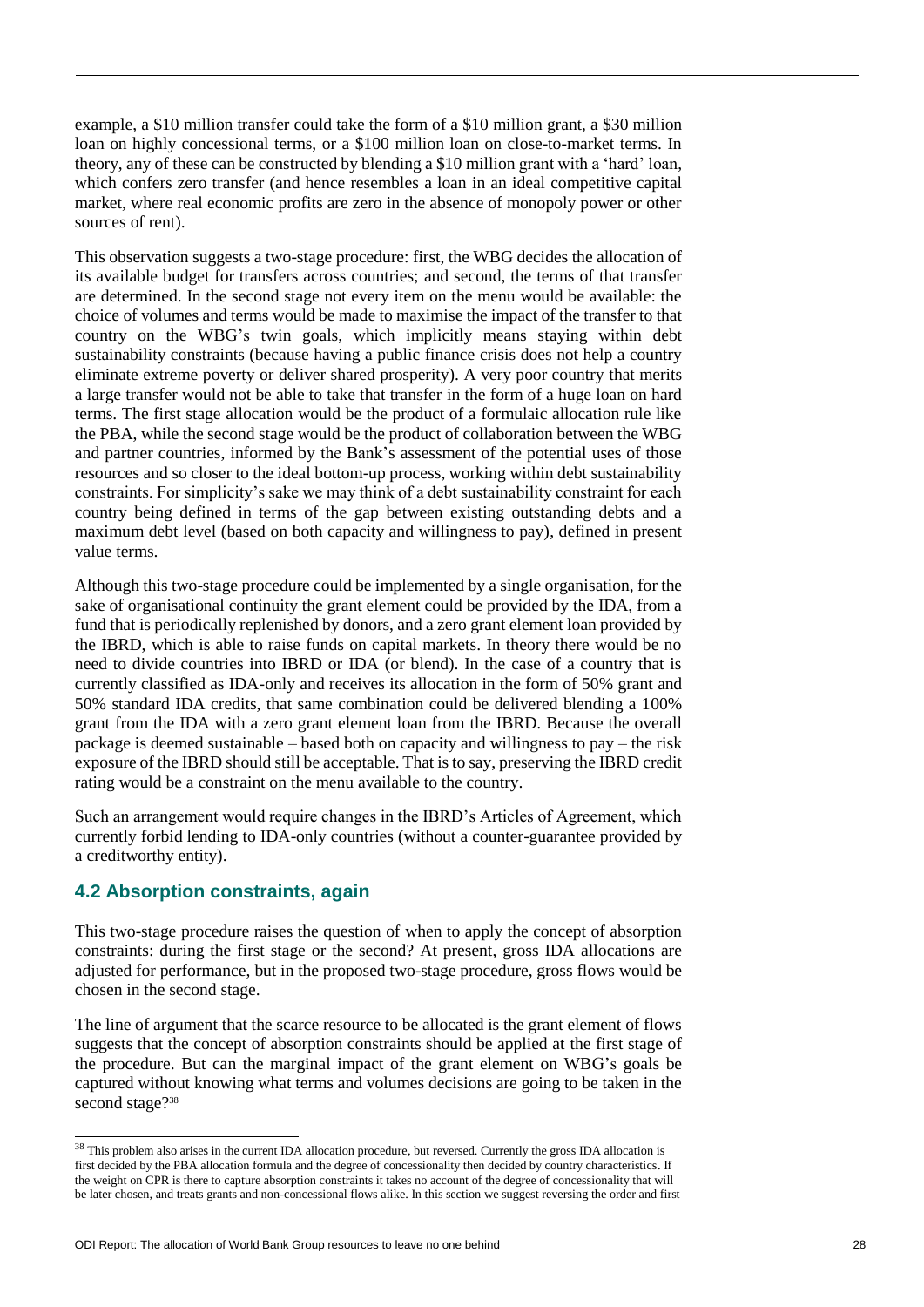In the context of a loan, the concept of absorption constraints must be distinguished from that of debt sustainability. A country with fiscal space, perhaps with a fast-growing economy, can afford to repay a loan even if that loan is utterly wasted. A country with no fiscal space can afford to repay a loan if it is used to finance expenditure that yields sufficiently high and timely returns. We may think of financial absorption constraints as capturing the ability of a country to identify and execute positive net return investments, and monetise those returns through tax revenues. But some positive-return investments may have little impact upon the Bank's twin goals, so the concept of absorption constraints in a purely financial sense should not guide the allocation of WBG nonconcessional flows. Rather, expected financial returns should inform which choices from the menu are available in the second stage.

Although a simplification, it might be helpful to think of absorption constraints as consisting of two elements: the potential impact of projects on the WBG's twin goals, and the efficiency with which those projects would be executed or the probability of successfully delivering those projects. In a low-capacity country, the provision of basic infrastructure or public service delivery could have the potential to make a big difference to the lives of people living in extreme poverty, but the probability of achieving that potential might be low. The expected returns on WBG's goals is the product of the expected cost, the potential returns and probabilities of achieving them. It is not obvious what distribution of expected returns across different levels of development looks like. There should be no presumption that expected returns in terms of the WBG's goals are higher in wealthier countries with higher CPR scores, because these countries may have higher existing capital stocks (human and physical) and fewer people living in extreme poverty. As argued above, the estimated relationship between aid and GDP growth across countries may not be a good indicator of the pattern of marginal returns on WBG goals. Aggregate economic growth is not the only channel via which WBG resources can reduce extreme poverty and promote inclusive growth, nor is it necessarily a good proxy for other channels.

Suppose that PBA is used for the grant element allocation in the first stage, based on two variables: GNI per capita and the CPR score.<sup>39</sup> If absorption constraints are to be accounted for entirely in the first stage, that amounts to saying that either countries with identical incomes and CPR scores will make identical terms and volumes choices at the second stage or, if they make different choices, the marginal impacts of those choices on WBG goals will be identical. Strongly stated, that may not seem very likely. But it is no more unlikely than the marginal impact of IDA resources on WBG goals being identical for two countries with the same levels of GNI and CPR under the current procedure.

Unless a truly bottom-up procedure is used, under any allocation procedure it will be impossible to identify absorption constraints in any detail *ex ante*: the ultimate impact of WBG resources on its twin goals will be determined by choices made after the allocation is determined. It is hard to see how to incorporate information about what volumes and terms will be chosen in the second stage when determining the size of the transfer in the first stage, while preserving simplicity and transparency. So it seems sensible to use a PBA rule in the first stage to account for absorption constraints (or variation across countries in the ability to transform WBG resources into progress towards WBG goals) without worrying about how choices made in the second stage interact with absorption

determining the size of the transfer and then choosing the gross volume associated with that transfer, and treating all transfers alike, whether conferred by grant or loan.

<sup>&</sup>lt;sup>39</sup> GNI per capita is usually regarded as capturing need and CPR score as capturing absorption constraints, but actually GNI should also be seen as having a role in absorption constraints. A PBA rule based on GNI and CPR does not explicitly account for variation in potential marginal returns to investment. In a simple model of economic growth, with an aggregate production function, this omission could be justified because GNI per capita maps onto the capital-to-labour ratio, which in turn pins down the marginal return to capital. The idea that GNI per capita captures both the need for aid, in a welfare sense, and the scope for productive investment could be justified as a simplifying assumption, assuming that the marginal impact of projects on WBG goals are higher in poor economies; it is hard to see how it could be improved upon whilst preserving tractability and transparency.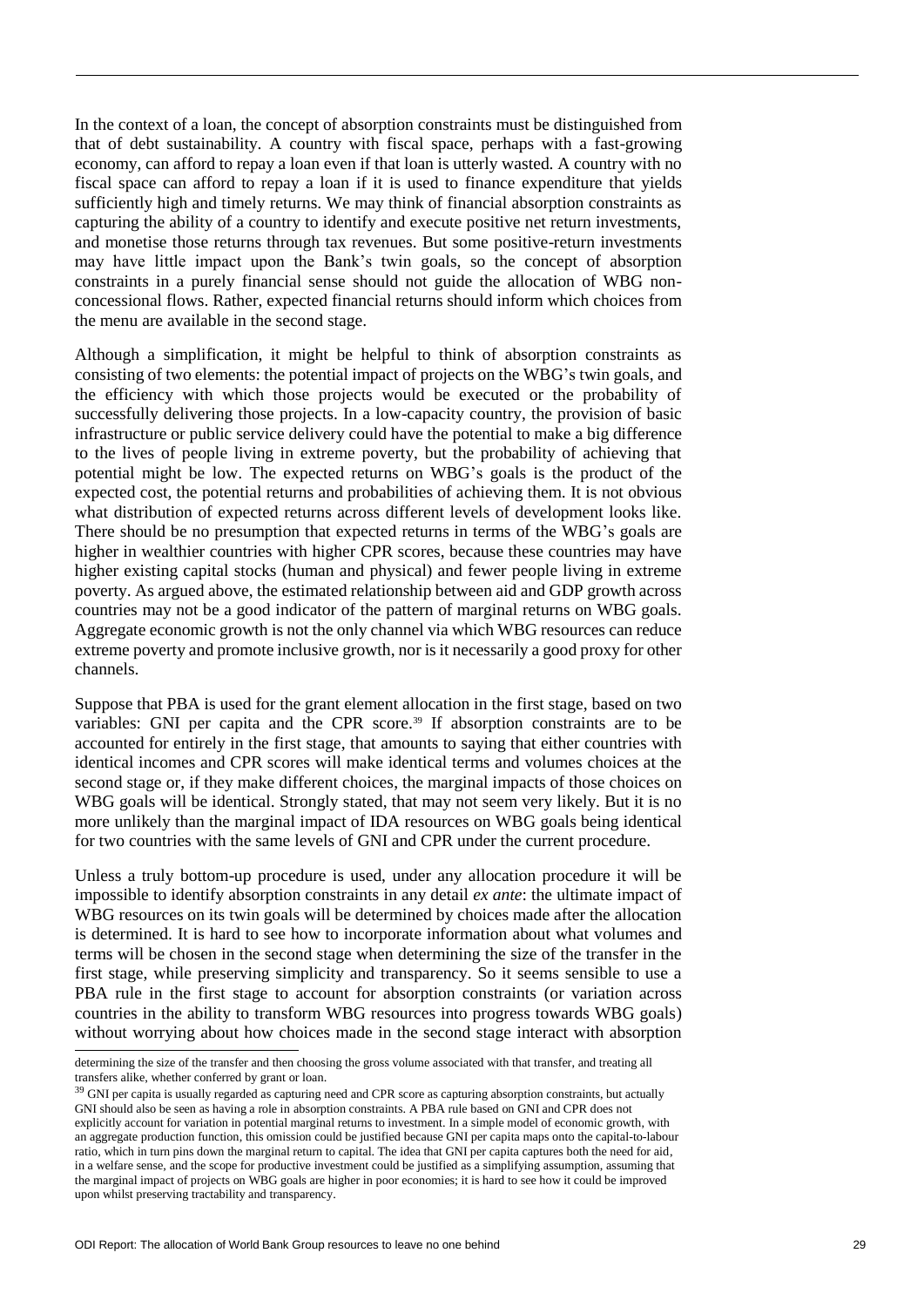constraints. In the second stage, decisions on volumes and terms are made to maximise the expected impact on the WBG's goals, in view of potential projects and within debt sustainability constraints.

### **4.3 Using CPR to guide investment in capacity-building, not volumes**

The current approach to resource allocation – as used in both the WBG's PBA and the Lea–Dercon model – takes absorption constraints as a given. But in theory WBG resources can also be spent to relax absorption constraints and raise the impact of resources in the future.

Collier and Dollar (2004) argue that the scope for donors to either improve the policy and institutional environment or fruitfully work around governments is limited. More recent analysis has found a small positive association between aid and the quality of political institutions (Jones and Tarp, 2016). But rather then hope to improve the political and economic environment within a country, the WBG may also invest in the capacity to produce better results given the existing environment. Collier refers to 'investing in investing' (Collier, 2011). There are models of economic growth that incorporate this idea; for example, the model by Rappaport (2006) includes two complementary forms of capital, one of which bears a high installation cost and can be thought of as a capacity 'bottleneck'. In such a model, low capacity might not imply that a lower allocation is optimal, but rather that a higher proportion is spent on raising capacity. This possibility is not really reflected in the empirical analysis that formed the basis of the PBA rule.

It is often observed that WBG project ratings are not much worse in low-CPR countries, which the PBA rule heavily penalises.<sup>40</sup> But a potentially more relevant factor is how the cost of achieving results, in terms of staff costs and other overheads, varies across countries. Carter (2014a) models absorption constraints as determining the gap between gross aid and net *effective* aid (the gap is the amount of wasted aid). The gap between gross and effective flows, or waste, could be interpreted as including overheads. Carter demonstrates that when donors have the objective of maximising welfare across countries, the optimal allocation will tolerate high levels of waste in particularly poor countries because it is worth spending a lot of money to get a little money through to people in great need.

At present, IDA shareholders wish to say that all of their contributions go directly to poor countries, and that WBG overheads are funded through transfers from the IBRD, with the level of overhead allowable in-country being no higher in low-CPR countries. In the absence of such political considerations, it would make sense to use CPR scores to guide the level of 'investment in investing' funded by WBG resources, so that in low-capacity countries the WBG builds up over time the capacity to deliver projects that have a large impact on its twin goals. A formal analysis of aid allocation in a model that allows for a dynamic impact on absorption constraints through investment in local capacity might suggest a PBA with a lower weight on CPR, and more capacity investment in low-CPR countries. This could be a fruitful area for future research.

l

 $40$  See Geli et al. (2014) for example. World Bank project ratings are not necessarily a reliable guide to how absorptive capacity varies across countries, because they record the extent to which project objectives were met, and the chosen objectives may be less ambitious in more difficult circumstance. For resource allocation purposes an absolute performance measure is needed, not a relative one.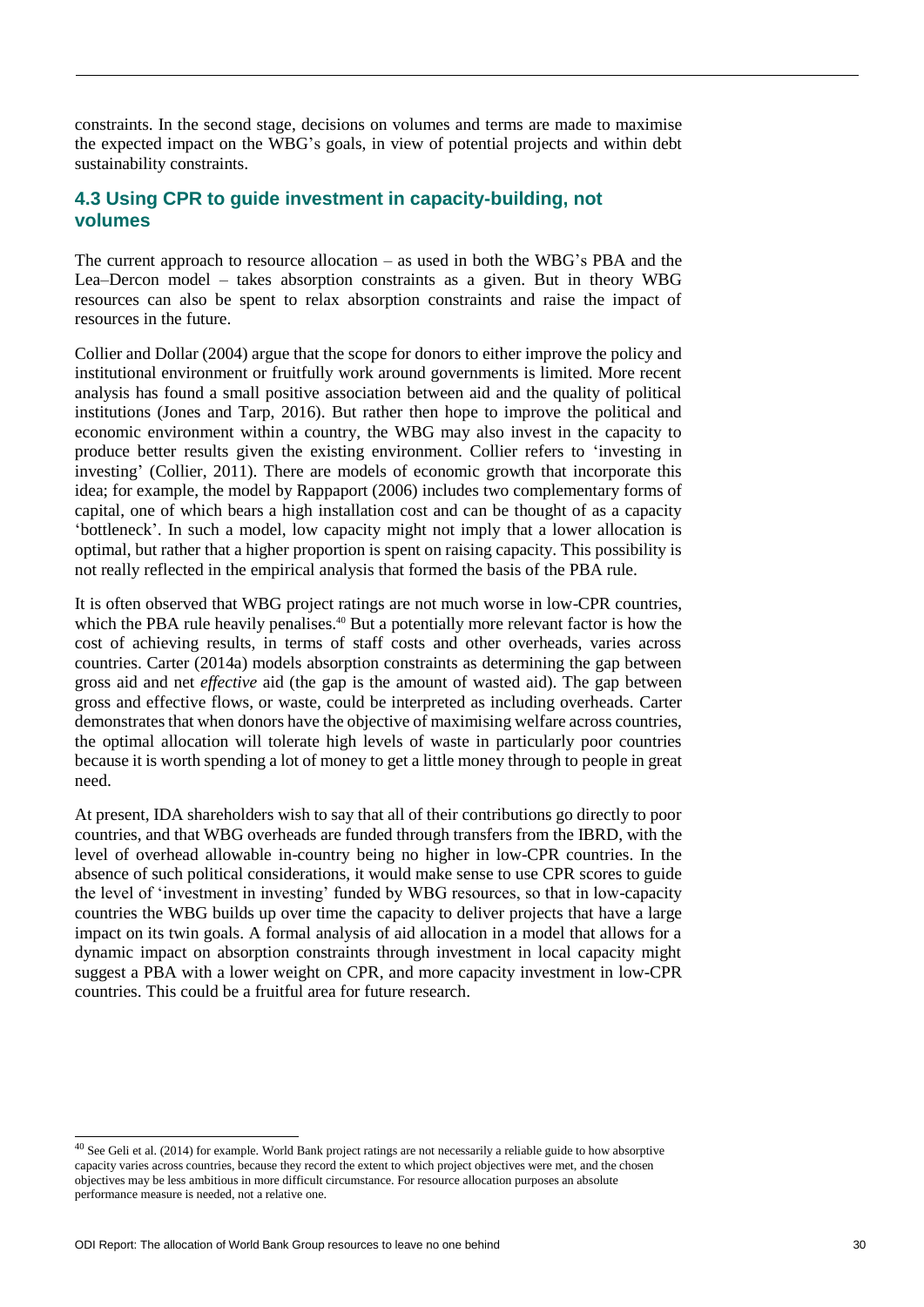#### **Box 4: Doing Development Differently**

This paper approaches resource allocation from a very high level, and does not get into the details of how IDA resources are spent. Current thinking in development effectiveness emphasises the importance of tackling locally defined problems, being experimental and gathering information on performance and adapting projects in the light of that information as they proceed (in contrast to implementing projects that are designed in detail upfront and then rolled-out, with deviations from the plan regarded as something to be avoided). This approach goes by various names: Doing Development Differently, adaptive programming or problem-driven iterative adaptation (Andrews et al., 2013; Bain, 2016; Booth et al., 2016).

An important element of this approach is the introduction of greater flexibility into the resource allocation process, lengthening or rolling budget cycles, allowing task team leaders to either kill failing projects or scale up successful projects without being constrained by disbursement pressures. It can also mean tolerating higher overheads for more intensive oversight of implementation. Introducing flexibility to country resource allocations should be an important element of rethinking the WBG resource allocation process, but it is beyond the scope of this paper.

# **4.4 GNI per capita or poverty?**

The WBG has the goal of promoting growth in the lowest 40% of the income distribution in every country it operates in. This serves the sensible purpose of expanding the focus of the WBG beyond narrowly defined extreme poverty; the idea that people should count for nothing in development policy once their income surpasses the extreme poverty threshold, intended to capture absolute destitution, is self-evidently absurd (Pritchett and Kenny, 2013). The goal of ending extreme poverty is something to be taken seriously, not literally.<sup>41</sup>

But having the goal of promoting inclusive growth in every country does not imply that inclusive growth in every country is equally important to the WBG. Consider two countries, one poor, where the lowest 40% of the income distribution have incomes below \$5 per day, and another richer, where the lowest 40% of the income distribution have incomes below \$10 per day; in light of the SDGs it is natural to think that promoting inclusive growth in the poorer country is relatively more important to the WBG.

One potential approach to increasing the poverty orientation of Bank allocations without going as far as to replace average GNI per capita with the extreme poverty headcount, as done by Lea and Dercon, is to use a measure that gives a more complete picture of the distribution of income within a country, but which still gives more weight to people the poorer they are. Such measures can be constructed using household survey data and a Foster–Greer–Thorbecke (FGT) poverty index (Foster et al., 2010). The Bank could define a high international poverty line, such as the US poverty line of around \$30 per day, and then base allocations on the number of individuals in each country weighted by the gap between their incomes and this poverty line. When the weight is 1, poor people count for more in proportion to how far their incomes are beneath this line, but a weight greater than 1 can be used so that the weight of individuals in the allocation process increases exponentially with the depth of their poverty. Thus the population living in extreme poverty would count for much more than those with higher incomes within each country, but, unlike in the Lea–Dercon model, it would not be the only thing that counts. Rather than chose a weight on GNI per capita, the WBG's PBA could choose the 'poverty aversion' weight in an FGT poverty index. The advantage of doing this is that it preserves

<sup>41</sup> This phrase is borrowed from Richard Manning, former OECD DAC chair.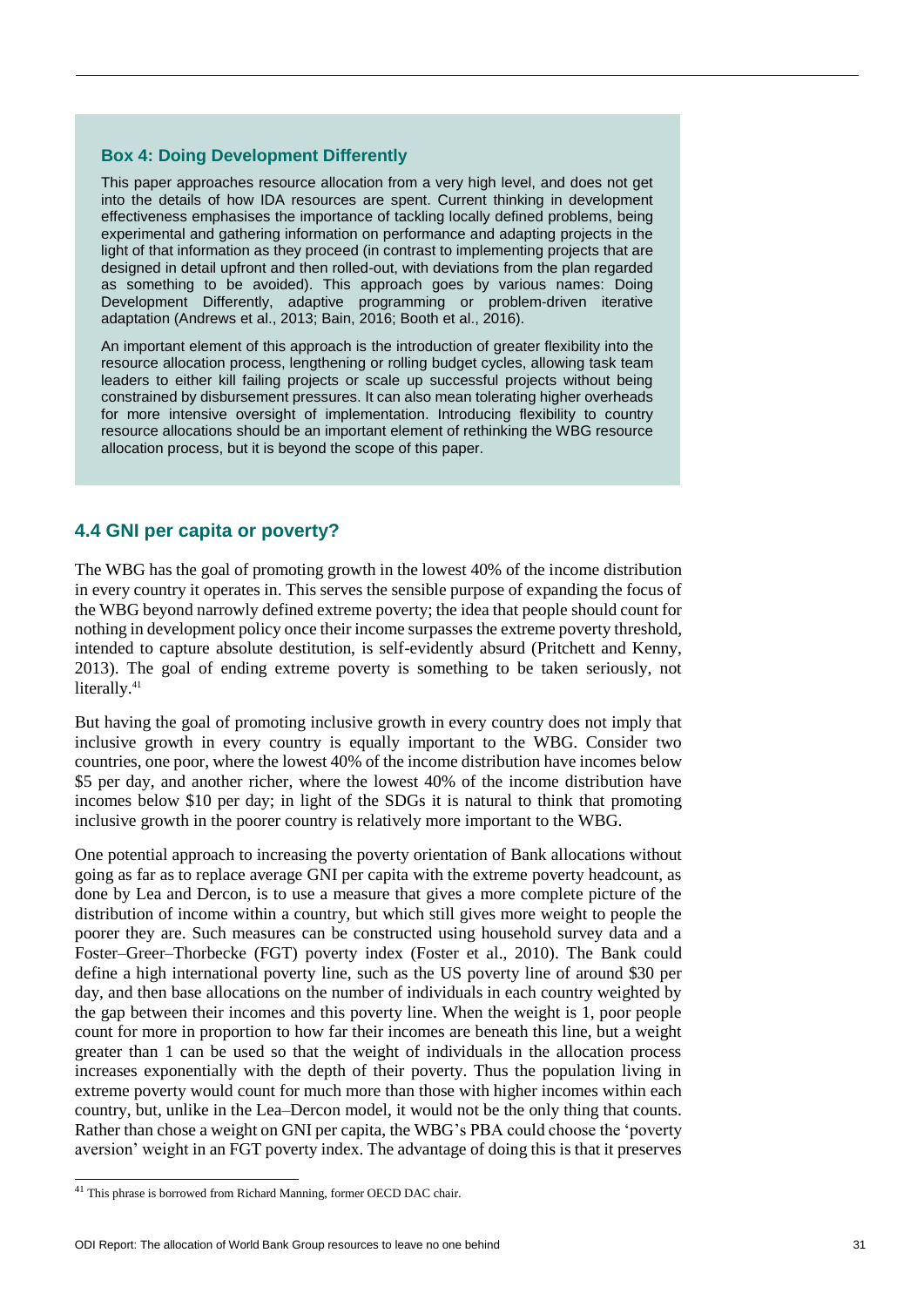the idea that those living in extreme poverty matter the most, but would also place some weight on the bottom 40% of most middle-income countries, who live on less than \$30 per day, in line with the WBG's second goal, and would not create a strong cut-off around a low poverty threshold.

This approach would be more demanding in terms of data. The WBG has committed to funding more regular representative household surveys in developing countries, but at present the data required to construct FGT indices might not exist for some countries. Another drawback is that unless those surveys are conducted very frequently, contemporary individual country poverty distributions, used to allocate IDA resources, would need to be estimated otherwise allocations would be based on historical data.

Alternatively, the continued use of GNI per capita could be justified on the basis that it represents a rough compromise between basing allocations on the prevalence of poverty with some implicit adjustment made for a country's ability to self-finance its own development spending.

# **4.5 Computing the grant element and differentiated pricing**

A technical challenge in the approach outlined here is the calculation of the grant element, or the transfer from WBG to partner country. The WBG considers IBRD lending to be non-concessional, although IBRD loans clearly confer a benefit to member countries by offering credit at rates that are often substantially below sovereign lending rates on private markets.<sup>42</sup> Capitalising the IBRD, including committing to contingent capital, also has an opportunity cost for shareholders (see Clemens and Kremer, 2016), which exceeds the returns on lending (which can be proxied by the transfer from net income that the IBRD makes to the IDA each year).<sup>43</sup> So while the WBG does not see things this way, from an economic perspective the IBRD confers a transfer on member countries.

In the current low interest rate environment, the interest rates on IBRD loans would imply a positive grant element when using the WBG and International Monetary Fund (IMF) unified discount rate for low-income countries of 5%. <sup>44</sup> The decision, taken in 2013, to unify discount rates for both debt sustainability and grant element calculations made sense for a relatively homogenous group of countries, but it may be harder to justify if the same rate is extended into current IBRD member countries, some of which are able to borrow on private capital markets at reasonably low rates. Countries that are able to borrow at rates close to 5% may feel that the discount rate is too high, and so to confer a given grant element the WBG ought to make larger volumes available at lower rates, in comparison to countries that face higher rates on capital markets.<sup>45</sup> Some may even be able to borrow below 5%, in which case a loan that the WBG would consider to confer a grant element would confer no benefit to them.

1

 $^{42}$  IBRD loans are provided on terms that are not considered concessional in respect of IDA's non-concessional borrowing policy

<sup>&</sup>lt;sup>43</sup> Bulow and Rogoff (2005) suggest development bank accounting returns are illusory because they are created by defensive lending and grants, but the fact that IBRD is able to remit profits to IDA suggests it is making some genuine returns, even if they may be insufficient to represent positive returns once accounting for the cost of capital and risk bearing.

<sup>&</sup>lt;sup>44</sup> An alternative method for computing grant elements is against opportunity costs. When lending to countries with access to capital markets, opportunity costs could be captured by sovereign bond prices. But while investment opportunities available to private investors are a genuine forgone opportunity when making a private investment, acting like a profit-motivated private investor is not a genuine forgone opportunity for the public sector. In the context of public sector financial flows, the grant element should be calculated with reference to an estimated marginal cost of public funds, perhaps with an adjustment for bearing risk. Professor Miles Kimble gives an accessible discussion of these issues in the blog post ['Discounting government projects'](http://blog.supplysideliberal.com/post/126398715370/discounting-government-projects). Quite apart from conceptual considerations, achieving consistency across countries where sovereign bond prices are available and countries where a discount rate must be assumed (to avoid either penalising or rewarding some countries) would be difficult.

<sup>&</sup>lt;sup>45</sup> There are important differences in tenor and flexibility too. A single interest rate is referred to here for the sake of simplicity.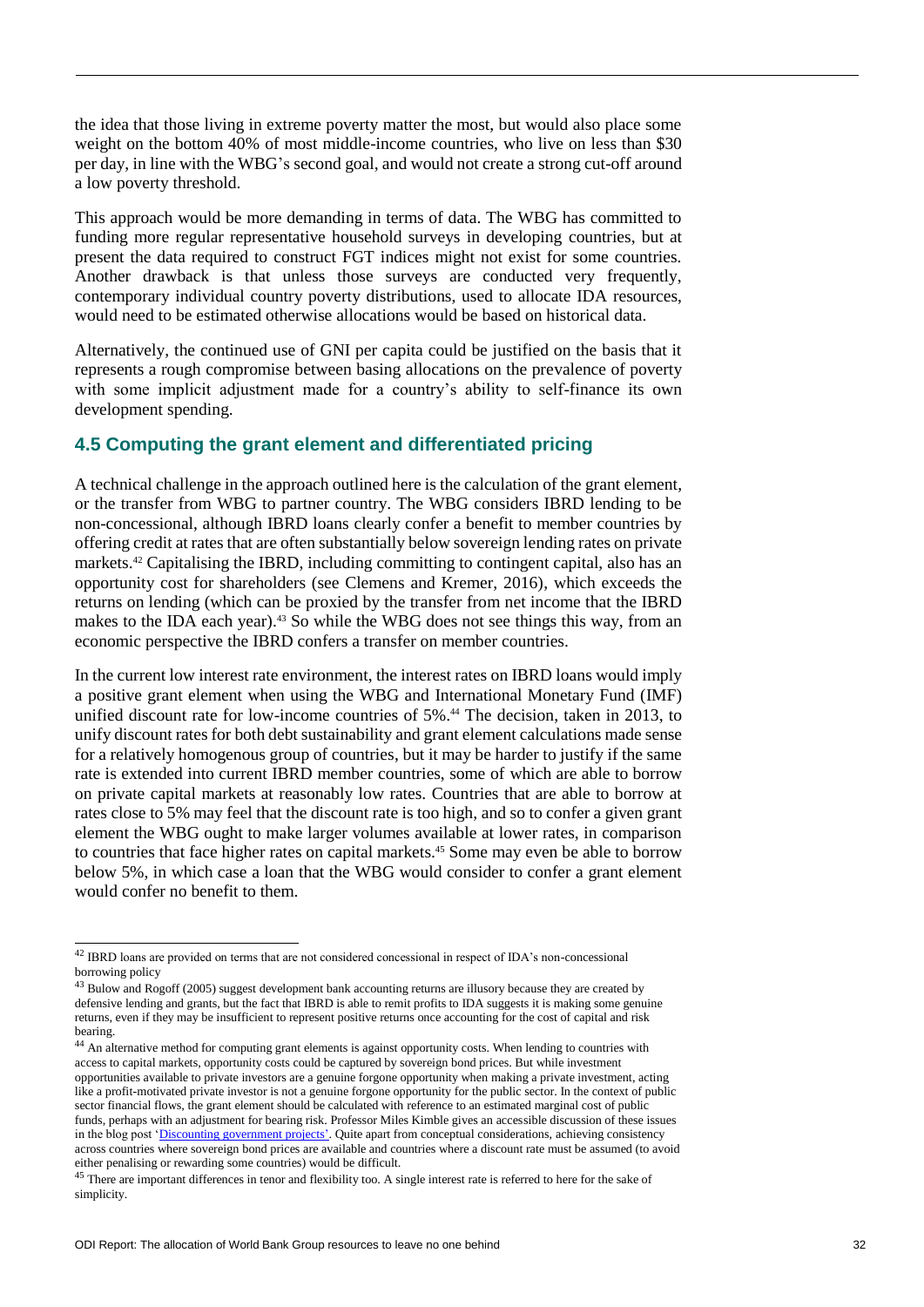This problem is related to the issue of differentiated pricing with the IBRD. At present the IBRD operates like a cooperative and extends lending on the same terms to all its members. Bank shareholders and member countries hold some opposing views about the current distribution of IBRD lending and terms. Some take the view that better-off countries receive too large a share of IBRD funds. Some take the view that less risky countries ought to be able to borrow at lower rates, others that better-off countries, which could afford to pay higher interest rates, ought to do so.

The approach being proposed here would introduce differentiated pricing in the sense that some countries would receive larger grant-element allocations in the first stage and hence the frontier that defines the combinations of price and volume available to them would shift out. Holding the discount rate constant across countries, the idea that countries capable of paying higher interest rates should do so would be implemented if those countries receive a smaller grant-element allocation in the first stage (which they would tend to do, if ability to pay is correlated with the variables in the PBA). But countries that are able to borrow at low rates on capital markets, and which are allocated a small grant element in the first stage, may feel that the resulting frontier, which defines available combinations of price and volume, does not offer them enough. From the WBG's perspective, the combination of a unified discount rate of 5% and the allocation of small grant elements to upper-middle-income countries could also be seen as forgoing the opportunity to lend larger volumes to those countries, and to generate income for redistribution to poorer countries. The OECD Development Assistance Committee (DAC) currently uses a set of differentiate discount rates to compute the grant element of loans, but these are all strictly above the WBG–IMF unified rate of 5% (the DAC adds a premium for riskier countries). There could be a case for the WBG adopting differentiated discount rates that fall beneath 5% for countries that are able to borrow at similar (or lower) rates on capital markets.

It might appear that having an IBRD-like organisation make loans with zero grant element would mean forgoing the opportunity to generate income that could then be transferred to the IDA. This is not the case. A zero-return loan implies returns sufficient to compensate shareholders for the opportunity cost of capital and risk bearing. Shareholders could still remit those returns to the IDA, as they do at present. However, there may be scope to make positive-return (negative grant element) loans to higher income countries. That idea could be incorporated into this two-stage process by, for example, expressing GNI in the PBA rule as a deviation from some threshold, above which countries are allocated negative grants.

### **4.6 Two regimes**

A more straightforward alternative to introducing differentiated discount rates could be to preserve two regimes: one that offers blends of grants and loans; and, for richer countries able to borrow at low rates on capital markets, an arrangement much like the IBRD. Because many IBRD countries currently borrow at more than 5% on capital markets, and because a first-stage PBA allocation would still allocate them a meaningful grant element, even when a relatively large weight on poverty is used (as will be illustrated below), many of them would be able to access large volumes on harder terms under the unified blend regime. So there would be an opportunity to shift the GNI per capita 'graduation' threshold, after which countries graduate into IBRD-only, much further up into the range of upper-middle-income countries. Doing so could ease concerns about countries losing access to concessional finance too soon, while also hardening terms as countries grow and the PBA allocates an ever-smaller grant equivalent to them.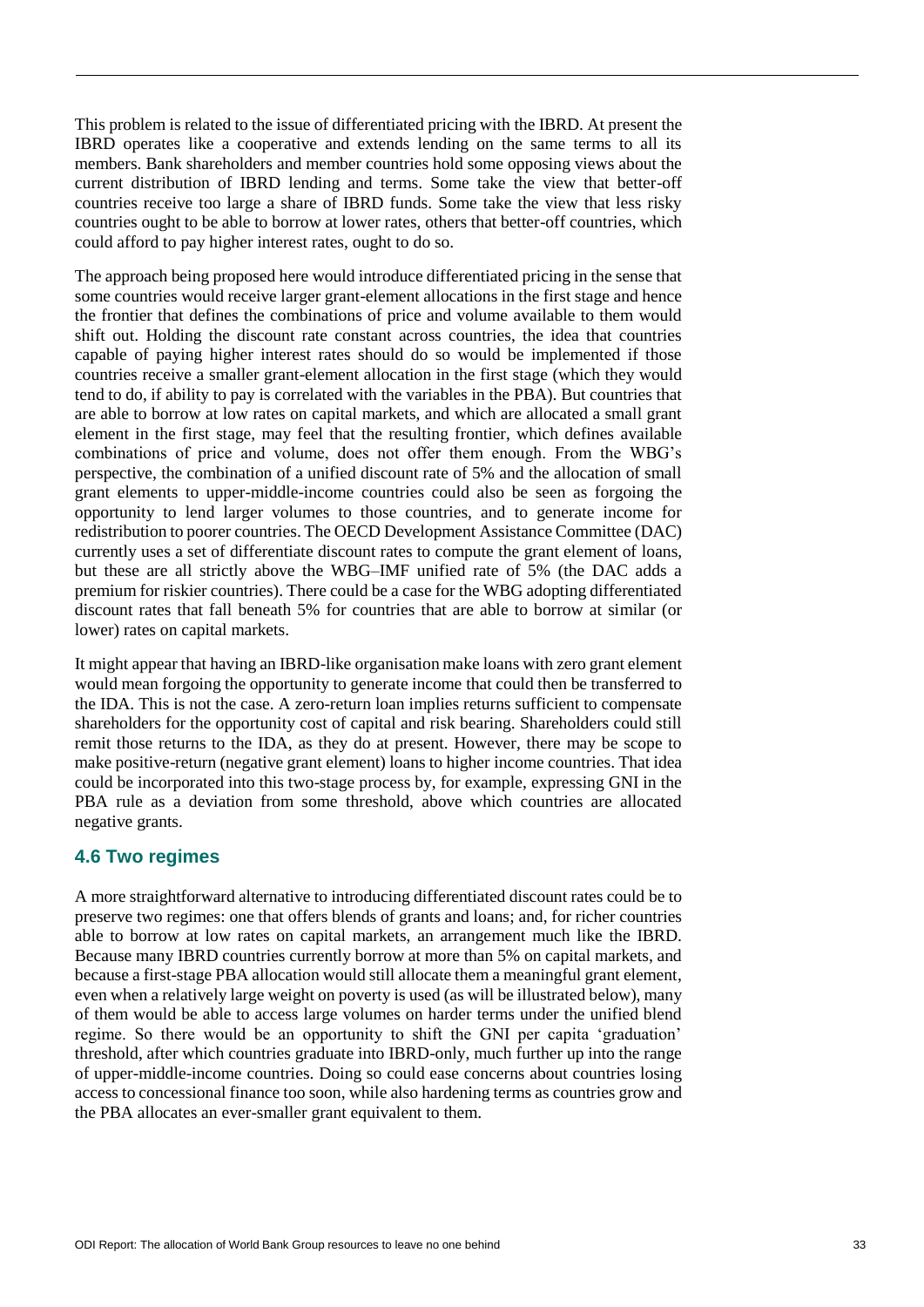### **4.7 Setting the menu**

Given a grant-equivalent allocation, in the second stage of the two-stage process countries would choose from a menu of prices and volumes, in consultation with the WBG, taking into account available potential projects and debt sustainability constraints. The chosen combination of price and volume could be seen as an aggregate, consisting of a number of grants and loans for different projects on different terms.

Graphically, combinations of price and volume consistent with a given grant-equivalence describe a financial flow frontier. A debt sustainability constraint, interpreted as the maximum present value of additional debt a country is considered able to bear, can also be plotted. Figure 5 shows two examples.<sup>46</sup> In both cases the financial flow frontier is consistent with a \$10 million grant-equivalence. Anything above and to the left of that line represents a flow with a grant-equivalence of less than \$10 million; anything below and to the right, above \$10 million. There are two illustrative debt sustainability constraints: (a) labelled 'low debt capacity', with a present value of \$10 million, perhaps representing a low-income IDA country; and (b) labelled 'high debt capacity', with a present value of \$50 million, perhaps representing a middle-income IBRD country. Anything below and to the left of the debt constraint line is within the constraint, anything above and right exceeds it. So the available menu to each country is the twice-hatched area at the left of the figure, below the debt constraint and above the flow frontier. Assuming the country will want to take its maximum entitlement, it will choose some point on the segment of the flow frontier beneath the debt constraint.

These graphs are for illustrative purposes only. Toward the right of each graph, it can be seen that small increases in interest rate are consistent with large increases in volume, so middle-income countries allocated small grant equivalents could borrow large sums, debt constraints permitting.

In reality the problem is rather more complicated than computing additional borrowing capacity quantities for countries in isolation, because the WBG credit rating also depends on its regional exposure.<sup>47</sup> But it should be no more complicated than under current arrangements.

<sup>&</sup>lt;sup>46</sup> The financial flow frontier is calculated using a very simple 10-year maturity loan with interest paid once annually and a lump sum repayment of principal in year 10, with no grace period or fees. In reality WBG loans are more complicated than this, but a net present value can still be calculated and thus represented using a standardised loan format in price/volume space. For both the flow frontier and debt constraint, the WBG–IMF unified discount rate of 5% is used.

 $^{47}$  The desire to maintain an AAA credit rating has been seen as a significant constraint on the Bank, but recently

Standard and Poor's revised its methodology, potentially giving the IBRD more headroom. See ['Could multilateral banks](https://www.odi.org/comment/10389-mdbs-multilateral-develoment-banks-credit-ratings-agencies)  [be lending an extra \\$1 trillion?'](https://www.odi.org/comment/10389-mdbs-multilateral-develoment-banks-credit-ratings-agencies).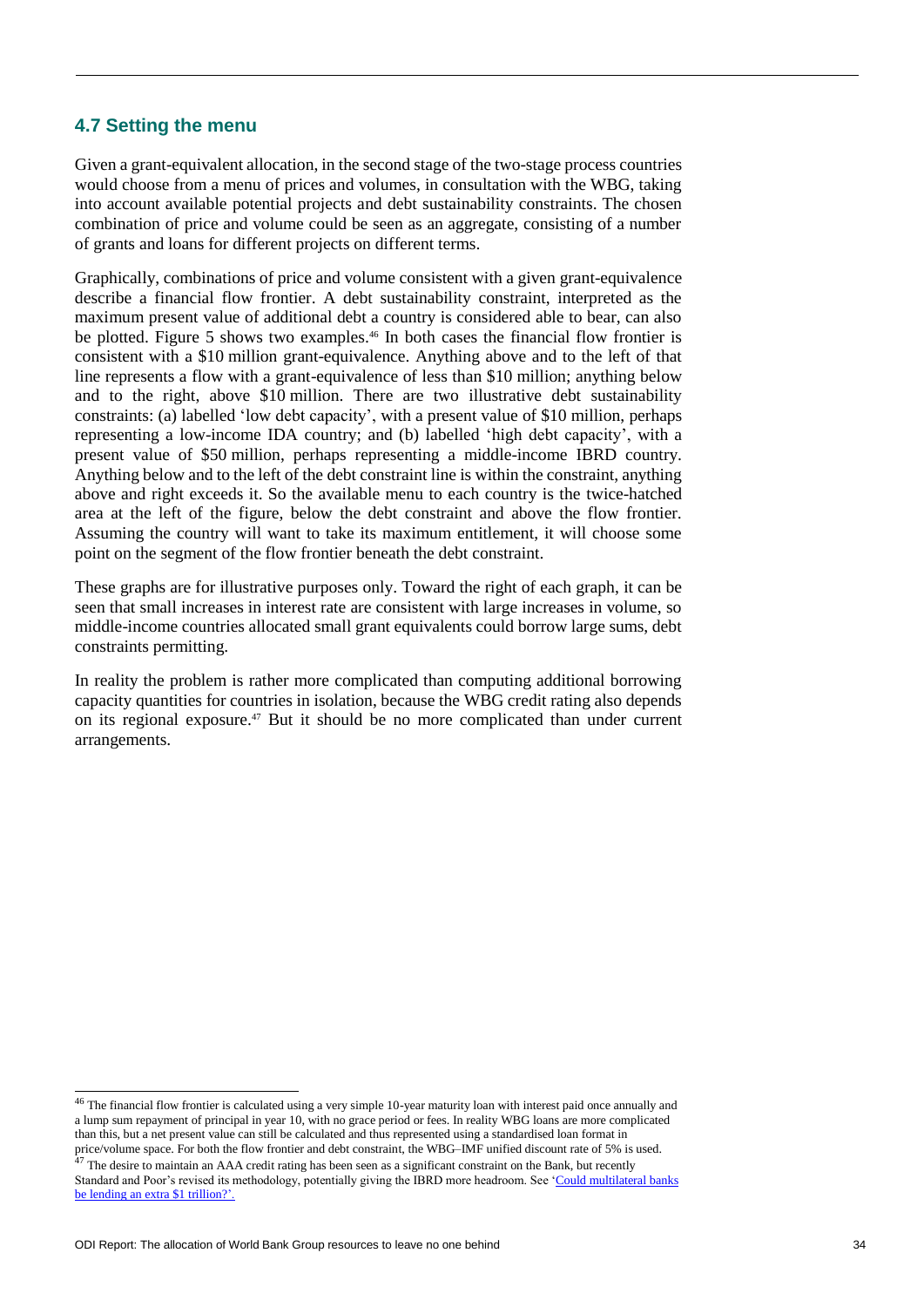# **Figure 5: Financing menus**





*Source: author's calculations*

l

### **4.8 Allocating the grant element**

If a PBA-type rule were to be used to allocate the grant element of WBG flows across all countries, it would need to be recalibrated. Carter (2014a) shows how the optimal weights in a PBA rule change markedly when, for example, the ratio of the total sum being disbursed to the total incomes of recipients changes, or when the distribution of characteristics across recipients changes. In particular, adding IBRD member countries would introduce countries with higher scores on whatever metric, resembling CPR, is used to capture absorption constraints, which would again have implications for the optimal weights.

For the sake of illustration, the figures in Appendix 2 show allocations of grant resources across all IDA and IBRD countries using a PBA rule. Because CPR data are not available for IBRD countries, the Government Effectiveness rating of the World Governance Indicators (WGI) was used in its place, after transformation to resemble the distribution of the CPR data.<sup>48</sup> Two allocations are shown, one using the proposed weights in IDA18 and one using the weights that came closest to achieving the Lea–Dercon allocation. Again, the allocation ignores the minimum SDR floor and other adjustments.

 $48$  A positive constant was added to the WGI because negative numbers cannot be used in a PBA (unless one wishes to allocate negative aid flows), and then the resulting score was raised to the power of 0.75 to bring the variance across countries into line with the variance of CPR across countries. This was done because holding a weight constant but changing the variance of a metric would increase the importance of that metric in overall allocations.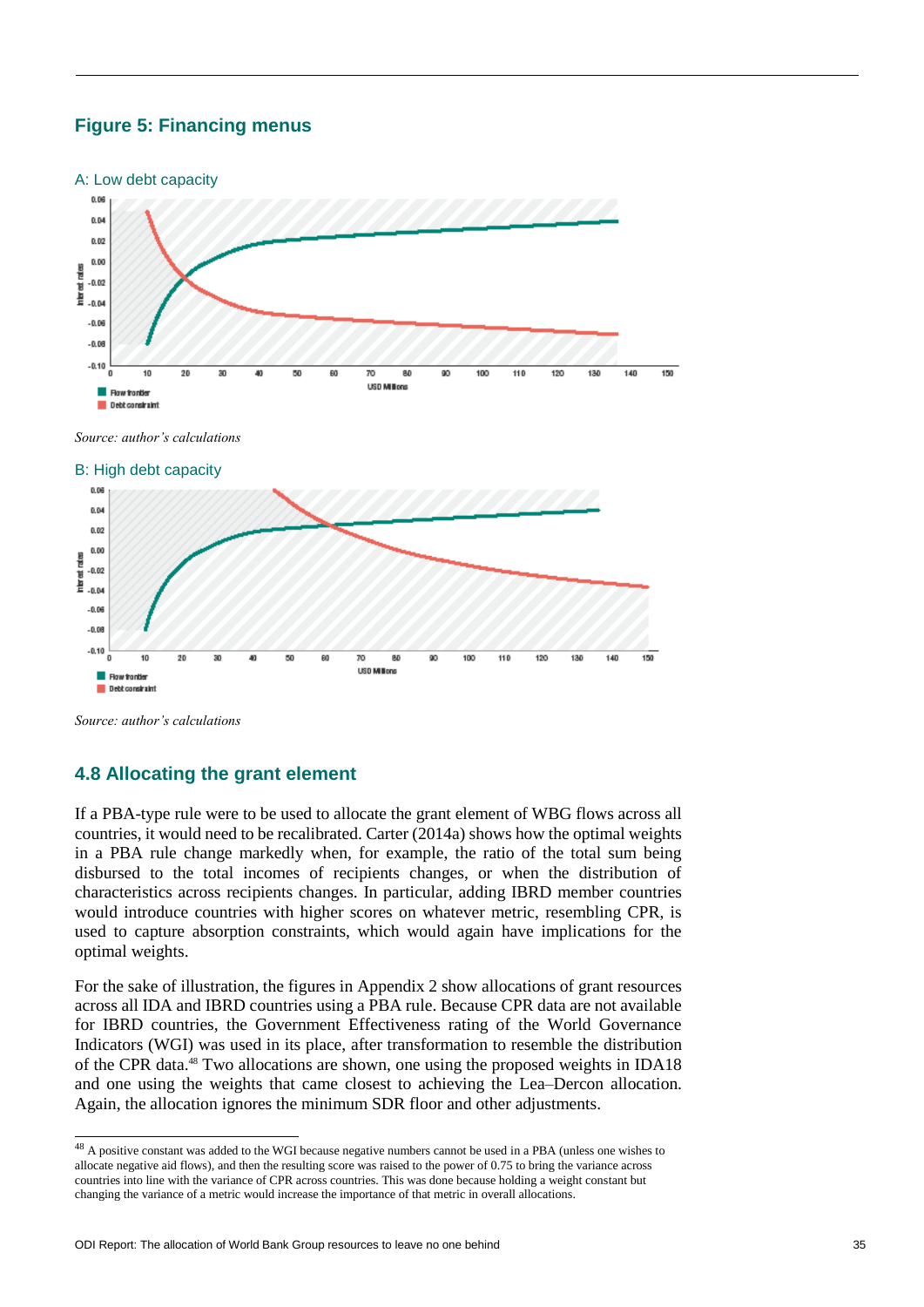To compute the budget to be allocated (the total transfer from WBG to its partner countries) the grant element of concessional IDA18 under management's base scenario of 49% was applied to the \$75 billion total and annualised over three years to give a figure of \$12.25 billion. The grant element inherent in IBRD lending is harder to estimate – the bank does not treat IBRD as explicitly concessional in the same way as it does IDA, although there is clearly a benefit conferred on member countries (and most IBRD loans have a large grant element when using the current 5% discount rate). To produce a rough estimate the figure of \$1.75 billion was taken from Clemens and Kremer (2016), which corresponds to their estimate of the opportunity cost to IBRD shareholders, including the risk of callable capital; but, to account for returns and avoid double-counting, \$0.65 billion was subtracted from this, representing the 2015 transfer made from the IBRD to the IDA.<sup>49</sup> This produces an estimated annual grant element of WBG operations, excluding IFC and MIGA, of \$13.35 billion.

This exercise shows that, if applied to the complete set of WBG member countries, the current weights in the PBA rule would produce a pro-rich allocation. The correlation between the allocation per capita and income per capita is 0.38. The largest allocations are to countries that score highly on indicators of government effectiveness, such as Chile and Malaysia. This reflects the combination of a large positive weight on WGI, a small negative weight on income, and a strong positive correlation between WGI and income (of 0.57). In contrast, the Lea–Dercon weights, with a large negative weight on income and a small positive weight on WGI, produce a strongly pro-poor allocation: the correlation between the allocation per capita and income per capita is –0.57. The distribution is much more strongly skewed using the Lea–Dercon weights: the maximum allocation (Benin) is \$22 per capita, whereas under the IDA18 weights the maximum is just \$3.7 (Mauritius).

However, even under the strongly pro-poor Lea–Dercon weights, richer countries still receive a small positive allocation. Chile, for example, receives \$0.19 per capita. That is not too far from the allocation for poor, low WGI countries when using IDA18 weights, where the minimum allocation is \$0.33 per capita (Somalia). In absolute dollar terms, the allocation of \$0.19 per capita for Chile using the Lea–Dercon weights translates to a grant equivalence of \$3.4 million, which would be consistent with a \$68 million loan with a 5% grant element, for example. Using the IDA18 weights, the per capita allocation for Chile of \$3.6 translates in absolute dollars to \$63 million, consistent with a \$315 million loan with 20% grant element, for example. According to the latest data, the IBRD original principal amount for Chile is \$330 million.<sup>50</sup>

An interesting topic for future research would be to plot the financing flow frontiers for all WBG countries (combinations of price and volume that are consistent with the allocated grant equivalent), looking at both the different potential choices for weights in a PBA rule and the possibility of differentiated discount rates, and comparing these with status quo flows from the WBG.

<sup>49</sup> Source: ['The roles and resources of IBRD and IDA'](http://www.worldbank.org/en/about/annual-report/roles-resources).

<sup>50</sup> Taken from World Bank Group Finances, ['Country summary: Chile'](https://finances.worldbank.org/countries/Chile).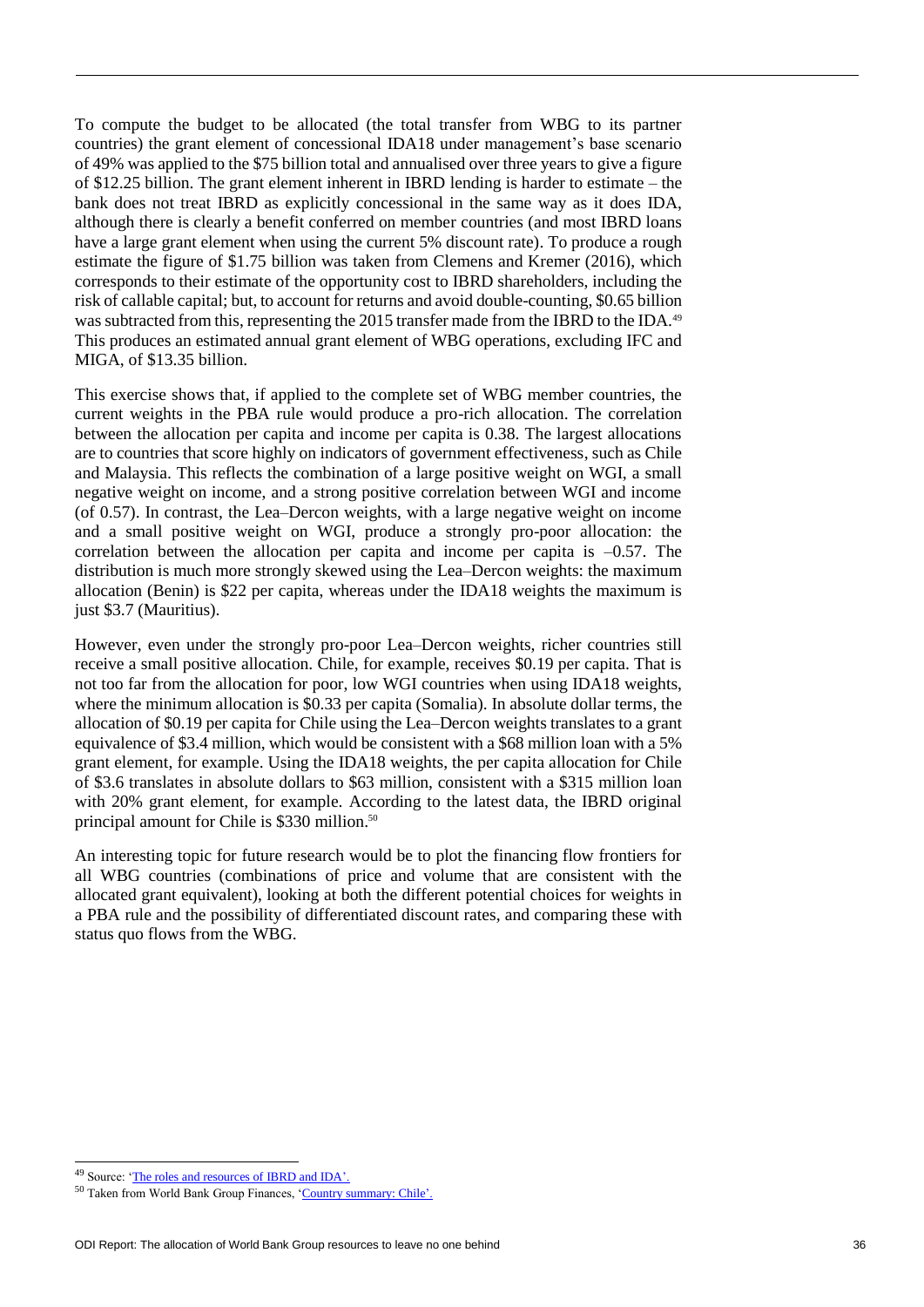# **5 Conclusion**

The WBG has called the adoption of the SDGs a 'trajectory shift' in development policy, but only incremental changes to the allocation of its concessional resources are proposed in IDA18 (although a set of amendments targeted a countries afflicted by fragility, conflict and violence mean those countries will see rather more significant increases). In particular, the reduction of the weight placed on performance in the Bank's PBA rule does not deliver a noticeably more pro-poor allocation, in relative terms. But IDA18 will see a meaningful increase in the size of the overall budgetary envelope, meaning that many poor countries will see significant increases in the absolute quantity of resources they receive, even if the relative pattern across countries has not changed markedly.

Any allocation can be rationalised on the basis that it gives poorer countries as much aid as they are able to use effectively, and without information on such 'absorption constraints' it is hard to say more about the efficiency of WBG resource allocation. This paper has compared proposed allocations under IDA18 against a benchmark created by DFID economists Nick Lea and Stefan Dercon, to inform DFID's Multilateral Aid Review (forthcoming), which embodies a set of assumptions about absorption constraints motivated by mainstream economic research. A substantial revision to the weights in the WBG's PBA would be needed to come close to that benchmark, which is much more propoor than the existing PBA. To an extent the allocation resulting from Lea and Dercon's approach, arising from innovations such as being forward-looking and accounting for a country's ability to self-finance anti-poverty efforts, can be achieved by appropriate adjustments to the PBA.

This paper has then sketched a potential integrated regime for allocating resources across the whole WBG, which would allow countries greater flexibility in choosing combinations of pricing and volume that suit their circumstances. The basic idea is to proceed from an initial allocation of the transfer (grant equivalent) conferred by the WBG and then permit any combination of pricing and volume consistent with that transfer and debt sustainability constraints. This could be implemented by blending 100% grants from the IDA with zero grant element loans from the IBRD. The attraction of this idea is that it avoids sharp discontinuities in the terms available to member countries as they develop, and builds in gradual diminution of the degree of concessionality offered by the WBG to richer countries. These things are much easier to sketch in principle than to implement in practice and there would be many technical and political considerations to think through before such a scheme could be adopted. Even if one holds that the current allocation of WBG resources is far from optimal, the political reality is that reforms will probably only be acceptable if they do not create too many losers, relative to the status quo. But many WBG member countries may prefer larger volumes on harder terms, so there may be scope to compensate some middle-income countries if the allocation of grant resources is shifted away from them.

This paper has also suggested that less weight could be placed on performance indicators when determining volumes and instead these indicators could be used to inform investments in WBG country capacity to deliver projects, with the intention of relaxing absorption constraints over time. Furthermore, empirical estimates of the relationship between aid and aggregate economic growth, which form part of the basis for performance-based allocation, may be a poor guide to the pattern of marginal returns to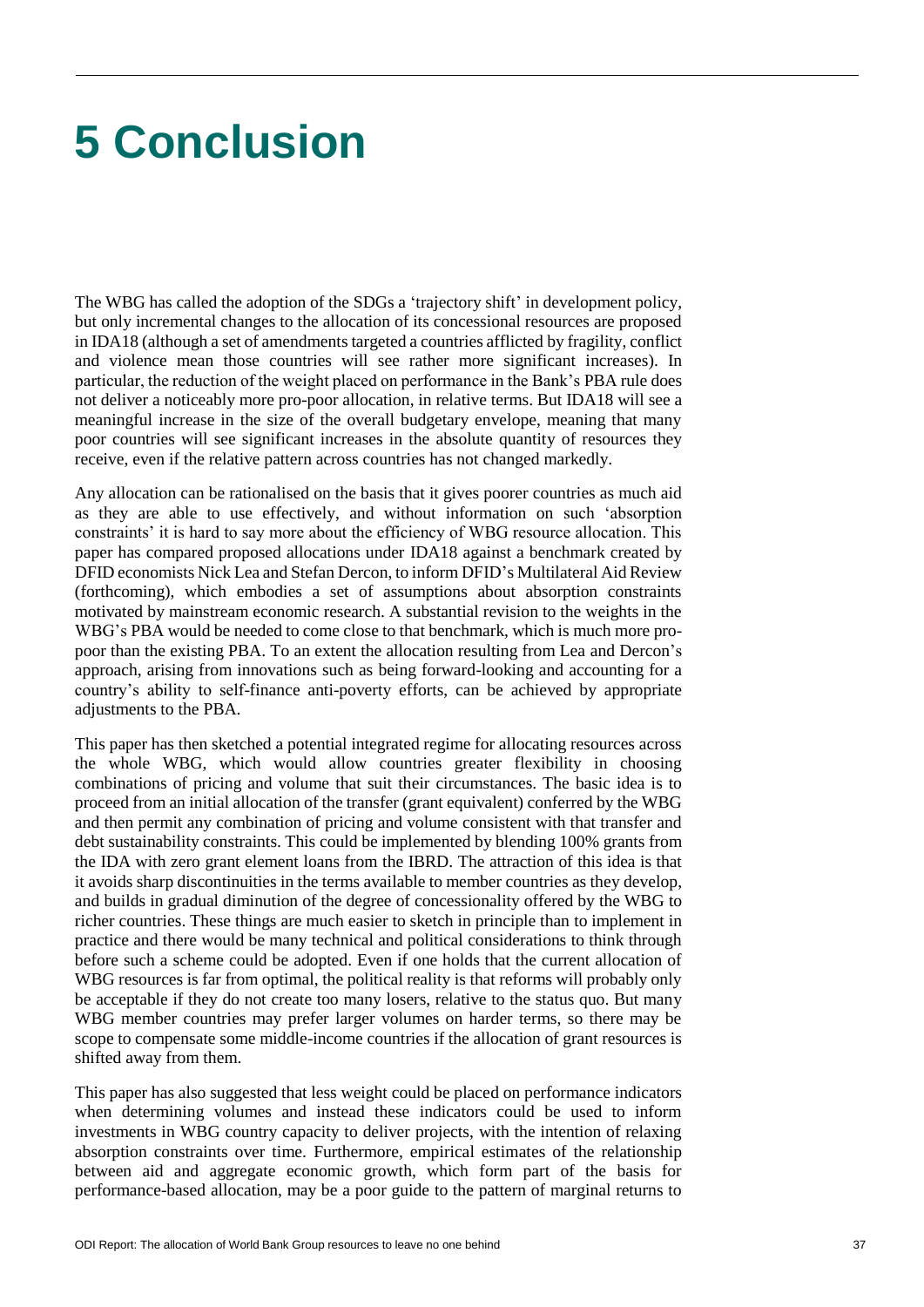WBG resources across countries, in terms of impact on its twin goals of eradicating extreme poverty and promoting inclusive growth. Higher costs and the lower probability of success in low-income countries with lower quality economic and institutional environments may be offset by the fact that improvements to basic infrastructure and public services could have a much greater impact on the lives of people living in extreme poverty than similar investments in better-off countries.

But the fact remains that we will probably never have good information regarding absorption constraints, and that resource allocation decisions will always be taken in the face of considerable uncertainty. Therefore, a fruitful avenue for future research should be formal analysis of decision-making under uncertainty. One well-established approach to decision-making under uncertainty is known as 'min-max regret', which entails trying to minimise the regret a policy-maker would feel in the event of a worst-case scenario. The application of that approach in this context is not straightforward, because if the worst-case scenario is that aid is positively harmful, the implication could be to shut down the WBG. That possibility aside, in this era of ambitious global development goals, one might have thought we would regret failing to try more than we would regret trying but failing. If so, the WBG should take a less conservative stance towards absorption constraints, invest more in capacity-building and introduce a more pro-poor pattern of resource allocation.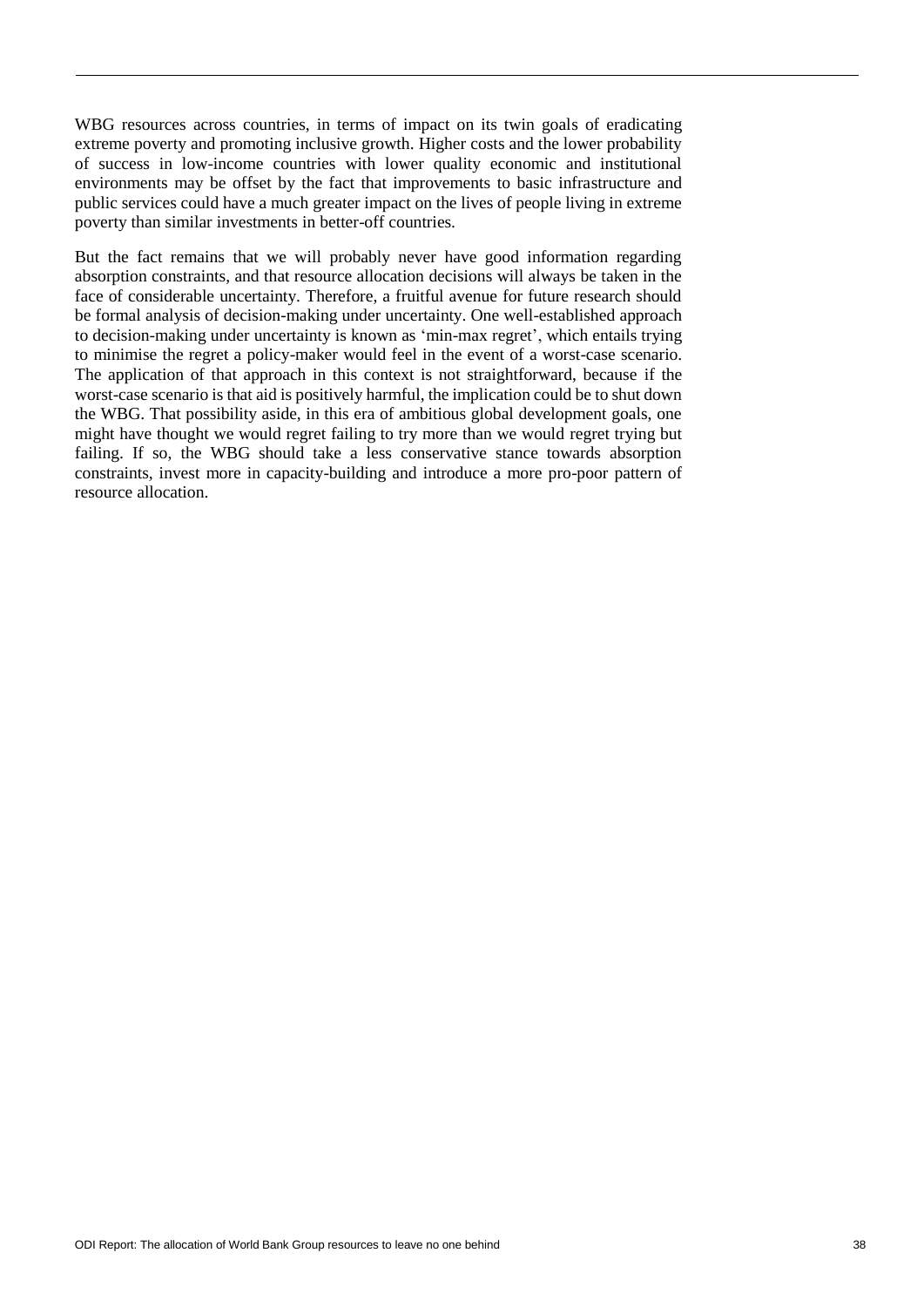# **References**

Andrews, M., Pritchett, L., and Woolcock, M. (2013). Escaping capability traps through problem driven iterative adaptation (PDIA). World Development, 51, 234-244.

Bain, Kathy (2016) The Implications for large aid organizations of Doing Development Differently – updating the plumbing to fit the architecture.

Beynon, Jonathan (2003) Poverty Efficient Aid Allocations – Collier/Dollar Revisited. Economic and Statistics Analysis Unit Working Paper 2. ODI

Booth, D., Harris, D., and Wild, L. (2016). From political economy analysis to doing development differently: A learning experience. London: ODI.

Brock, W. A., Durlauf, S. N., and West, K. D. (2007). Model uncertainty and policy evaluation: Some theory and empirics. Journal of Econometrics, 136(2), 629-664.

Bulman, D. J., Kolkma, W., and Kraay, A. (2015). Good countries or good projects? Comparing Macro and Micro Correlates of World Bank and Asian Development Bank Project Performance (April 21, 2015). World Bank Policy Research Working Paper, (7245).

Bulow, J., and Rogoff, K. (2005). Grants versus loans for development banks. The American economic review, 95(2), 393-397.

Burnside, C and Dollar, D (2000) "Aid, policies, and growth", American Economic Review, vol 90(4).

Carter, P. (2014). Aid allocation rules. European Economic Review, 71, 132-151.

Carter, P. (2014b). Aid allocation rules: a non-technical summary. ODI.

Carter, P., Postel-Vinay, F., and Temple, J. (2015). Dynamic aid allocation. Journal of International Economics, 95(2), 291-304.

Clemens, M. A., and Kremer, M. (2016). The New Role for the World Bank. The Journal of Economic Perspectives, 30(1), 53-76.

Clemens, M. A., Radelet, S., Bhavnani, R. R., and Bazzi, S. (2012). Counting chickens when they hatch: Timing and the effects of aid on growth. The Economic Journal, 122(561), 590- 617.

Collier, P (2011) IGC Growth Forum. Lecture by Professor Paul Collier [online] Available at: http://www.theigc.org/wp-content/uploads/2014/08/collier-lecture.pdf [Accessed 2 October 2016]

Collier, P and Dollar, D (2002) "Aid allocation and poverty reduction", European Economic Review, vol 45(1).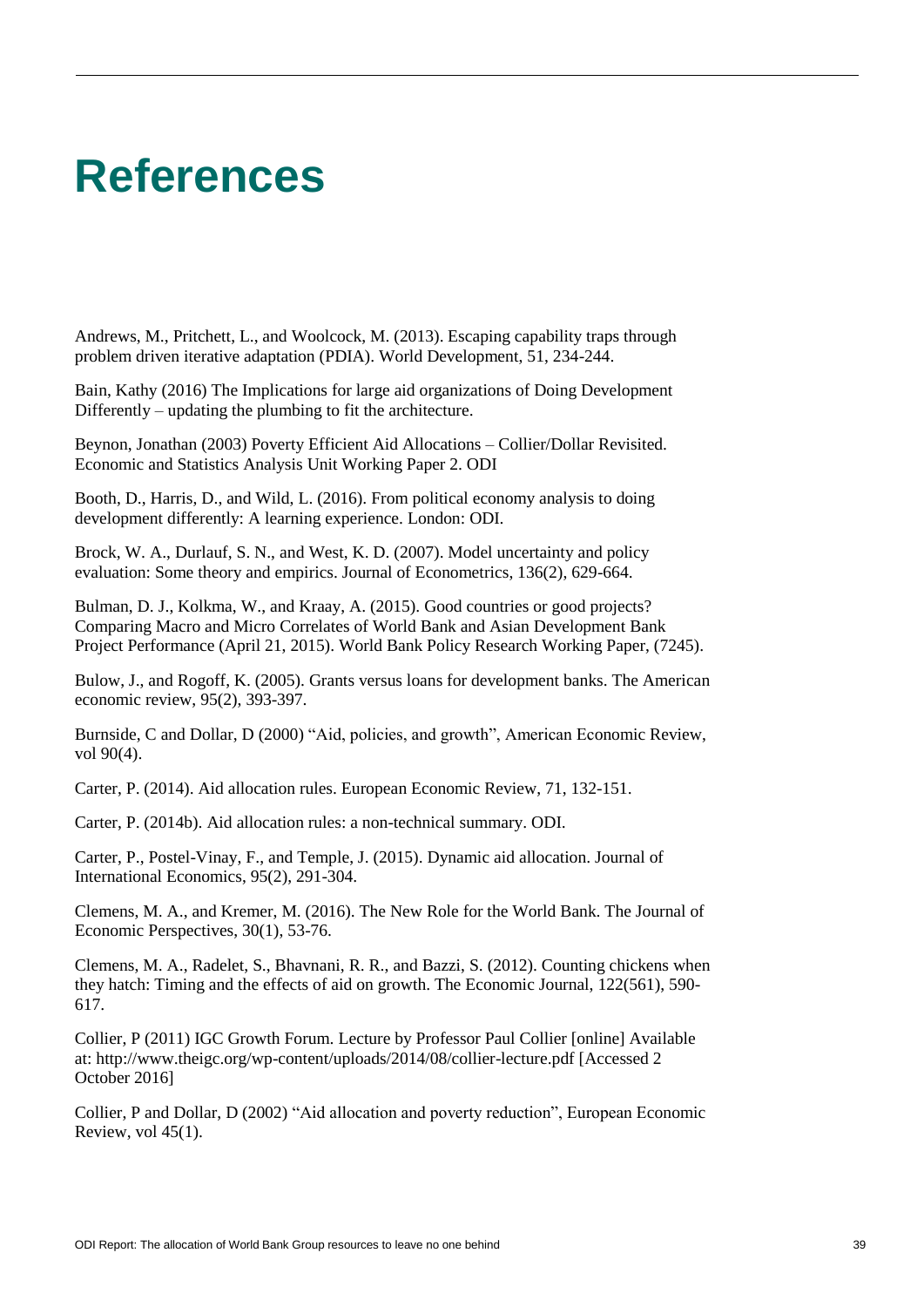Collier, P., and Dollar, D. (2001). Can the world cut poverty in half? How policy reform and effective aid can meet international development goals. World development, 29(11), 1787- 1802.

Collier, Paul, and David Dollar. "Development Effectiveness: What have we learnt?." The economic journal 114, no. 496 (2004): F244-F271.

Deaton, A. (2013). The great escape: health, wealth, and the origins of inequality. Princeton University Press.

Foster, J., Greer, J., & Thorbecke, E. (2010). The Foster–Greer–Thorbecke (FGT) poverty measures: 25 years later. The Journal of Economic Inequality, 8(4), 491-524.

Geli, Patricia and Kraay, Aart and Nobakht, Hoveida. (2014). Predicting World Bank Project Outcome Ratings. Policy Research Working Pape No. 7001. World Bank Group

IMF (2015) Eligibility to use the Fund's faciltities for concessional financing, 2015 [Online] Available at: http://www.imf.org/external/np/pp/eng/2015/062415.pdf [Accessed 2 October 2016]

Jones, S., and Tarp, F. (2016). Does foreign aid harm political institutions? Journal of Development Economics, 118, 266-281.

Kanbur, R., and Sumner, A. (2012). Poor countries or poor people? Development assistance and the new geography of global poverty. Journal of International Development, 24(6), 686-695.

Kharas, H., and Rogerson, A. (2012). Horizon 2025: Creative destruction in the aid industry. London: Overseas Development Institute

Knack, S., Xu, L. C., and Zou, B. (2014). Interactions among donors' aid allocations: evidence from an exogenous World Bank income threshold. World Bank Policy Research Working Paper, (7039).

Lea, N and Dercon, S (2016) Benchmarking aid allocation: Is the global and multilateral aid allocation poverty-focused? Department for International Development, Chief Economist's Office.

Manski, C. F. (2013). Public policy in an uncertain world: analysis and decisions. Harvard University Press.

Panizza, U. (2015). Debt Sustainability in Low-Income Countries-The Grants versus Loans Debate in a World without Crystal Balls (No. P120).

Presbitero, A. F. (2016). Too much and too fast? Public investment scaling-up and absorptive capacity. Journal of Development Economics, 120, 17-31.

Pritchett, L., & Kenny, C. (2013). Promoting millennium development ideals: The risks of defining development down. Center for Global Development Working Paper, (338).

Rappaport, J. (2006). A bottleneck capital model of development. Journal of Monetary Economics, 53(8), 2113-2129.

Ravallion, M. (2010). Do poorer countries have less capacity for redistribution?. Journal of Globalization and Development, 1(2).

Ravallion, M. (2016). The World Bank: Why it is still needed and why it still disappoints. The Journal of Economic Perspectives, 30(1), 77-94.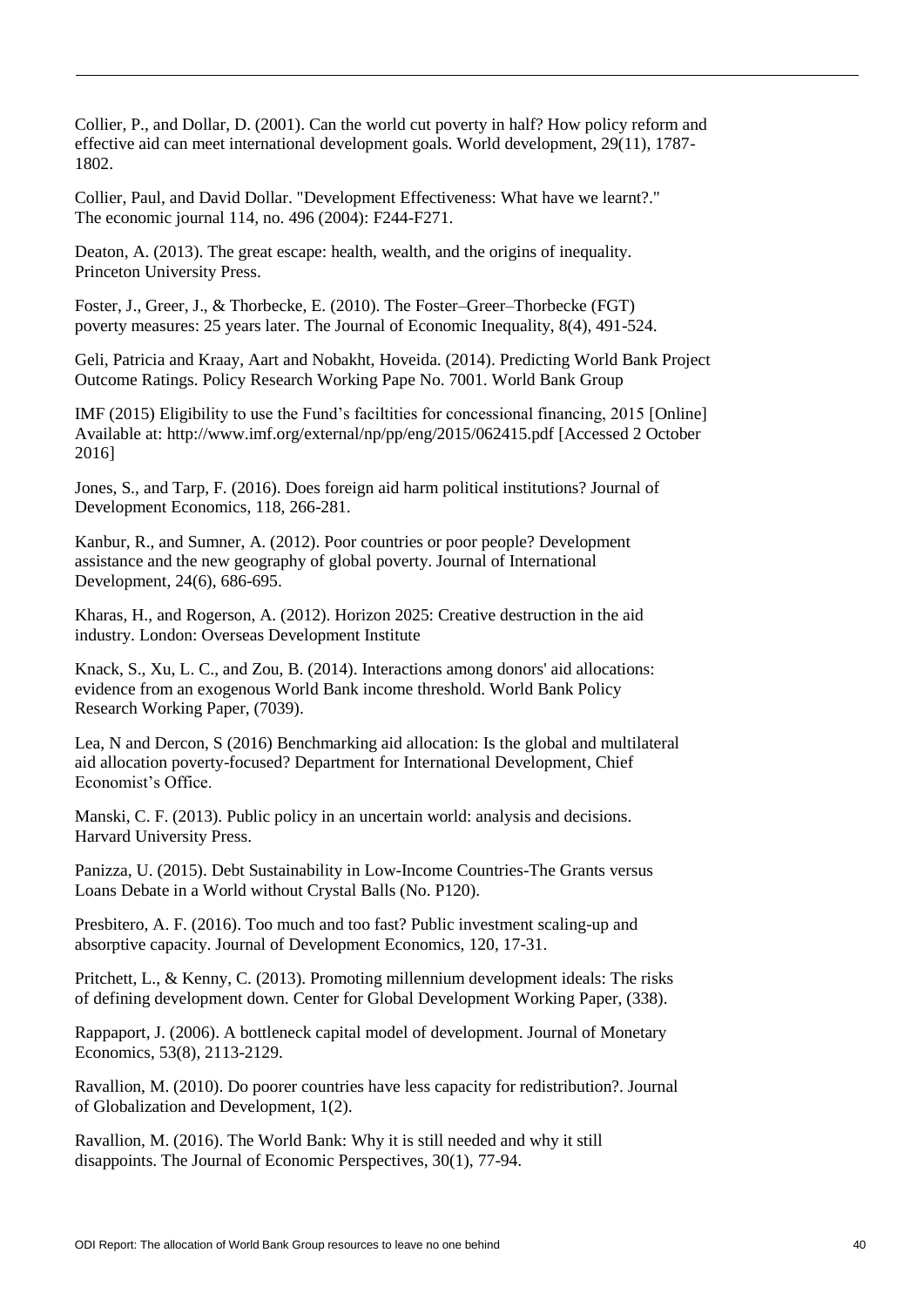Temple, J., & Van de Sijpe, N. (2015). Foreign Aid and Domestic Absorption (No. 15/658). Department of Economics, University of Bristol, UK.

WBG (2013) Updated IDA17 financing framework and key financial variables. IDA Resource Mobilization Department (DFiRM) World Bank Group.

WBG (2016) The Demand for IDA18 Resources and the Strategy for their Effective Use. IDA Resource Mobilization Department (DFiRM) World Bank Group.

WBG (2016) IDA Lending Terms [Online] Available at: http://ida.worldbank.org/sites/default/files/pdfs/ida-lending-terms-july-2016.pdf [Accessed 2 October 2016]

Wood, A. (2008). Looking ahead optimally in allocating aid. World Development, 36(7), 1135-1151.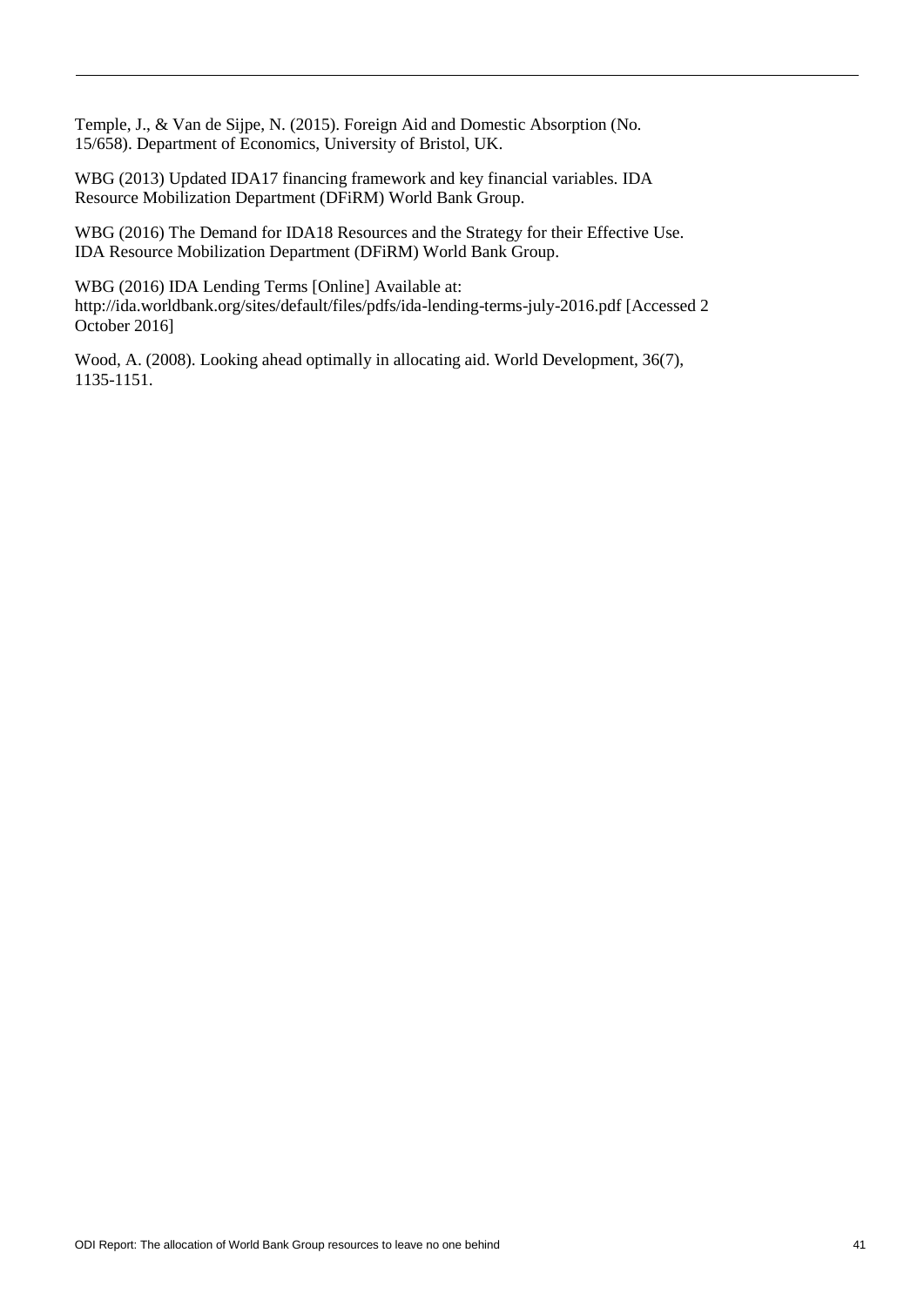# **Appendix 1: Aid, growth and poverty in allocation models**

Allocation models of the sort used by Lea and Dercon (2016), based on the work of Collier and Dollar (2002) and related research, conceive of economic growth as the only way to reduce poverty. These models offer no scope for aid to raise welfare by funding consumption. In Lea and Dercon, the effect of aid upon poverty is determined by the effect of aid upon growth, and the poverty elasticity of growth. The future expected path of poverty is then assumed to shift down by this amount.

The assumption that aid only affects poverty via growth has no real basis in mainstream economics. As Carter et al. (2015) show, under the mainstream approach of modelling economies as populated by forward-looking welfare-maximising households, when donors transfer resources – aid – to a developing country without placing restrictions on how it is used, households will split those resources between consumption and investment. The same would be true when aid is given to a recipient government that must also allocate revenues between consumption and investment on behalf of households. So growth is not the only way for aid to alleviate poverty: it can also fund current consumption. This point is also made forcefully by Clemens and Kremer (2016).

Funds from the World Bank's concessional window, the IDA, are also often partially allocated to poverty alleviation expenditure that can be thought of as being more akin to consumption than investment, and there is also the potential for fungibility, wherein to some extent aid recipients are able to substitute aid earmarked for certain purposes for spending that would have taken place anyway and instead increase spending elsewhere.<sup>51</sup> Consumption raises contemporaneous welfare; investment creates economic growth and raises future consumption. Under standard choices for model parameters, households will optimally spend the majority of aid on consumption. Because this is optimal behaviour, restricting aid to funding investment would not be in the recipients' interest. The idea that recipients will use a large proportion of aid to fund consumption is not a mere artefact of economic theory; it is what we observe in the data (Temple and Van de Sijpe, 2015). Allowing for aid to fund consumption has the potential to significantly alter the conclusions of aid allocation models, when donors have the objective of maximising recipient welfare because it introduces the possibility of raising the welfare of households in stagnant economies, which would otherwise face a future of poverty, even when aid has no impact on growth.

Carter (2014a) shows that even when the impact of aid on growth is not pinned down by current income and institutional quality, and information on the impact of aid on growth

l

 $51$  Here 'consumption' must be interpreted broadly to include anything that raises the contemporary quality of life, including food, shelter, healthcare and transportation. In reality many goods and service have both consumption and investment characteristics – for example, food is a consumption good, but malnourished people are also less productive; a clean cooking stove is a productive investment, but clean air also raises the contemporary quality of life. Abstract models in which households allocate resources to consumption and investment can be interpreted as capturing the mix of consumption and investment characteristics across the chosen bundle of goods and services.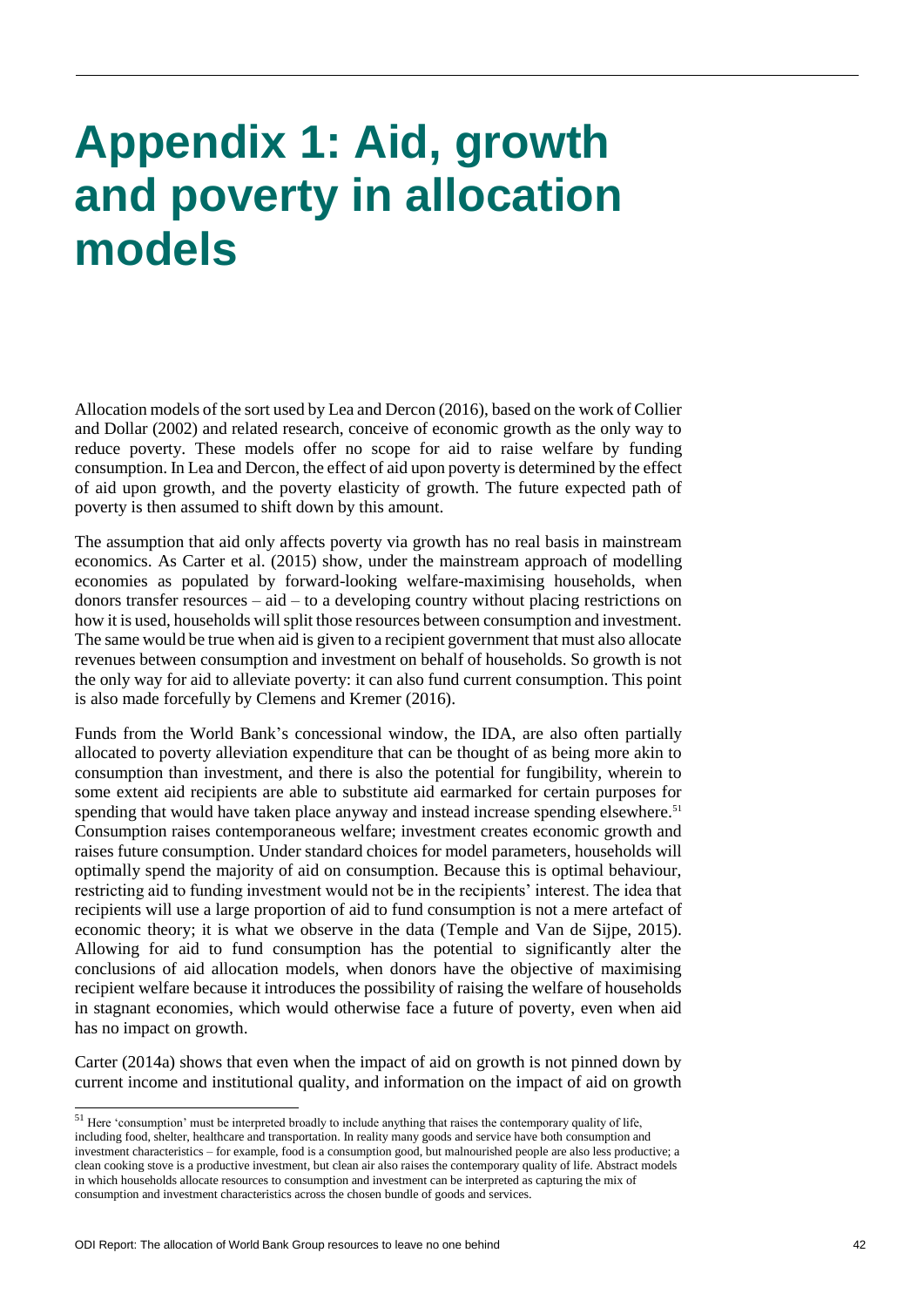is available and incorporated into an allocation rule, the impact of aid on growth would have little impact on the allocation of aid. That is because the use of aid to raise consumption dominates the use of aid to fund investment, and because in the neoclassical growth model aid only accelerates growth in countries that would be growing rapidly in the absence of aid. So the optimal allocation of aid barely responds at all to the expected impact on growth, in sharp contrast to Lea and Dercon.<sup>52</sup>

The main consequence of incorporating aid-funded consumption into an allocation model is to allocate large sums of aid to countries with stagnant economies where aid will have little impact on growth. Although the Lea–Dercon model would not allocate any aid to a country where it is expected to have zero impact on growth, it does allocate more aid to stagnant economies where poverty is expected to persist for a long time. So in a sense it ends up with a similar result but via different means.

1

<sup>&</sup>lt;sup>52</sup> In Carter (2014a) the scope for aid to raise growth is determined by a country's distance beneath its steady-state level of capital per effective worker and hence the marginal product of capital. Some countries may be poor and close to steady-state, others poor and far beneath it, so initial poverty does not pin down the effect of aid on growth. In this model the quality of a country's institutions determines how efficiently aid is used to fund both investment and consumption. When the marginal product of capital is introduced to the allocation rule, simulations demonstrate that very little weight should be placed upon it. This is because aid recipients are modelled as neoclassical economies so that countries with high marginal products of capital would be growing rapidly in the absence of aid.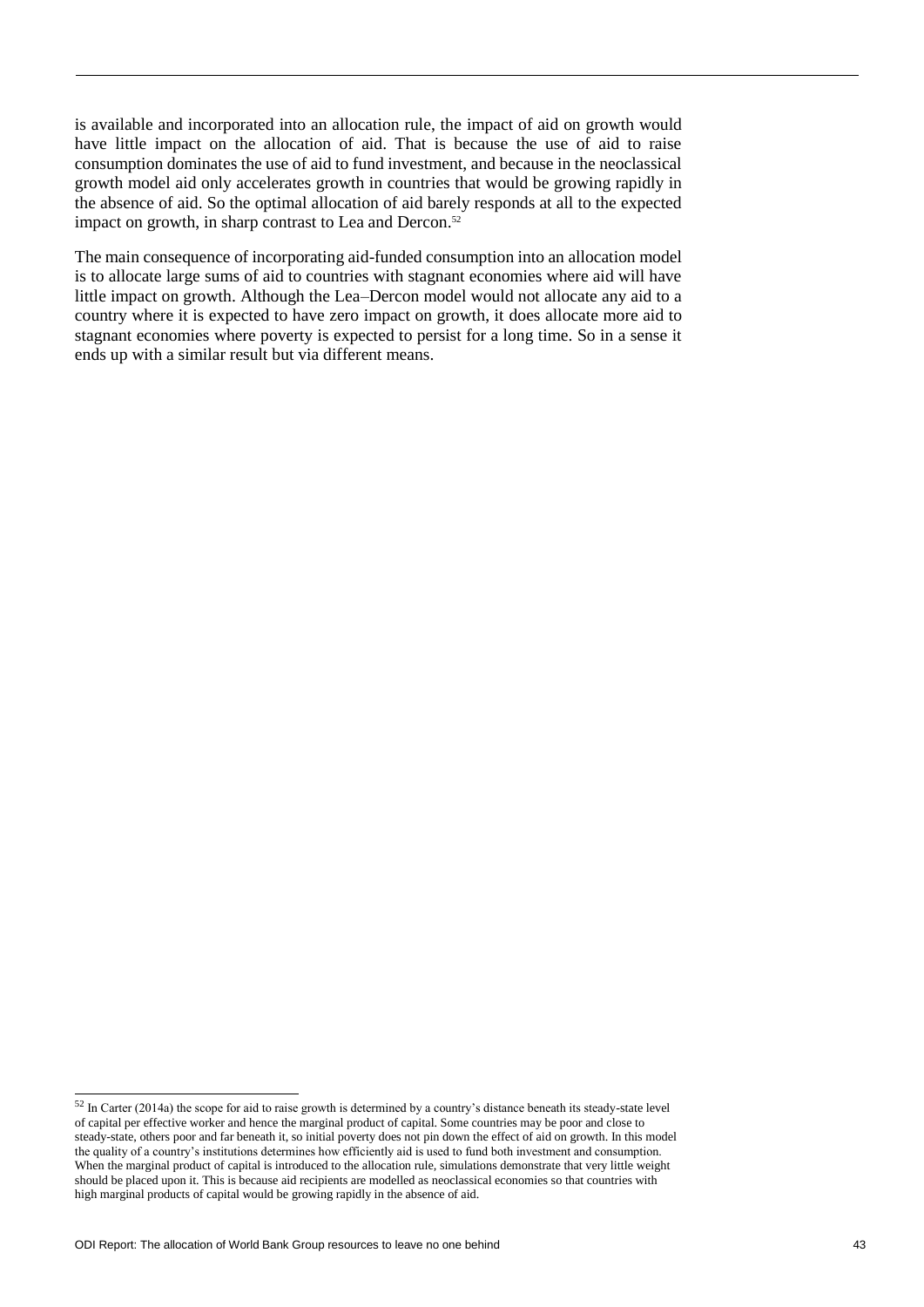# **Appendix 2: The allocation of transfers from the WBG**

This appendix shows two illustrative scenarios for allocating the grant element of WBG resource. Both use the PBA rule, but one uses the weights proposed in IDA18 and the other uses the weights that come closest to the allocation determined by Lea and Dercon (2016). The total sum being allocated is \$13.35 billion – see the main text for an explanation. The countries are sorted from richest to poorest, based on 2014 GNI per capita. The allocation shown is dollars per capita.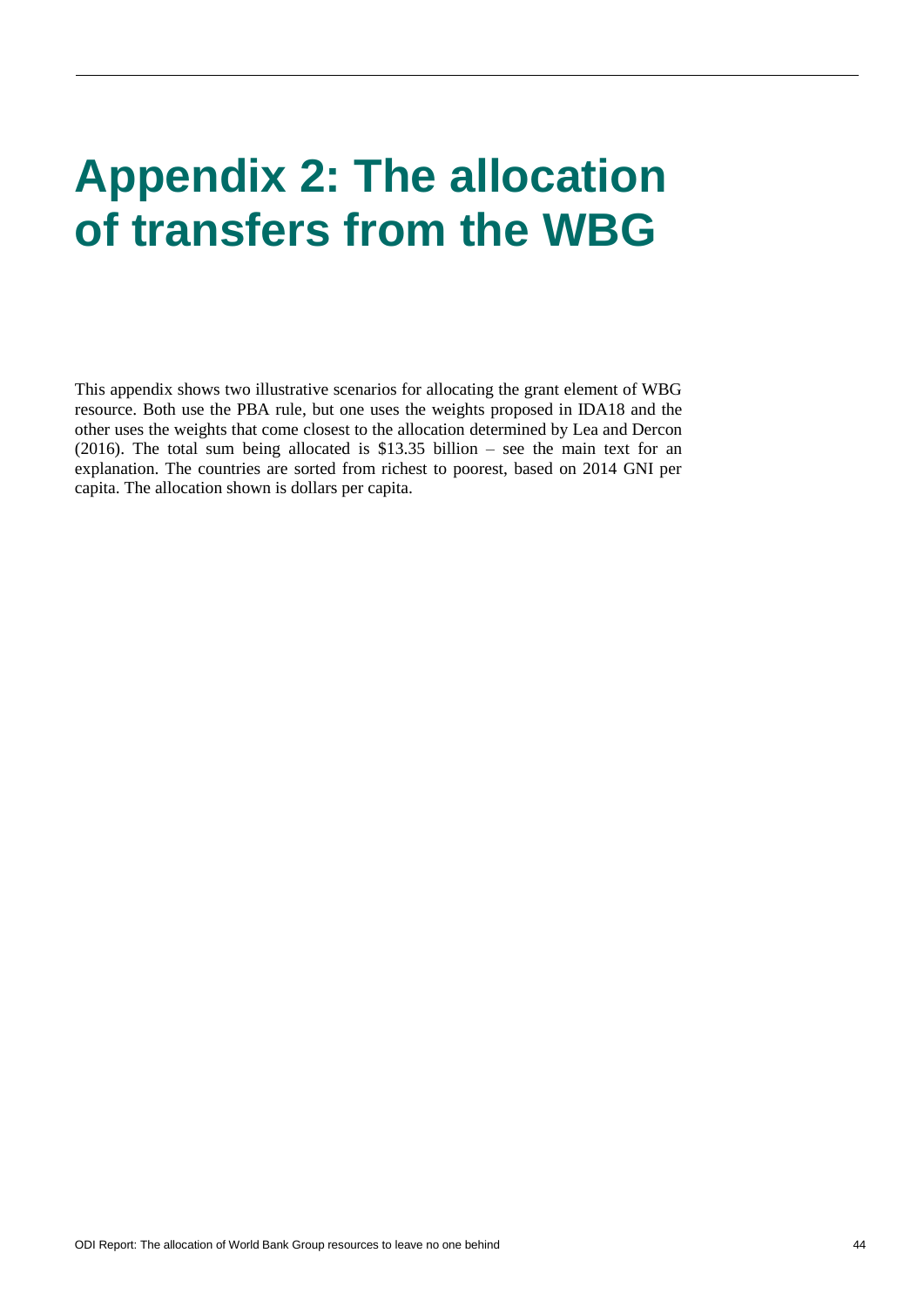#### **Figure 6: Grant element allocation scenarios across WBG**

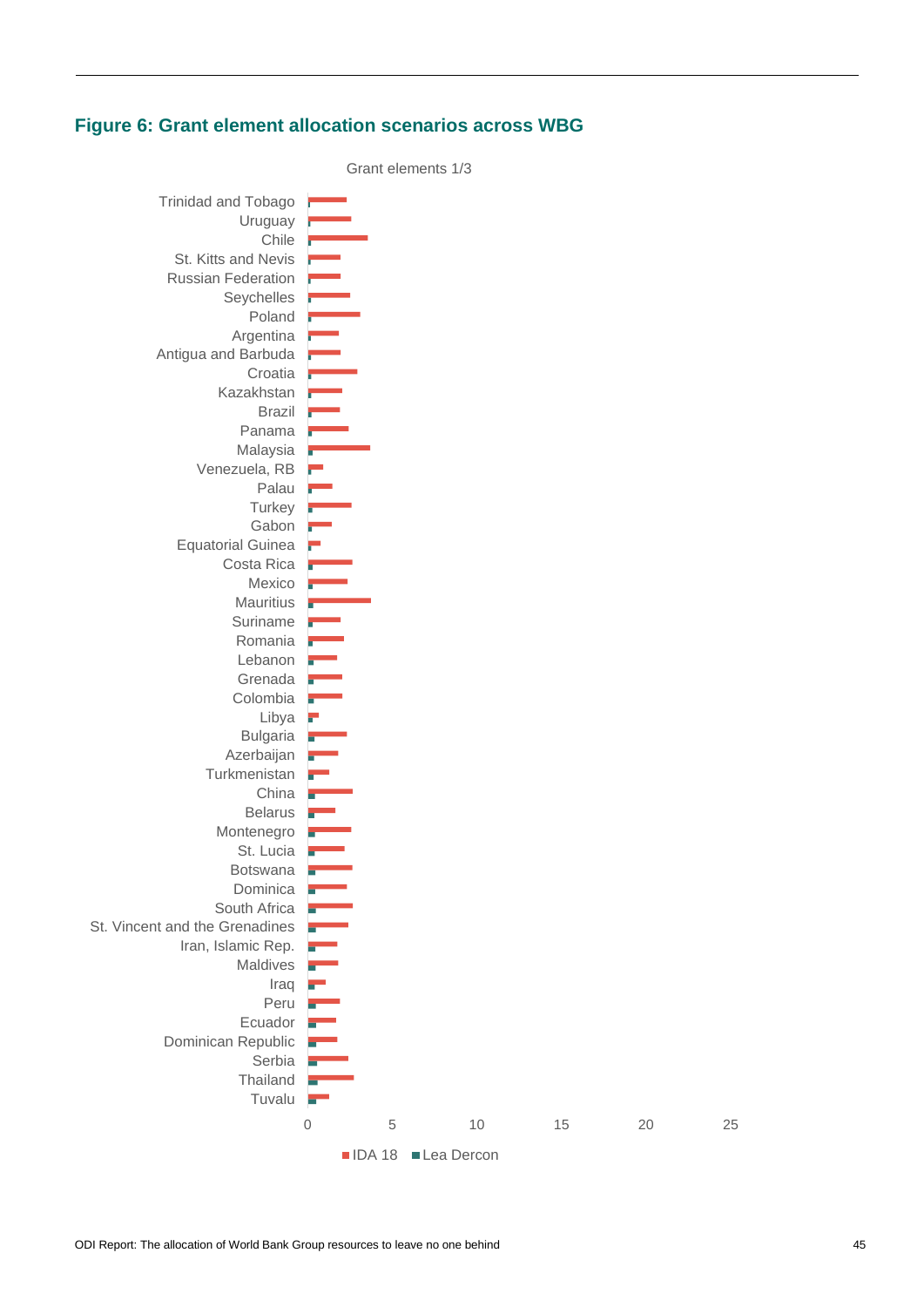Grant elements 2/3

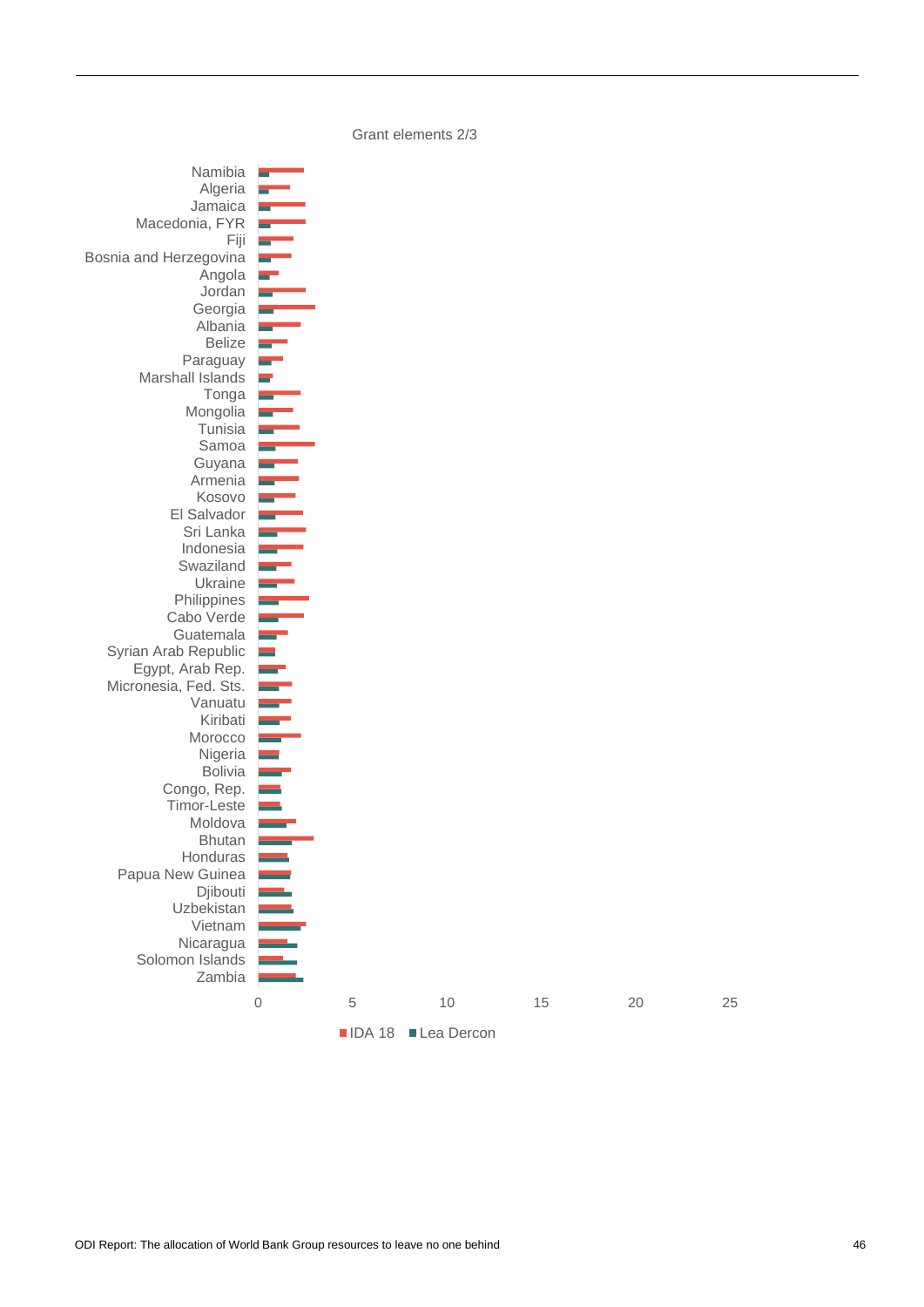Grant elements 3/3



*Source: author's calculations*